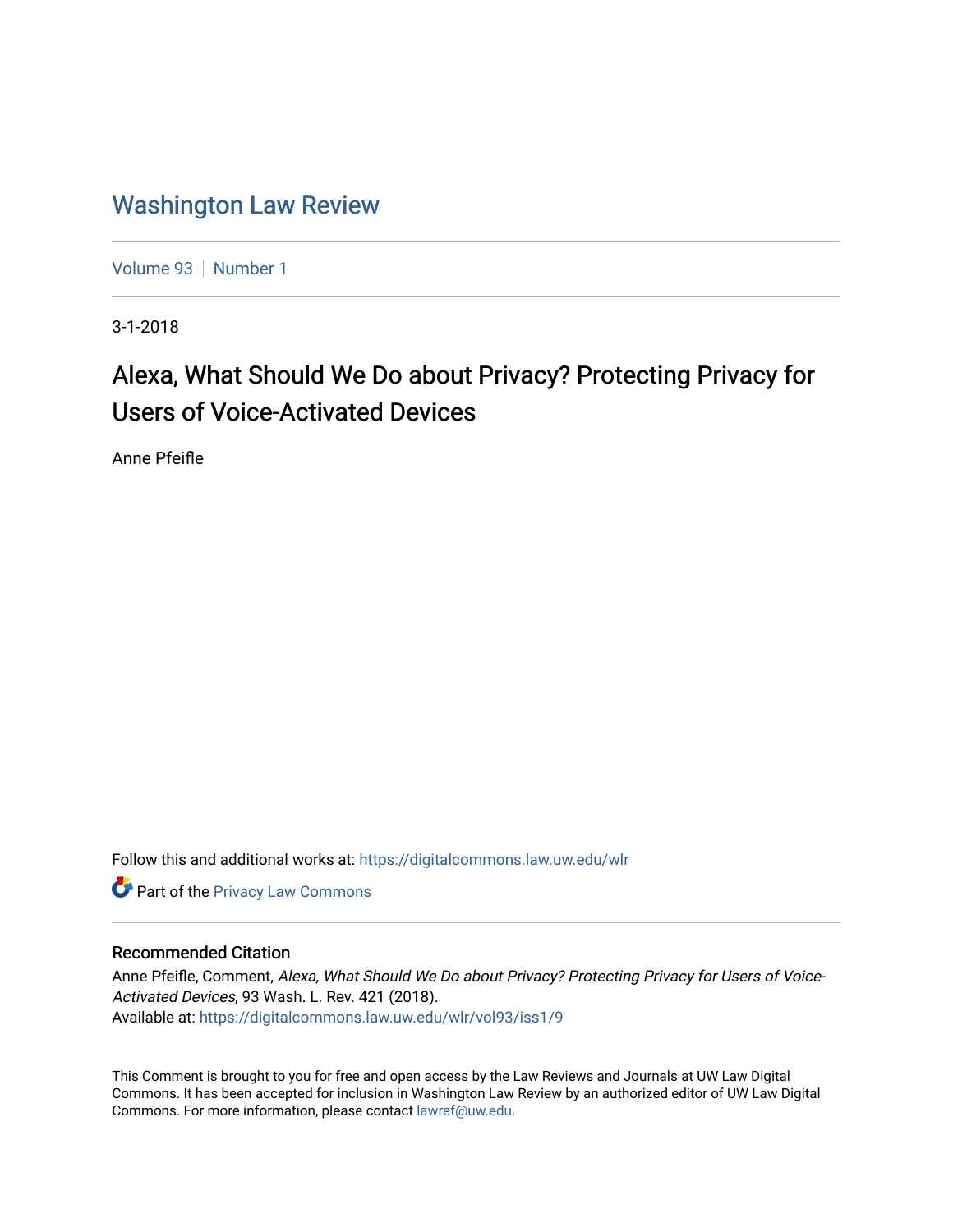# **ALEXA, WHAT SHOULD WE DO ABOUT PRIVACY? PROTECTING PRIVACY FOR USERS OF VOICE-ACTIVATED DEVICES**

#### Anne Pfeifle\*

*Abstract:* Alexa, Amazon's digital voice assistant, and devices like it, are increasingly common. With this trend comes growing problems, as illustrated by a murder investigation in Bentonville, Arkansas. Police wanted Amazon to turn over data associated with the suspect's Echo device, hoping it had overheard something on the night of the murder. The case sparked wide-spread interest in the privacy implications of in-home devices that record audio of users. But the biggest threat to user privacy is not that Alexa may overhear a crime—it is that law enforcement will use such devices in new ways that users are not prepared for during investigations. Thus, a solution is needed for users to have the confidence and certainty that bringing these devices into their homes will not erode their privacy. This Comment proposes that companies should ensure privacy protections are engineered into their devices, and that legislatures should adopt forward-looking statutes to ensure protections for users.

#### INTRODUCTION

<span id="page-1-0"></span>Several San Diego households were surprised when, in January 2017, Amazon notified them that they had attempted to buy a dollhouse.<sup>1</sup> None of the families had placed an order for a dollhouse, yet Amazon tried to confirm the order anyway.<sup>2</sup> Why did Amazon think each of these families had tried to order a dollhouse? The answer is Amazon's inhome, voice-activated device: the Echo.<sup>3</sup>

<span id="page-1-1"></span>Amazon's voice-activated digital assistant, Alexa, powers Echo devices.4 The Echo works by listening for a wake word; by default, that

<sup>\*</sup> J.D. Candidate, University of Washington School of Law, Class of 2018. I would like to thank Professor Ryan Calo for his guidance, edits, and input. I would also like to thank the stellar team at *Washington Law Review*, without which this piece would not be possible.

<sup>1.</sup> Andrew Liptak, *Amazon's Alexa Started Ordering People Dollhouses After Hearing Its Name On TV*, VERGE (Jan. 7, 2017, 5:52 PM), https://www.theverge.com/2017/1/7/14200210/amazonalexa-tech-news-anchor-order-dollhouse [https://perma.cc/UH38-354N].

<sup>2.</sup> *Id.* 

<sup>3.</sup> *Id.* 

<sup>4.</sup> Robert Hackett, *Amazon Echo's Alexa Went Dollhouse Crazy*, FORTUNE (Jan. 9, 2017), http://fortune.com/2017/01/09/amazon-echo-alexa-dollhouse/ [https://perma.cc/EL4L-YCWX].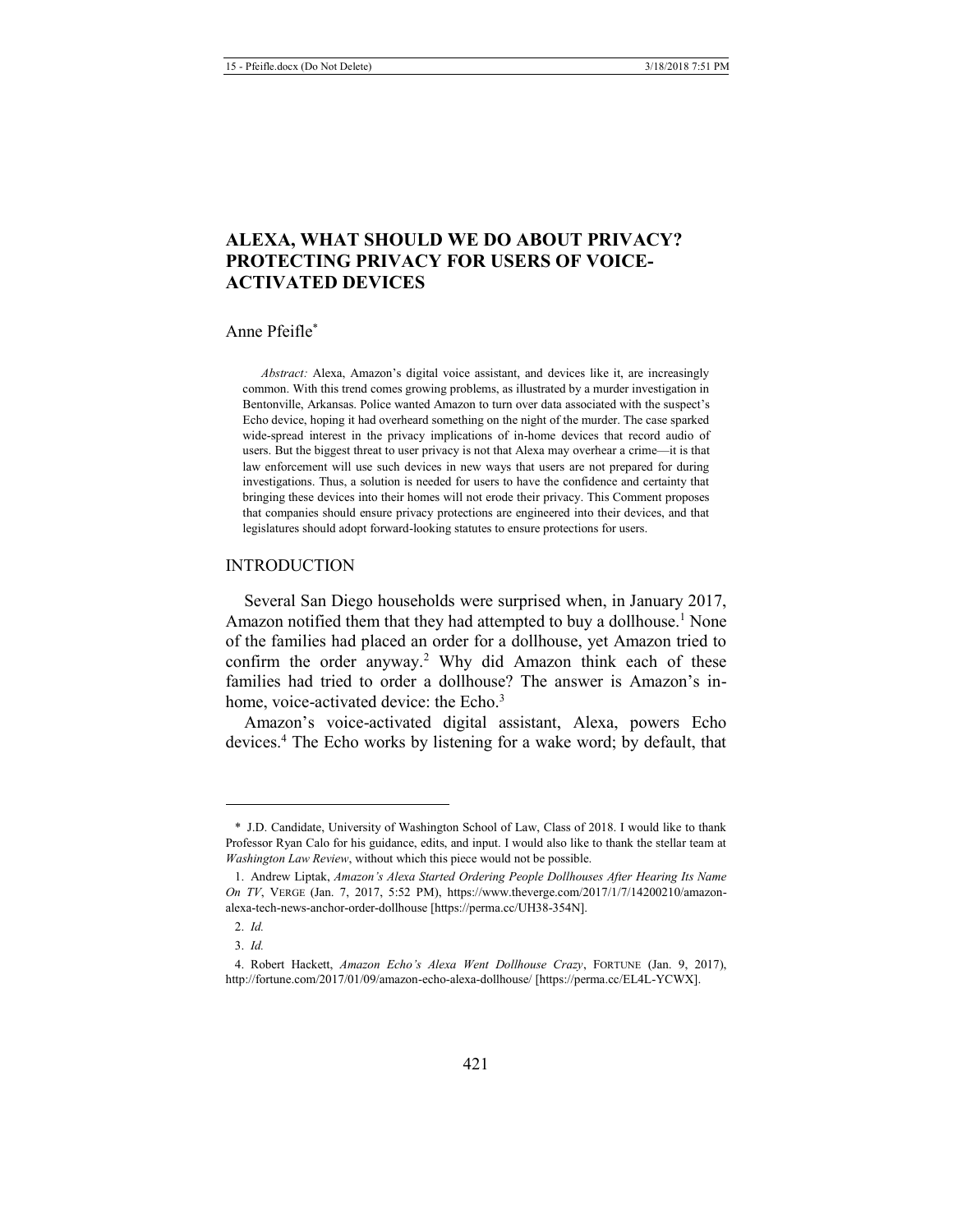<span id="page-2-1"></span>word is "Alexa."<sup>5</sup> Once "awake," the Echo device responds to requests.<sup>6</sup> It can check the weather, order from Amazon, and search the internet.<sup>7</sup> In short, people use the Echo by talking to it.

Returning to the mystery dollhouses: each of the dollhouse-ordering families owned an Echo and had been tuned into a certain news segment.<sup>8</sup> That news segment detailed the story of an enterprising sixyear-old girl who had used her family's Echo to order herself a dollhouse and four pounds of cookies.<sup>9</sup> Near the end of the segment, the anchor said, "I love the little girl saying, 'Alexa order me a dollhouse.'"<sup>10</sup> That was enough to trigger Echo devices all around the San Diego area.<sup>11</sup>

<span id="page-2-2"></span><span id="page-2-0"></span>Though accidental orders are ultimately harmless, not all accidental Echo uses are as innocent. For example, police sought data from an Echo related to a Bentonville, Arkansas murder investigation.<sup>12</sup> On November 22, 2015, James Andrew Bates called the police to report that Victor Parris Collins was dead in Bates's hot tub.<sup>13</sup> During the investigation, police discovered that Bates's Echo may have been used to play music that night.<sup>14</sup> Accordingly, officers sought the Echo's data.<sup>15</sup> Bentonville police served Amazon with two warrants, each requesting the Echo's data.16 But Amazon initially failed to provide information to the Bentonville police—specifically the recordings transmitted from the Echo to Amazon's servers.<sup>17</sup> In refusing to turn over the data, Amazon asserted opposition to broad requests for information and sought to

<u>.</u>

10. *Id.* 

<sup>5.</sup> *Change the Wake Word*, AMAZON, https://www.amazon.com/gp/help/customer/display.html? nodeId=201971890 [https://perma.cc/R2ZY-78UZ].

<sup>6.</sup> *Differences Between Alexa Devices*, AMAZON, https://www.amazon.com/gp/help/customer/ display.html?nodeId=202009700 [https://perma.cc/6S7Q-VTUX].

<sup>7.</sup> Taylor Martin & David Priest, *The Complete List of Alexa Commands So Far*, CNET (Dec. 18, 2017, 3:20 PM), https://www.cnet.com/how-to/the-complete-list-of-alexa-commands/ [https://perma .cc/TQ6N-6G5H].

<sup>8.</sup> Liptak, *supra* not[e 1.](#page-1-0)

<sup>9.</sup> *Id.* 

<sup>11.</sup> *Id.*

<sup>12.</sup> Search Warrant Return at 9, State v. Bates, No. CR-16-370-2 (Ark. Apr. 18, 2016).

<sup>13.</sup> Zuzanna Sitek & Dillon Thomas, *Bentonville PD Says Man Strangled, Drowned Former Georgia Officer*, 5NEWSONLINE (Feb. 23, 2016, 8:40 AM), http://5newsonline.com/2016/02/23/ bentonville-pd-says-man-strangled-drowned-former-georgia-officer/ [https://perma.cc/QB95-Q37J].

<sup>14.</sup> *See* Search Warrant Return, *supra* not[e 12,](#page-2-0) at 9.

<sup>15.</sup> *Id.*

<sup>16.</sup> *Id.*

<sup>17.</sup> *Id.* at 9–10.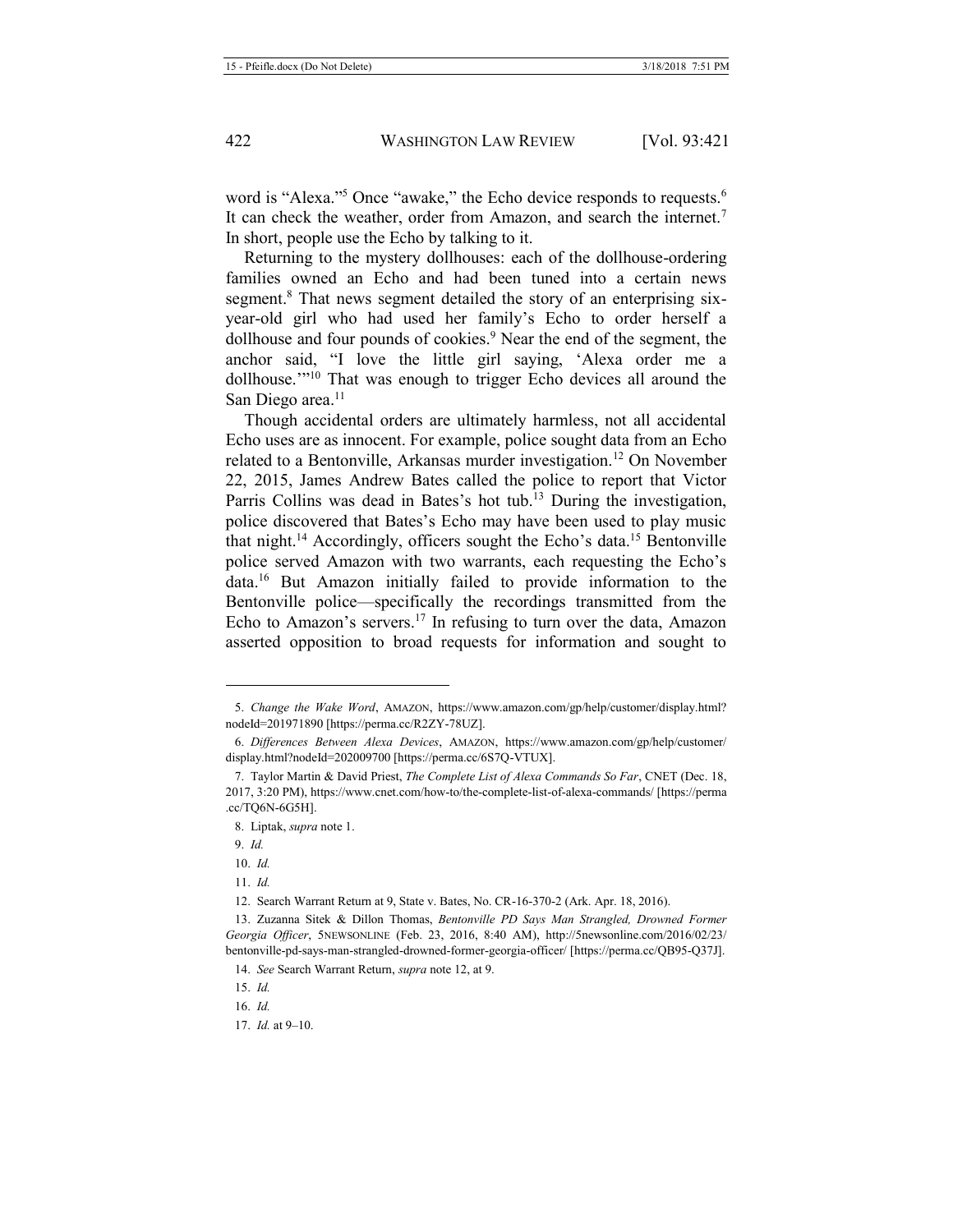<span id="page-3-0"></span>protect Echo users' privacy.<sup>18</sup> But on March 3, 2017, Amazon finally agreed to turn over the requested data.<sup>19</sup>

<span id="page-3-1"></span>The rising prevalence of in-home, voice-activated devices like the Echo present on-going privacy concerns.20 Experts caution that the Bentonville case is merely the beginning—for example, the Echo could be remotely configured to record every word said in a home.<sup>21</sup> Adding to this concern, current privacy laws are generally ill-suited to new technologies.<sup>22</sup>

This Comment examines the current state of privacy protections for electronic communications, like the audio recordings captured by Alexa. This Comment proposes forward-looking solutions to deal with the increasing pace of innovation and will use in-home recording devices, like Amazon's Alexa-enabled devices, as a way to explore this issue. This Comment focuses on Amazon and Alexa because the Bentonville murder case provides a timely example of the issues that all tech companies face—the on-going conflict between tech companies and law enforcement over users' data.

Part I will discuss current technologies and the current relevant law. First, section I.A will examine the existing legal protections for electronic communications. Next, it will review expert proposals for updating electronic communications protections. Then, this Comment will detail Alexa's functionality, followed by the ongoing conflicts between law enforcement and technology companies. Part II will propose a two-pronged solution: one technological, one legal. Companies should "bake in" privacy protections so that the devices are engineered to protect users more effectively. In addition, this Comment

<sup>18.</sup> Christopher Mele, *Bid for Access to Amazon Echo Audio in Murder Case Raises Privacy Concerns*, N.Y. TIMES (Dec. 28, 2016), https://www.nytimes.com/2016/12/28/business/amazonecho-murder-case-arkansas.html [https://perma.cc/7PB5-PCM7] ("Without addressing specifics of the case, Amazon said in a statement that, as a matter of course, it 'objects to overbroad or otherwise inappropriate demands.'").

<sup>19.</sup> Stipulation and Consent Order at 1, *Bates*, No. CR-16-370-2 (Ark. Mar. 3, 2017). Arkansas eventually dropped the case. Motion to Nolle Prosequi for Good Cause at 1, *Bates*, No. CR-16-370- 2 (Ark. Dec. 5, 2017).

<sup>20.</sup> *See generally*, Mele, *supra* not[e 18](#page-3-0) (describing privacy concerns related to in-home recording devices).

<sup>21.</sup> *See infra* section II.A.

<sup>22.</sup> *See, e.g.*, United States v. Jones, 565 U.S. 400, 417 (2012) (Sotomayor, J., concurring) ("More fundamentally, it may be necessary to reconsider the premise that an individual has no reasonable expectation of privacy in information voluntarily disclosed to third parties. . . . This approach is ill suited to the digital age, in which people reveal a great deal of information about themselves to third parties in the course of carrying out mundane tasks." (citations omitted)).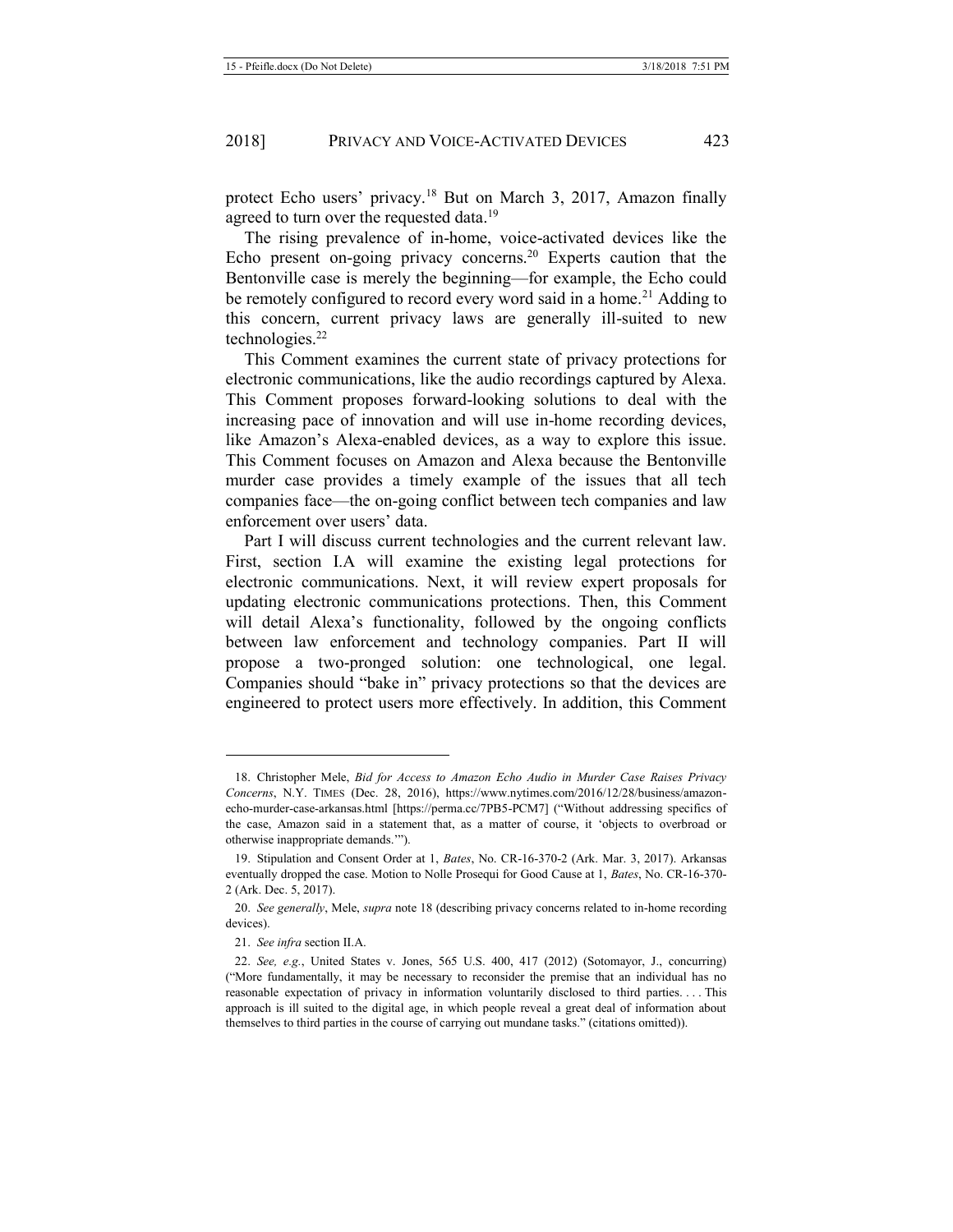will argue that new, flexible, forward-looking schemes are needed to protect users' privacy, and that state law is best situated for that task.

#### I. NEW TECHNOLOGIES REQUIRE RETHINKING OUR APPROACH TO PRIVACY

First, this Part will provide a backdrop of the current legal landscape, discussing current privacy laws, including Supreme Court jurisprudence, federal law, and state law. Next, this Part considers experts' proposals to revise current privacy law. Then, it will examine in-home technologies that capture voice recordings. Finally, this Part will analyze the historical disputes between law enforcement and technology companies.

*A. The Application of Current Privacy Laws to New Technologies Can Be Uncertain, Though Some States Are Making Changes*

As technology advances, and law enforcement seeks to use those advances to aid in criminal investigations, the current legal regime struggles to deal with novel situations and new uses of technology. This section will discuss the current landscape of privacy protections for digital communications. First, the section will review the state of current federal law regarding electronic privacy. Next, it will describe recent state laws aimed at consumer privacy for technological developments. Finally, this section will examine experts' proposals on protecting privacy.

## *1. The Supreme Court Has Not Yet Recognized a Privacy Interest in All Electronic Communications*

The Fourth Amendment protects the sanctity of the home,<sup>23</sup> but the meaning of "home" grows more muddled as technology advances. In *Kyllo v. United States*, <sup>24</sup> the Court held that the home's sanctity cannot be breached by technology not in general public use.<sup>25</sup> Law enforcement suspected that Kyllo was growing marijuana in his home in Oregon using high-intensity lamps, which give off a large amount of heat.<sup>26</sup> Accordingly, agents from the Department of the Interior used a thermal

1

<sup>23.</sup> Kyllo v. United States, 533 U.S. 27, 40 (2001).

<sup>24.</sup> 533 U.S. 27 (2001).

<sup>25.</sup> *Id.* at 40.

<sup>26.</sup> *Id.* at 29–30.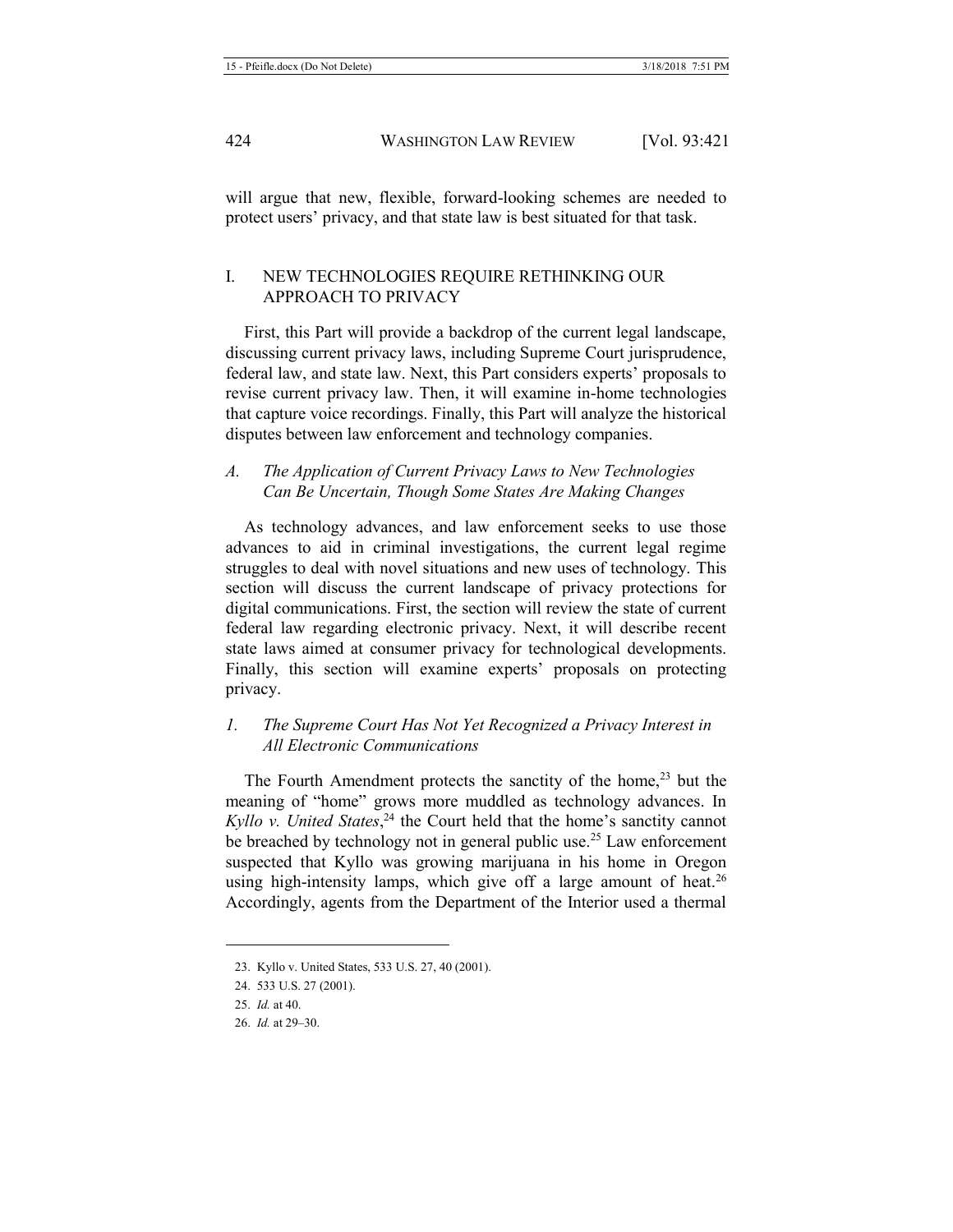imager to scan the house from a van across the street.<sup>27</sup> The imager showed that Kyllo's house was significantly warmer than other neighboring houses, leading agents to conclude that Kyllo was growing marijuana.<sup>28</sup> Traditionally, courts tie Fourth Amendment search questions to common-law trespass.29 But as technology has progressed, the analysis has shifted and courts now increasingly evaluate whether there was a reasonable expectation of privacy using the standard set out by the Supreme Court: "'the individual manifested a subjective expectation of privacy in the object of the challenged search,' and 'society [is] willing to recognize that expectation as reasonable.'"<sup>30</sup> The Court then found that "[w]here . . . the Government uses a device that is not in general public use, to explore details of the home that would previously have been unknowable without physical intrusion, the surveillance is a 'search' and is presumptively unreasonable without a warrant."<sup>31</sup>

In contrast, when information leaves the home and is shared with third parties, courts have held that there is no reasonable expectation of privacy.32 In *California v. Greenwood*, <sup>33</sup> law enforcement agents suspected Greenwood was trafficking narcotics.<sup>34</sup> The officer investigating Greenwood asked the neighborhood's trash collector to give her Greenwood's trash bags.<sup>35</sup> The collector agreed, and the officer discovered items in the trash that indicated Greenwood used narcotics.<sup>36</sup> The officer used this evidence to get a warrant to search Greenwood's home, where law enforcement officers found cocaine.<sup>37</sup> Greenwood challenged the warrantless search and seizure of his garbage.<sup>38</sup> But the Court found that leaving the garbage at the curb sufficiently exposed it to the public because garbage bags and bins are often accessible by "animals, children, scavengers, snoops, and other members of the

1

<sup>27.</sup> *Id.*

<sup>28.</sup> *Id.* at 30.

<sup>29.</sup> *Id.* at 31.

<sup>30.</sup> *Id.* at 33 (citation omitted).

<sup>31.</sup> *Id.* at 40.

<sup>32.</sup> California v. Greenwood, 486 U.S. 35, 39–42 (1988); *see also* Smith v. Maryland, 442 U.S. 735, 745–46 (1979).

<sup>33.</sup> 486 U.S. 35 (1988).

<sup>34.</sup> *Id.* at 37.

<sup>35.</sup> *Id.*

<sup>36.</sup> *Id.* at 37–38.

<sup>37.</sup> *Id.* at 38.

<sup>38.</sup> *Id.* at 39.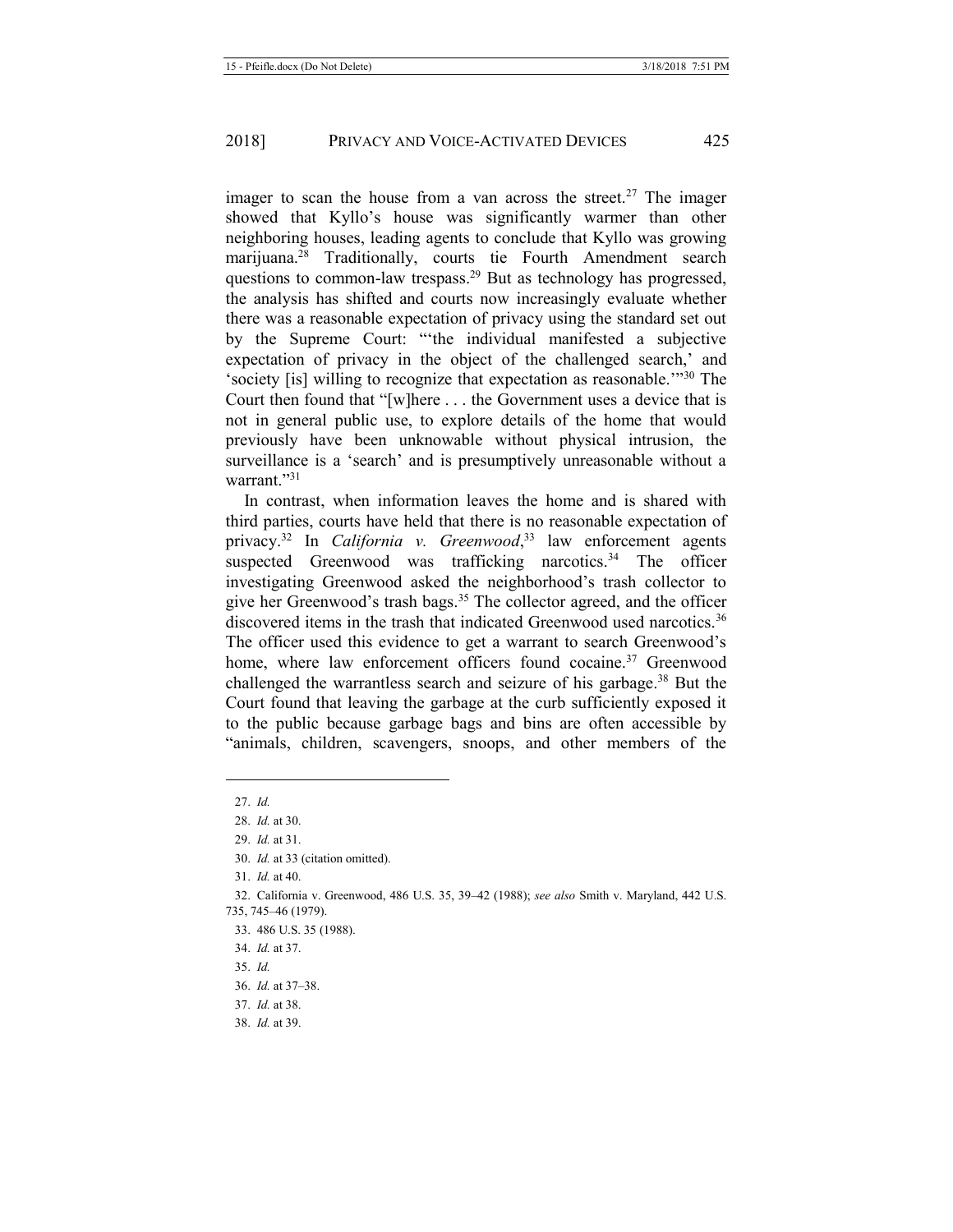public."<sup>39</sup> Similarly, the Court also held that there is no expectation of privacy in dialed phone numbers.40 Likewise, the Court has not afforded checks, deposit slips, and other bank documents Fourth Amendment protection as they are shared with a third party: the bank.<sup>41</sup> This idea that information shared with a third party is not subject to Fourth Amendment protection is known as the third-party doctrine.<sup>42</sup>

However, cell phones are distinct, and they require their own warrant per *Riley v. California.*<sup>43</sup> The Court held that a warrantless search of a cell phone was not reasonable, and the search did not fall under the exception provided by the incident to arrest doctrine.<sup>44</sup> The Court explained that this heightened protection is needed because so much information can be stored on a cell phone—essentially a person's entire life.<sup>45</sup> The Court's recognition of the vast amounts of data stored on cell phones—and generated by modern, daily life—was exciting to experts and commentators, because it seemed to signal the Court's recognition that the digital world would require rethinking old decisions.46 But the Court limited the impact of its holding: "these cases do not implicate the

-

46. *See, e.g.*, Laurie Buchan Serafino, *"I Know My Rights, So You Go'n Need A Warrant for That": The Fourth Amendment,* Riley*'s Impact, and Warrantless Searches of Third-Party Clouds*, 19 BERKELEY J. CRIM. L. 154, 160 (2014) ("Going forward, the Court may well find that when a citizen voluntarily provides information for storage with a third-party ISP she has not relinquished her Fourth Amendment protections."); Marc Rotenberg & Alan Butler, *Symposium: In* Riley v. California*, a Unanimous Supreme Court Sets Out Fourth Amendment for Digital Age*, SCOTUSBLOG (June 26, 2014, 6:07 PM), http://www.scotusblog.com/2014/06/symposium-in-rileyv-california-a-unanimous-supreme-court-sets-out-fourth-amendment-for-digital-age/ [https://perma. cc/XZ28-2END] ("The Court's argument takes clear aim at the third-party rule . . . ."); *How the Supreme Court Changed America This Year*, POLITICO MAG. (July 1, 2014), http://www.politico.com/magazine/story/2014/07/how-the-supreme-court-changed-america-thisyear-108497?o=2 [https://perma.cc/P4WR-GDJE] (comments of Stephen Vladeck) ("But the rhetoric and reasoning of the majority opinion . . . reflect a court coming to terms with the ways in which modern technology destroys decades-old constitutional assumptions about the line between what's public and what's private, assumptions that only made sense in an analog world.").

<sup>39.</sup> *Id.* at 35.

<sup>40.</sup> Smith v. Maryland, 442 U.S. 735, 745 (1979) (holding that installing a pen register at the telephone company and using it to learn the telephone numbers called from a private telephone was not a search because the numbers were revealed to a third party).

<sup>41.</sup> United States v. Miller, 425 U.S. 435, 442 (1976).

<sup>42.</sup> *Id.* at 443.

<sup>43.</sup> \_\_ U.S. \_\_, 134 S. Ct. 2473 (2014).

<sup>44.</sup> *Id.* at 2493.

<sup>45.</sup> *Id.* at 2488–89 ("Modern cell phones, as a category, implicate privacy concerns far beyond those implicated by the search of a cigarette pack, a wallet, or a purse. . . . [M]any of these devices are in fact minicomputers that also happen to have the capacity to be used as a telephone. . . . One of the most notable distinguishing features of modern cell phones is their immense storage capacity.").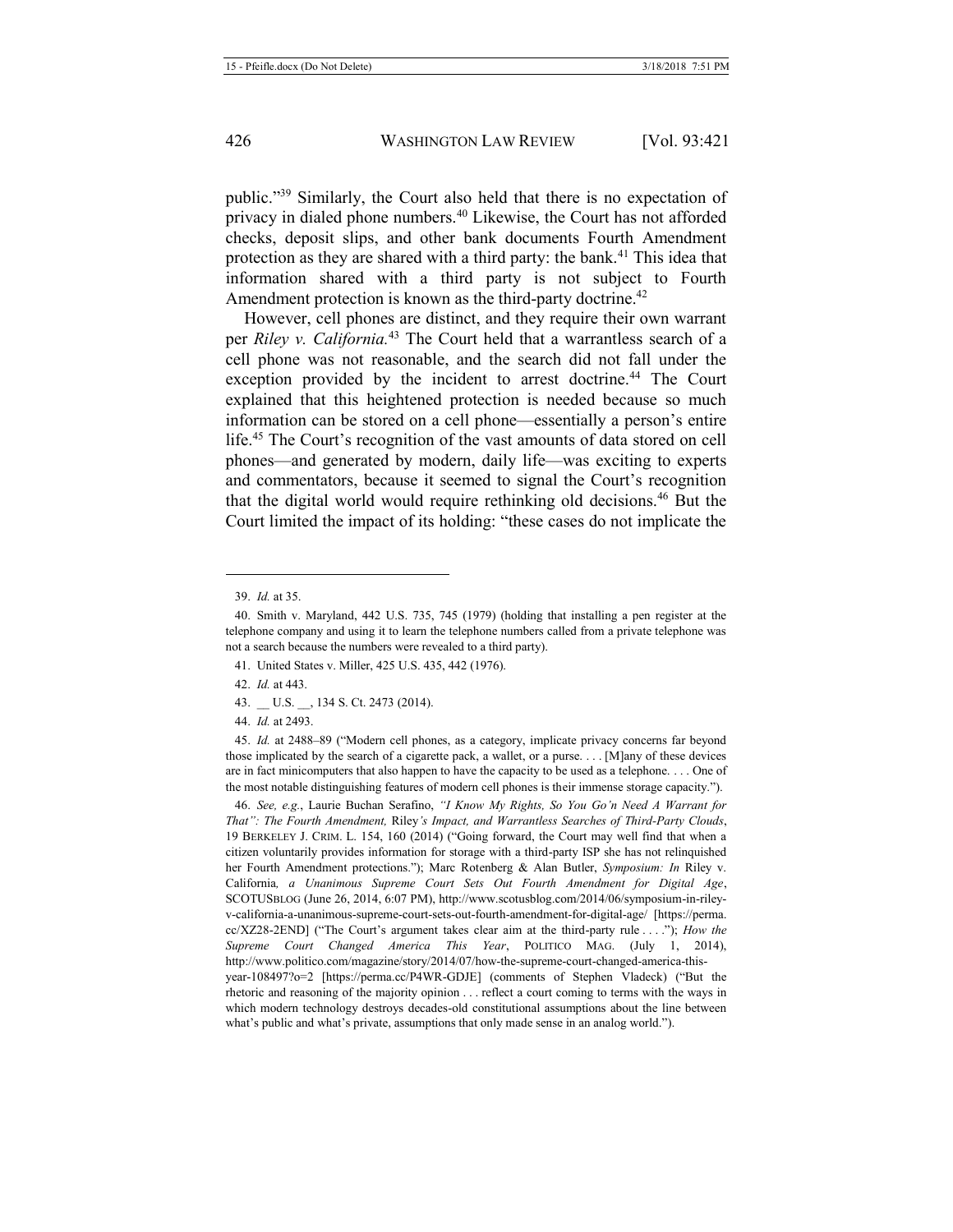question whether the collection or inspection of aggregated digital information amounts to a search under other circumstances."<sup>47</sup>

<span id="page-7-0"></span>That question—whether the collection or inspection of aggregated digital information amounts to a search—has now come to the Supreme Court in the form of cell site location information (CSLI).<sup>48</sup> CSLI refers to the records service providers keep on which cell site a cell phone connects to during a call or text message.<sup>49</sup> As a cell phone—and its user—moves through an area, it connects to different cell sites.<sup>50</sup> This record of different cell sites allows investigators to approximate the location of the phone at different times.<sup>51</sup> Thus, because service providers store CSLI, some courts have held that CSLI falls under the third-party doctrine.<sup>52</sup> This group includes the Third Circuit,<sup>53</sup> the Fourth Circuit,<sup>54</sup> the Fifth Circuit,<sup>55</sup> the Sixth Circuit,<sup>56</sup> and the Eleventh Circuit.<sup>57</sup> In contrast, district courts in the Second<sup>58</sup> and Ninth<sup>59</sup> Circuits

50. *Id.*

-

53. *See In re* Application of the United States for an Order Directing a Provider of Elec. Commc'n. Serv. to Disclose Records to the Gov't, 620 F.3d 304, 312–13 (3d Cir. 2010).

54. *See* United States v. Graham, 824 F.3d 421, 427 (4th Cir. 2016).

55. *See In re* Application of the United States for Historical Cell Site Data, 724 F.3d 600, 615 (5th Cir. 2013).

56. United States v. Carpenter, 819 F.3d 880, 886–90 (6th Cir. 2016), *cert. granted*, \_\_ U.S. \_\_, 137 S. Ct. 221 (2017).

57. United States v. Davis, 785 F.3d 498, 511–13 (11th Cir. 2015).

58. *In re* United States for an Order Authorizing Release of Historical Cell-Site Info., 809 F. Supp. 2d 113, 119–20 (E.D.N.Y. 2011). *But see* United States v. Serrano, No. 16CR169 (WHP), 2017 WL 3055244, at \*3 (S.D.N.Y. July 18, 2017) (finding that CSLI does not require a warrant because it falls under the third-party doctrine).

59. *In re* Application for Tel. Info. Needed for a Criminal Investigation, 119 F. Supp. 3d 1011, 1036 (N.D. Cal. 2015) ("[T]he Court concludes that the third-party doctrine established in *Miller* and *Smith* does not defeat cell phone users' reasonable expectation of privacy in the historical CSLI associated with their cell phones. The government therefore conducts a 'search' within the meaning of the Fourth Amendment when it asks cellular service providers to release that information . . . .").

<sup>47.</sup> *Riley*, 134 S. Ct. at 2489–90 n.1.

<sup>48.</sup> Carpenter v. United States, U.S. , 137 S. Ct. 2211 (2017) (mem.) (granting certiorari).

<sup>49.</sup> WESLEY CHENG, CTR. FOR ADVANCEMENT OF PUB. INTEGRITY, DOES SEEKING CELL SITE LOCATION INFORMATION REQUIRE A SEARCH WARRANT? 2 (2016), http://web.law.columbia.edu/ sites/default/files/microsites/public-integrity/files/does\_seeking\_cell\_site\_location\_information require a search warrant - wesley cheng - august 2016 update 0.pdf [https://perma.cc/TKB3-VH5E].

<sup>51.</sup> *Id.*

<sup>52.</sup> Orin Kerr, *Fourth Circuit Adopts Mosaic Theory, Holds That Obtaining "Extended" Cell-Site Records Requires a Warrant*, WASH. POST: VOLOKH CONSPIRACY (Aug. 5, 2015), https://www. washingtonpost.com/news/volokh-conspiracy/wp/2015/08/05/fourth-circuit-adopts-mosaic-theoryholds-that-obtaining-extended-cell-site-records-requires-a-warrant [https://perma.cc/CBW9-82HA]; *see also* CHENG, *supra* not[e 49,](#page-7-0) at 1.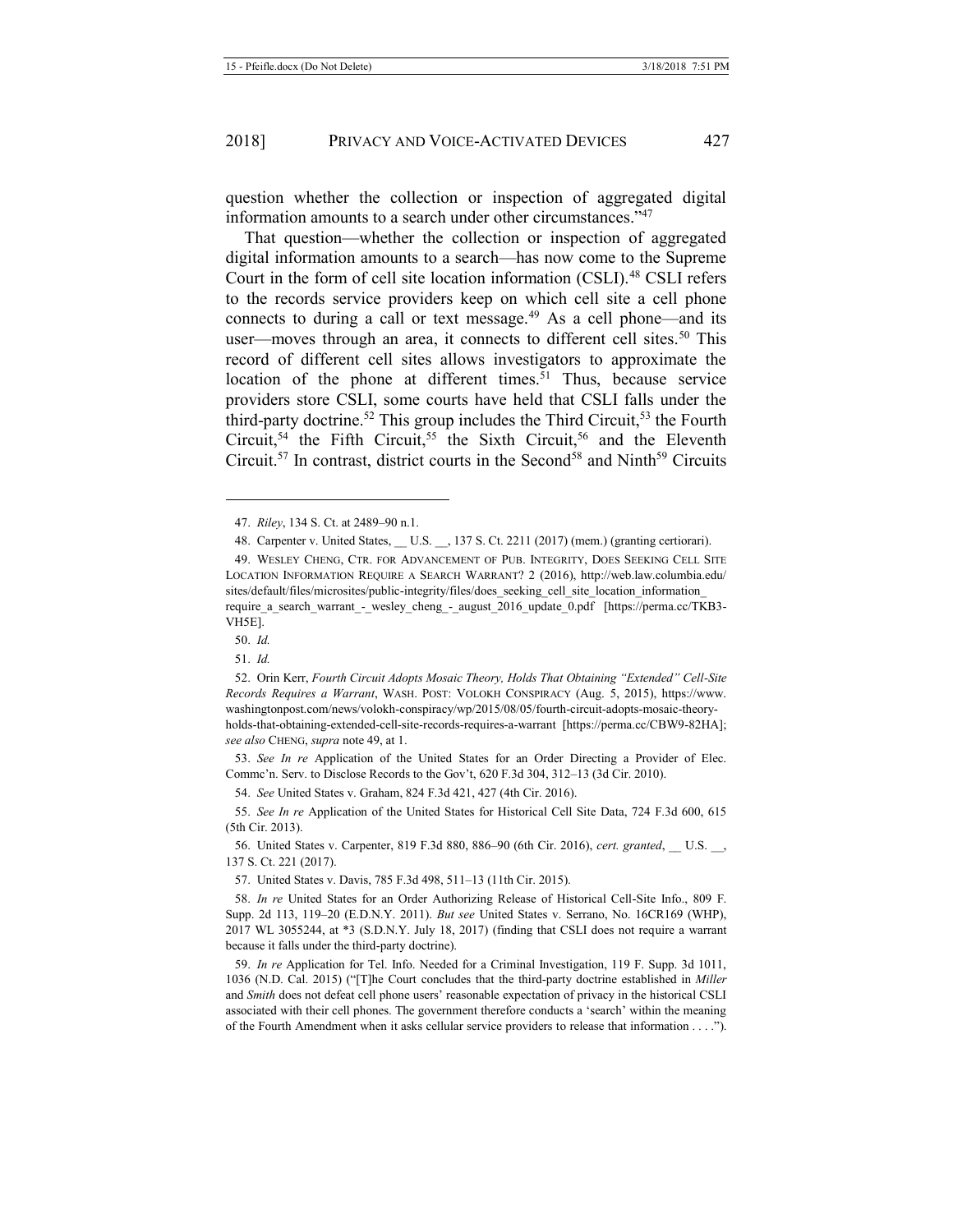have ruled that law enforcement access of CSLI requires a warrant. Even the Fourth Circuit, which held that CSLI is subject to the third-party doctrine, indicated its uneasiness with its own decision, and noted that the time was ripe for the Supreme Court to step in and sort out the confusion: "[t]he Supreme Court may in the future limit, or even eliminate, the third-party doctrine. Congress may act to require a warrant for CSLI. But without a change in controlling law, we cannot conclude that the Government violated the Fourth Amendment in this case."<sup>60</sup> The Supreme Court subsequently granted certiorari in another case to resolve this confusion over CSLI.<sup>61</sup>

Although appellate courts have not found that CSLI requires a warrant, they have been quicker to grant protections to other types of electronic information, such as the Sixth Circuit's third-party doctrine decision in *United States v. Warshak*. <sup>62</sup> Warshak was the head of an herbal supplement company that allegedly engaged in numerous fraudulent schemes.<sup>63</sup> Warshak, and others affiliated with the company, were charged with numerous crimes including conspiracy to commit mail and wire fraud.<sup>64</sup> Before trial, the government had obtained Warshak's emails from his internet service provider (ISP).<sup>65</sup> Warshak argued that the government violated his Fourth Amendment rights by seizing about 27,000 emails without a warrant.<sup>66</sup> The Sixth Circuit agreed.<sup>67</sup>

The court first held that Warshak had a reasonable expectation of privacy in his emails.68 Second, the court noted that letters received protection, and it did not make sense for email to be afforded less protection than letters.<sup>69</sup> Because the court found that emails were the functional equivalent of a letter or phone call, ISPs were thus equivalent to a post office or a phone company—the ISP makes the communication

65. *Id.* 

1

67. *Id.* 

69. *Id.* at 286.

*But see* United States v. Elima, No. SACR 16-00037-CJC, 2016 WL 3546584, at \*4 (C.D. Cal. June 22, 2016) (holding that CSLI falls under the third-party doctrine).

<sup>60.</sup> United States v. Graham, 824 F.3d 421, 425 (4th Cir. 2016).

<sup>61.</sup> *See Carpenter*, 819 F.3d at 880.

<sup>62.</sup> 631 F.3d 266 (6th Cir. 2010).

<sup>63.</sup> *Id.* at 280–81.

<sup>64.</sup> *Id.* at 281.

<sup>66.</sup> *Id.* at 282.

<sup>68.</sup> *Id.* at 284.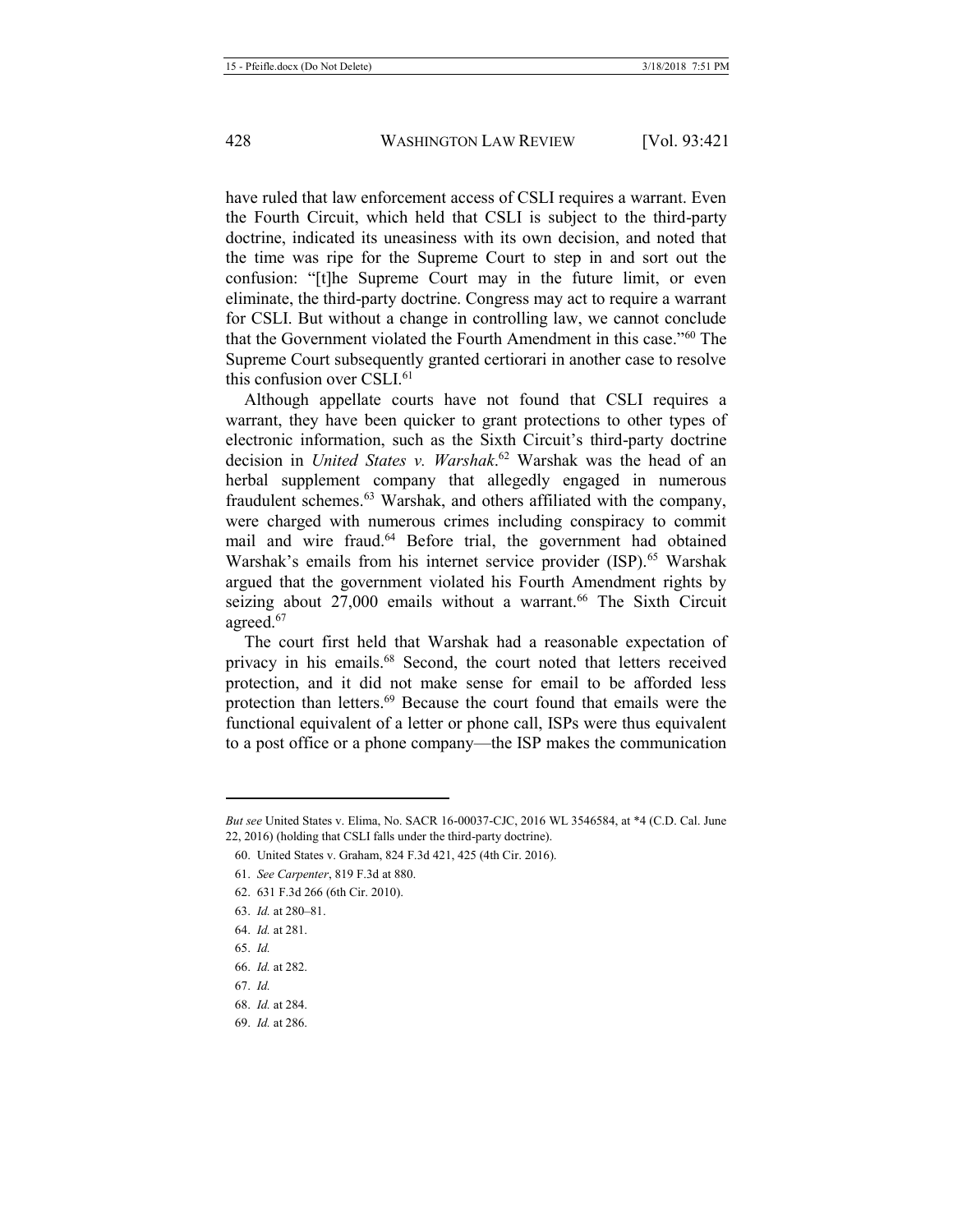possible.70 And the court clarified that even if an ISP had an agreement with the user that the ISP could access the user's emails, that access was not enough to defeat Fourth Amendment protections.<sup>71</sup>

The Sixth Circuit noted that its decision was vulnerable in light of *United States v. Miller*. <sup>72</sup> *Miller*, a Supreme Court decision from 1976, held that checks, deposit slips, and other bank documents do not receive Fourth Amendment protection because they are shared with a third party: the bank.73 But the Sixth Circuit distinguished *Miller* on two grounds.74 First, the relevant records in *Miller* were business records, not the potentially confidential records at issue in *Warshak*. <sup>75</sup> Second, Miller gave the bank his records so that the bank could use them, while the ISP in *Warshak* was not the intended recipient of the emails, but merely an intermediary.<sup>76</sup> Accordingly, the court found that "[t]he government may not compel a commercial ISP to turn over the contents of a subscriber's emails without first obtaining a warrant based on probable cause."<sup>77</sup>

But *Warshak*'s holding has not been adopted by the Supreme Court, despite the Sixth Circuit's confidence that its holding can be distinguished from *Miller*'s holding.<sup>78</sup> Moreover, though the Supreme Court has granted certiorari to resolve the confusion over CSLI, no decision has been released as of this Comment's publication. <sup>79</sup> Although the third-party doctrine remains as it was in  $1976$ ,  $80$  Justice Sotomayor has suggested it is time for change:

[I]t may be necessary to reconsider the premise that an individual has no reasonable expectation of privacy in information voluntarily disclosed to third parties. This approach is ill suited to the digital age, in which people reveal a great deal

<sup>70.</sup> *Id.* 

<sup>71.</sup> *Id.* The Court noted that in certain cases, an ISP with a broad right of access could "snuff out a reasonable expectation of privacy." *Id.* at 287.

<sup>72.</sup> *Id.* at 287 (citing United States v. Miller, 425 U.S. 435 (1976)).

<sup>73.</sup> *Miller*, 425 U.S. at 442.

<sup>74</sup>*. Warshak*, 631 F.3d at 288.

<sup>75.</sup> *Id.* 

<sup>76.</sup> *Id.* 

<sup>77.</sup> *Id.* 

<sup>78.</sup> *Id.* 

<sup>79.</sup> *See* United States v. Carpenter, 819 F.3d 880, 890 (6th Cir. 2016), *cert. granted*, \_\_ U.S.\_\_, 137 S. Ct. 221 (2017).

<sup>80.</sup> United States v. Miller, 425 U.S. 435, 442 (1976).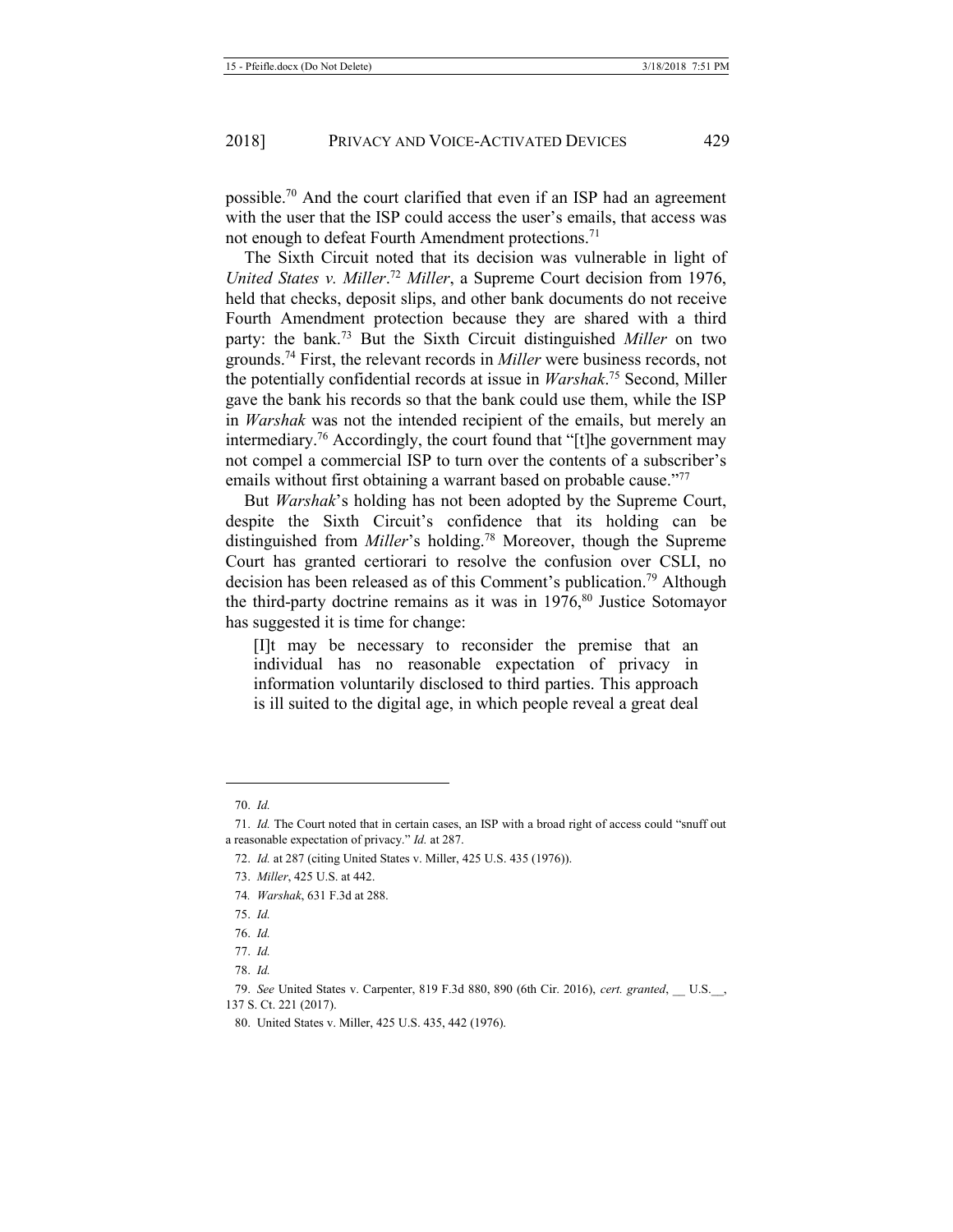of information about themselves to third parties in the course of carrying out mundane tasks.<sup>81</sup>

#### *2. The Status of New Technologies Under Federal Privacy Laws Is Uncertain*

The primary federal statute on technological privacy is the Electronic Communications Privacy Act (ECPA).<sup>82</sup> The ECPA authorizes prosecution of any person who "intentionally intercepts, endeavors to intercept, or procures any other person to intercept or endeavor to intercept, any wire, oral, or electronic communication."<sup>83</sup> An electronic communication is "any transfer of signs, signals, writing, images, sounds, data, or intelligence of any nature transmitted in whole or in part by a wire, radio, electromagnetic, photoelectronic or photo optical system that affects interstate or foreign commerce ...."<sup>84</sup> The Act protects these communications while they are being made, while they are in transit, and when they are stored on computers.<sup>85</sup>

<span id="page-10-0"></span>Congress enacted the Stored Communications  $Act^{86}$  (SCA) as a subsection of the ECPA.<sup>87</sup> It prevents stored communications from being divulged without consent.<sup>88</sup> Under the SCA, electronic storage means "any temporary, intermediate storage of a wire or electronic communication incidental to the electronic transmission thereof; and any storage of such communication by an electronic communication service for purposes of backup protection of such communication. . . .<sup>89</sup> There are exceptions for communications related to missing or exploited children, communications received inadvertently, and communications related to the commission of a crime.<sup>90</sup>

1

<sup>81.</sup> United States v. Jones, 565 U.S. 400, 417 (2012) (Sotomayor, J., concurring) (citations omitted).

<sup>82.</sup> Electronic Communications Privacy Act of 1986, Pub. L. No. 99-508, 100 Stat. 1848 (codified as amended in scattered sections of 18 U.S.C.).

<sup>83.</sup> 18 U.S.C. § 2511(1)(a) (2012).

<sup>84.</sup> *Id.* § 2510(12).

<sup>85.</sup> *Electronic Communications Privacy Act of 1986*, JUSTICE INFO. SHARING (July 30, 2013), https://it.ojp.gov/PrivacyLiberty/authorities/statutes/1285 [https://perma.cc/9293-3H6R].

<sup>86.</sup> Electronic Communications Privacy Act of 1986, Pub. L. No. 99-508, 100 Stat. 1848 (codified as amended in scattered sections of 18 U.S.C.).

<sup>87.</sup> *Id.* 

<sup>88.</sup> 18 U.S.C. § 2702.

<sup>89.</sup> *Id.* § 2510(17)(A)–(B).

<sup>90.</sup> *Id.* § 2702(b).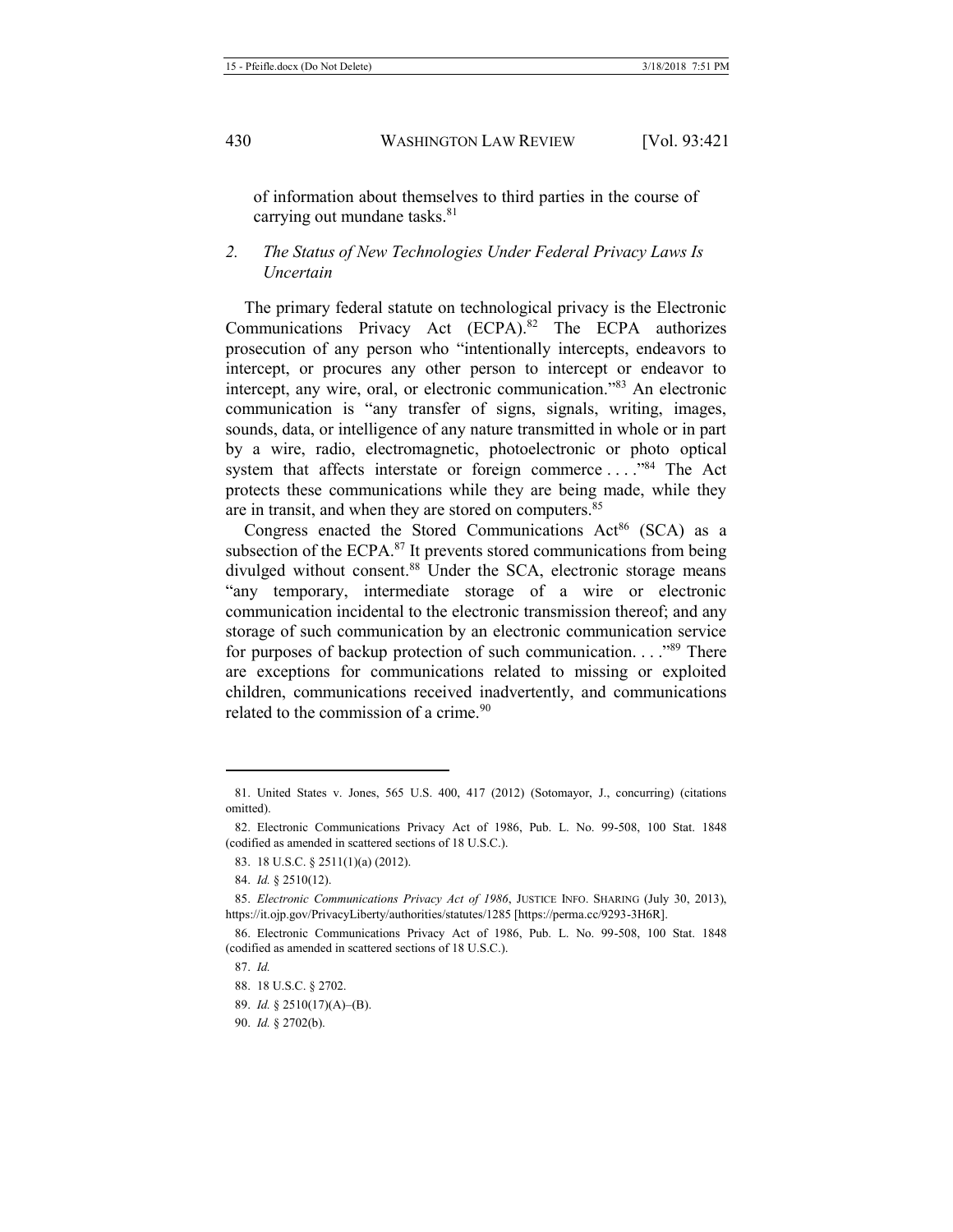The ECPA differentiates between communications intercepted in transit and information obtained from storage.<sup>91</sup> It varies the legal protections afforded to communications based on the importance of the privacy interest involved.<sup>92</sup> Consequently, some information requires a subpoena, including the amount of time a person has used an email address; some a special court order, such as opened email messages in storage; and some a search warrant, for example, the entire contents of an email account.<sup>93</sup> Thus, information obtained from storage receives a more relaxed standard than information obtained in transit.<sup>94</sup> Additionally, if law enforcement seeks to access some types of data, then law enforcement must notify the subscriber—the person who owns the digital-storage account.<sup>95</sup> For example, by giving notice, law enforcement can obtain everything in a subscriber's account—except unopened email and voicemail—that has been in the account for less than 180 days, which they would not be able to do without notice.<sup>96</sup>

<span id="page-11-1"></span>But even in cases that require notice, the ECPA allows the government to obtain secrecy orders, so that the technology company cannot tell their users that the users' data has been requested.<sup>97</sup> Courts grant these orders when a law enforcement officer has "reason to believe" that the company's disclosure might hinder an investigation.<sup>98</sup> These orders have many critics—including a recent challenge by Microsoft, which noted that "[n]othing in the statute requires that the 'reason to believe' be grounded in the facts of the particular investigation, and the statute contains no limit on the length of time secrecy orders may be kept in place."<sup>99</sup> Microsoft alleged that in a twenty-month period, federal courts issued 3,250 secrecy orders to

<span id="page-11-0"></span><sup>91.</sup> *Id.* §§ 2510–11.

<sup>92.</sup> *See Electronic Communications Privacy Act of 1986*, *supra* not[e 85.](#page-10-0)

<sup>93.</sup> 18 U.S.C. § 2703; *see also Electronic Communications Privacy Act of 1986*, *supra* note [85.](#page-10-0)

<sup>94.</sup> 18 U.S.C. § 2510.

<sup>95</sup>*. Electronic Communications Privacy Act of 1986*, *supra* not[e 85.](#page-10-0)

<sup>96.</sup> 18 U.S.C. § 2703(a). *But see* Theofel v. Farey-Jones, 359 F.3d 1066, 1077 (9th Cir. 2004) (disagreeing with the government's interpretation of ECPA and holding that email messages were in "electronic storage" regardless of when they were first accessed) ("[W]e think that prior access is irrelevant to whether the messages at issue were in electronic storage. Because plaintiff's e-mail messages were in electronic storage regardless of whether they had been previously delivered, the district court's decision cannot be affirmed on this alternative ground.").

<sup>97.</sup> 18 U.S.C. § 2705(b).

<sup>98.</sup> *Id.*

<sup>99.</sup> First Amended Complaint at 1, Microsoft Corp. v. U.S. Dep't of Justice, No. 2:16-cv-00538- JLR (W.D. Wash. June 17, 2016).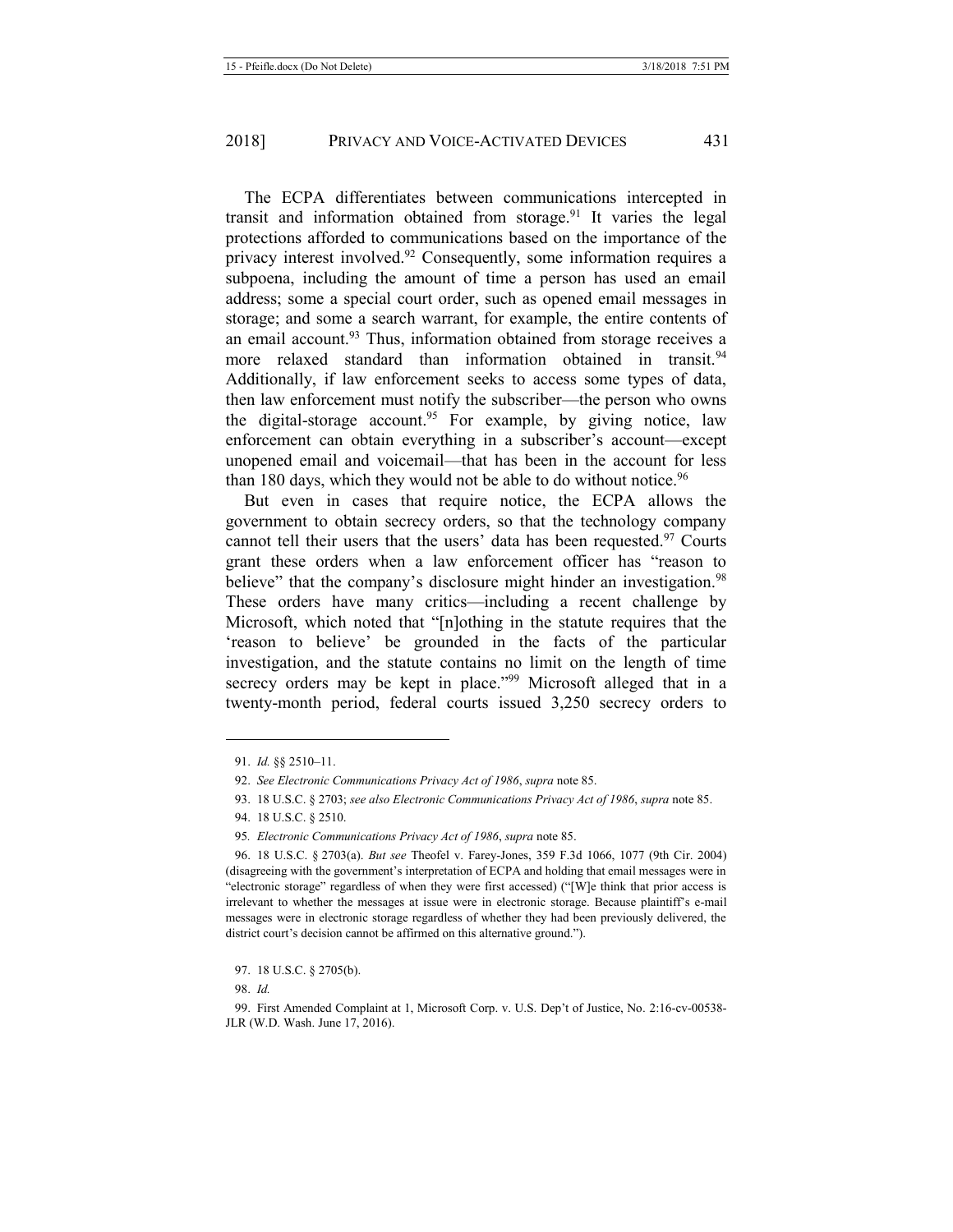Microsoft alone to prevent it from communicating with customers about requests for data, and of those about two-thirds had no end date.<sup>100</sup> Microsoft also asserted that users should not expect differing privacy protection schemes just because emails are stored in the cloud, rather than on the user's hard-drive.<sup>101</sup>

<span id="page-12-2"></span><span id="page-12-1"></span>Experts, commentators, and service providers (like Microsoft) have criticized the ECPA for failing to keep up with changing technologies.102 For example, ECPA does not provide transparency to users of technology.<sup>103</sup> Similarly, experts call it a confusing statute because it is dense, and there are few cases interpreting it.<sup>104</sup> Even the original drafter of the bill has called for it to be updated to match changing technologies.105 In short, many scholars have noted that the ECPA has not kept pace with changing technology.

#### <span id="page-12-0"></span>*3. State Laws Respond More Quickly to New, Specific Technologies, and Have Greater Privacy Protections for Users*

State legislatures have taken a more proactive approach to changing technologies. For example, Washington limits the use of cell site simulator devices, which allow law enforcement to track a phone's location in real time.<sup>106</sup> Several states have enacted laws concerning access to and use of EDRs (Event Data Recorders, or "black boxes" in

<sup>100.</sup> *Id.*

<sup>101.</sup> *Id.*; Brad Smith, *Keeping Secrecy the Exception, Not the Rule: An Issue for Both Consumers and Businesses*, MICROSOFT ON THE ISSUES (Apr. 14, 2016), https://blogs.microsoft.com/on-theissues/2016/04/14/keeping-secrecy-exception-not-rule-issue-consumers-businesses/#sm.000kdpjs21 cmjdjbqlm2pl8sea7ki [https://perma.cc/T9G6-5443] ("If policymakers update the rules governing secrecy orders, we hope they will be guided by . . . principles that we think are important for our customers and for law enforcement. . . . [D]igital neutrality: Customers generally shouldn't be entitled to less notice just because they have moved their emails to the cloud.").

<sup>102.</sup> Alexandra D. Vesalga, *Location, Location, Location: Updating the Electronic Communications Privacy Act to Protect Geolocational Data*, 43 GOLDEN GATE U. L. REV. 459, 460 (2013) ("[ECPA] fail[s] to consistently protect the geolocational data associated with electronic communications.").

<sup>103.</sup> *See* First Amended Complaint, *supra* note [99,](#page-11-0) at 3.

<sup>104.</sup> Orin S. Kerr, *A User's Guide to the Stored Communications Act*, *and A Legislator's Guide to Amending It*, 72 GEO. WASH. L. REV. 1208, 1208 (2004).

<sup>105.</sup> Press Release, Sen. Patrick Leahy, Leahy Marks 25th Anniversary of ECPA, Announces Plan to Mark Up Reform Bill (Oct. 20, 2011), www.leahy.senate.gov/press/press releases/release/? id=56C35200-EFDC-497A-9EAF-A75B498515B8 [https://perma.cc/FUU4-4XKG] ("[T]oday, this law is significantly outdated and out-paced by rapid changes in technology.").

<sup>106.</sup> WASH. REV. CODE § 9.73.270 (2016).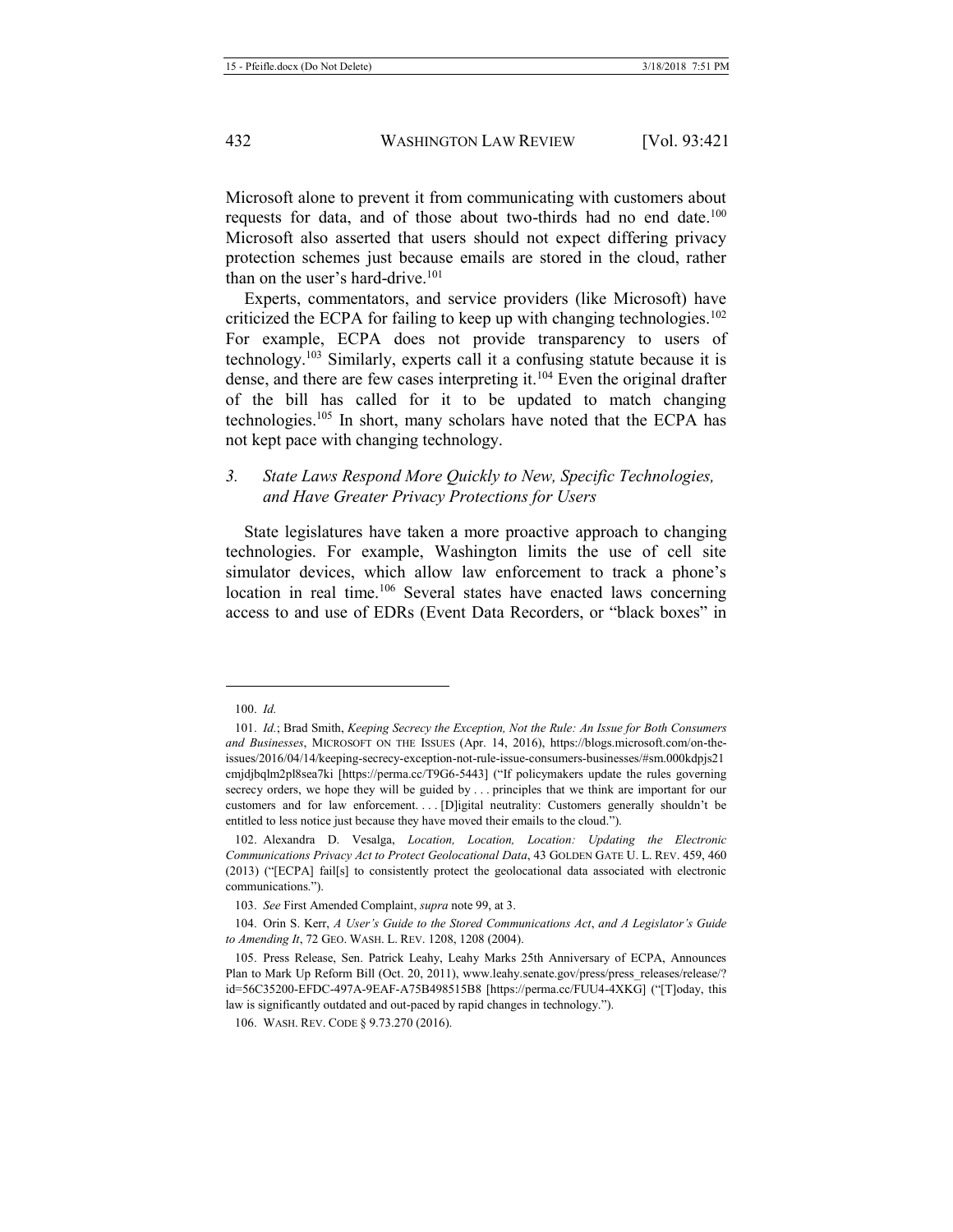<span id="page-13-0"></span>cars).107 But no state has specifically addressed software like Alexa or devices like Echo.108

States are well-suited to provide users with increased privacy protections because many state constitutions provide higher standards for privacy.109 For example, Washington has what is known as the "private affairs doctrine": "[n]o person shall be disturbed in his private affairs, or his home invaded, without authority of law."<sup>110</sup> Because of this doctrine, Washington does not use the "reasonable expectation of privacy" framework used in federal courts; $^{111}$  instead, the analysis focuses on whether something is a private affair:

In determining whether something is a private affair (meaning "those privacy interests which citizens of this state have held, and should be entitled to hold, safe from government trespass absent a warrant"), we consider both "the nature and extent of the information which may be obtained as a result of the governmental conduct" and the historical protection afforded to the interest asserted.<sup>112</sup>

Thus, the private affairs doctrine leads to broader privacy protections than those provided by the U.S. Constitution.<sup>113</sup> Specifically, government access to the following requires a warrant: phone records, <sup>114</sup> garbage,<sup>115</sup> and motel registry information.<sup>116</sup>

However, even the heightened protection provided by some states is not enough protection in a rapidly changing world for data that includes Alexa recordings, according to privacy advocates who continue to call

<sup>107.</sup> *See* Scott R. Peppet, *Regulating the Internet of Things: First Steps Toward Managing Discrimination, Privacy, Security, and Consent*, 93 TEX. L. REV. 85, 153–54 (2015); *Privacy of Data from Event Data Recorders: State Statutes*, NAT'L CONFERENCE STATE LEGISLATURES (Dec. 12, 2016), http://www.ncsl.org/research/telecommunications-and-information-technology/privacyof-data-from-event-data-recorders.aspx [https://perma.cc/WQ2R-JNBX].

<sup>108.</sup> *See generally* Peppet, *supra* not[e 107](#page-13-0) (discussing regulations that currently exist concerning the Internet of Things).

<sup>109.</sup> *See, e.g.*, State v. Hinton, 179 Wash. 2d 862, 868–69, 319 P.3d 9, 12 (2014) (describing Washington State's constitution).

<sup>110.</sup> WASH. CONST. art. I, § 7.

<sup>111.</sup> *See* State v. Myrick, 102 Wash. 2d 506, 515, 688 P.2d 151, 153–54 (1984), *abrogated on other grounds by* Brendlin v. California, 551 U.S. 249 (2007).

<sup>112.</sup> State v. Samalia, 186 Wash. 2d 262, 269, 375 P.3d 1082, 1086 (2016) (citation omitted).

<sup>113.</sup> *See, e.g.*, *id.* (describing Washington's constitutional protections for privacy).

<sup>114.</sup> State v. Gunwall, 106 Wash. 2d 54, 63, 720 P.2d 808, 813 (1986).

<sup>115.</sup> State v. Boland, 115 Wash. 2d 571, 578–79, 800 P.2d 1112, 1116–17 (1990).

<sup>116.</sup> State v. Jorden, 160 Wash. 2d 121, 130, 156 P.3d 893, 898 (2007).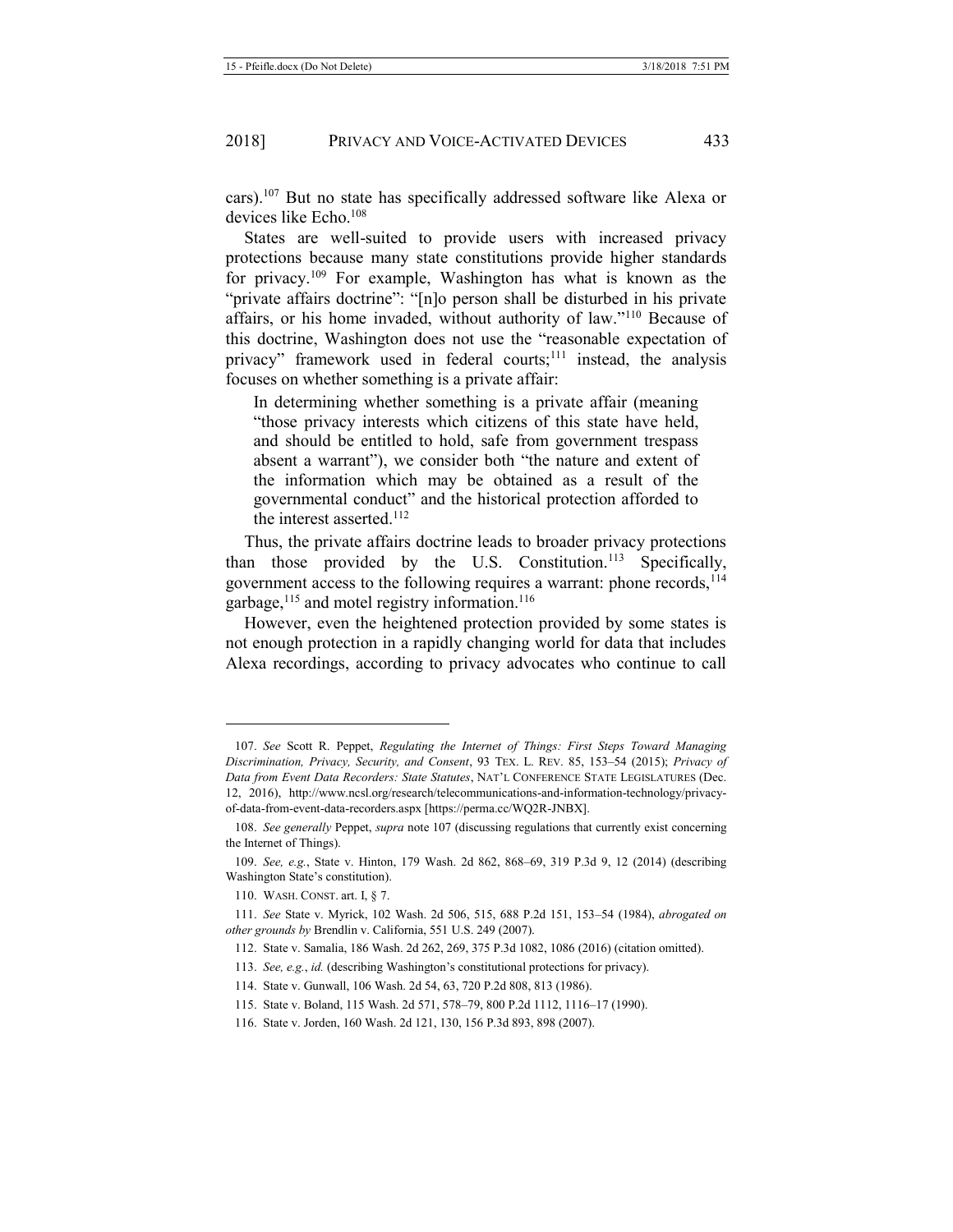<span id="page-14-1"></span>for expanded protections.117 A few states have responded to this call. In May 2017, Montana adopted a new statute limiting access to electronic communications stored by third parties.<sup>118</sup> Significantly, Montana now requires probable cause before a government entity can require an electronic communications provider to disclose a user's communications.<sup>119</sup> But experts still have qualms about this statute<sup>120</sup> because governmental agencies can request that companies not disclose to users that their information has been requested.<sup>121</sup> Referring to these requests as "gag orders," experts note that Microsoft has challenged a similar issue on First Amendment grounds, arguing that orders preventing them from communicating with customers restrict their speech.<sup>122</sup> Accordingly, privacy advocates are disappointed that a similar "gag order" provision was included the Montana statute.<sup>123</sup>

<span id="page-14-0"></span>Privacy advocates hail California's law—the California Electronic Communications Privacy Act (CalECPA)—as "the most privacyprotective legislation of its kind."<sup>124</sup> The law expands on California's already heightened privacy protections.<sup>125</sup> California's constitution protects privacy explicitly,<sup>126</sup> and California does not recognize the third-party doctrine.127 CalECPA provides more comprehensive

119. *Id.* 

<sup>117.</sup> *See, e.g.*, David Lazarus, *When Your TV Can Spy on You*, L.A. TIMES (Aug. 25, 2015, 4:00 AM), http://www.latimes.com/business/la-fi-lazarus-20150825-column.html [https://perma.cc/K6 6B-9U5S] (describing concerns about in-home recording technology).

<sup>118.</sup> H.B. 148, 65th Leg., Reg. Sess. (Mont. 2017) (to be codified in scattered sections of MONT. CODE ANN. § 46).

<sup>120.</sup> *See* Adam Schwartz & Andrew Crocker, *Montana Protects Communications Privacy, But Allows Gag Orders*, ELEC. FRONTIER FOUND. (June 1, 2017), https://www.eff.org/deeplinks/2017/ 06/montana-protects-communications-privacy-allows-gag-orders [https://perma.cc/6FNP-SHKN].

<sup>121.</sup> *Id.* 

<sup>122.</sup> *See id.*

<sup>123.</sup> *See id.*

<sup>124.</sup> Susan Freiwald, *At the Privacy Vanguard: California's Electronic Communications Privacy Act (CalECPA)*, 33 BERKELEY TECH. L.J. (forthcoming 2018) (manuscript at 1), https://papers. ssrn.com/sol3/papers.cfm?abstract\_id=2939412 [https://perma.cc/F3KY-GBVQ]; *see also* ACLU News, *In a Landmark Victory for Digital Privacy, Gov. Brown Signs California Electronic Communications Privacy Act into Law*, ACLU N. CAL. (Oct. 8, 2015), https://www.aclunc.org /news/landmark-victory-digital-privacy-gov-brown-signs-california-electronic-communicationsprivacy [https://perma.cc/A3YJ-ZND7]; Kim Zetter, *California Now Has the Nation's Best Digital Privacy Law*, WIRED (Oct. 8, 2015), https://www.wired.com/2015/10/california-now-nations-bestdigital-privacy-law/ [https://perma.cc/6L3Q-PHWJ].

<sup>125.</sup> *See* CAL. CONST. art I, § 1.

<sup>126.</sup> *Id.*

<sup>127.</sup> *See* People v. Chapman, 679 P.2d 62, 68, 71 (Cal. 1984) (requiring a search warrant for police access to a person's unlisted name, phone number, and address), *overruled on other grounds*, People v. Palmer, 15 P.3d 234 (Cal. 2001); People v. Blair, 602 P.2d 738, 747–48 (Cal. 1979)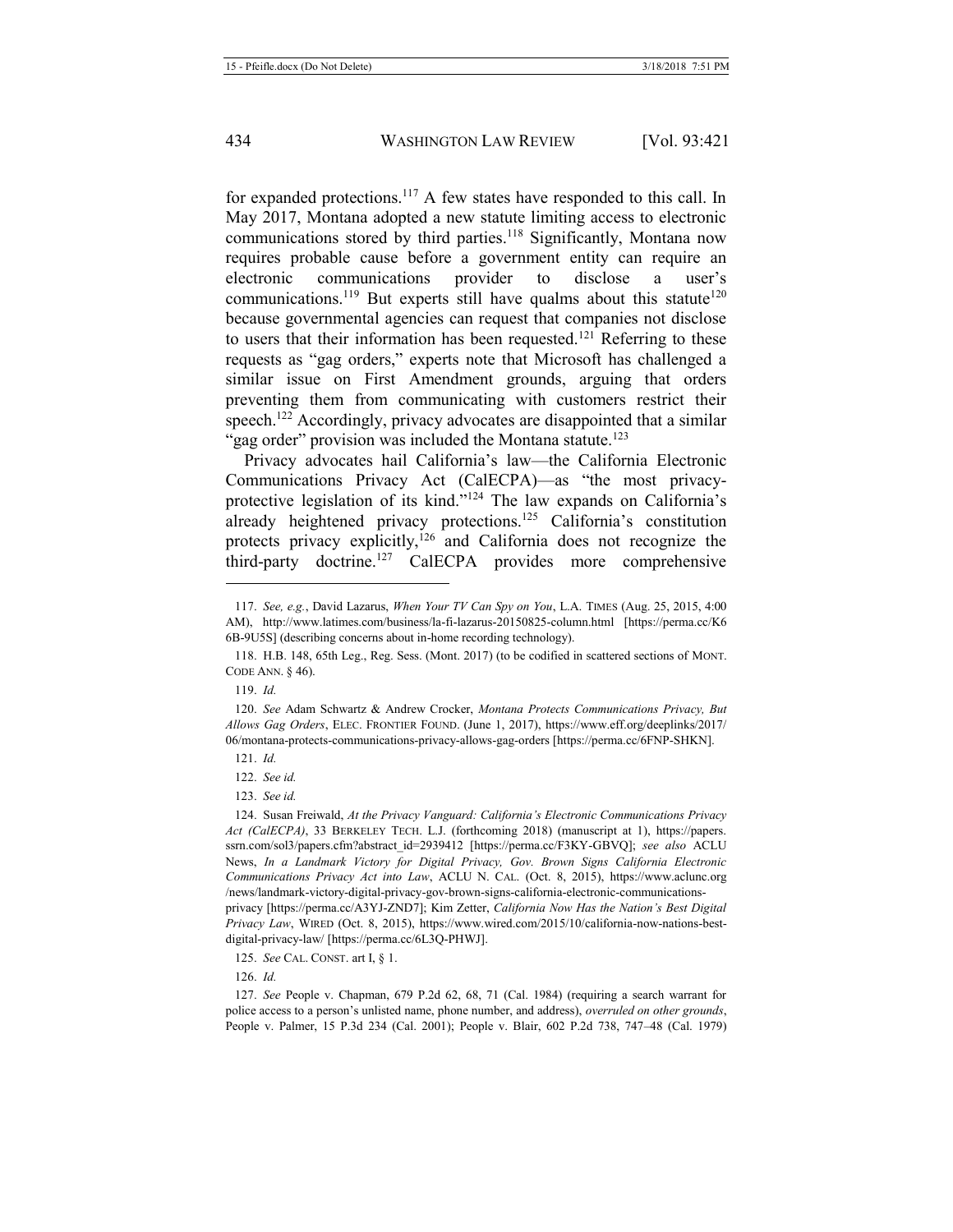protection to more categories of information than any other state.<sup>128</sup> Under CalECPA, law enforcement must obtain a warrant—limited appropriately in scope—before compelling the disclosure of electronic communications information from service providers.<sup>129</sup> Though all warrants in California require that the warrant "particularly describe" what law enforcement agents intend to search,<sup>130</sup> CalECPA goes further by requiring that the warrant describe "the information to be seized by specifying, as appropriate and reasonable, the time periods covered, the target individuals or accounts, the applications or services covered, and the types of information sought."<sup>131</sup> Thus, CalECPA narrows potentially overly broad warrants by requiring that law enforcement more carefully delineate the parameters of the warrant.<sup>132</sup> By adding more requirements to adequately circumscribe warrants, CalECPA prevents "fishing expeditions that violate the spirit, if not the letter, of the Fourth Amendment."<sup>133</sup>

And though warrants under CalECPA must be narrow, the definition of "service provider" is broad, and includes services like Dropbox, Facebook, and Gmail.<sup>134</sup> Because that definition is broad, it provides protections for users of a wide variety of services.<sup>135</sup> Similarly, "electronic information" is broad and includes "technologically neutral language," which ensures that future technological development is included.136 Significantly, CalECPA requires that the target of a warrant be notified.<sup>137</sup> If that notice is delayed, the requesting governmental entity must explain why, once notice is given.<sup>138</sup> In addition, when the target of a search is not identified, the California Department of Justice must be notified.139 This notification scheme is used in investigations where information is collected from unidentified targets, such as cell

- 132. Freiwald, *supra* not[e 124,](#page-14-0) at 21–22.
- 133. *Id.* at 22 (footnote omitted).
- 134. *Id.* at 16.
- 135. *Id.*

- 137. *Id.* § 1546.2.
- 138. *Id.*
- 139. *Id.*

<sup>(</sup>protecting telephone numbers); Burrows v. Superior Court, 529 P.2d 590, 594–95 (Cal. 1974) (protecting bank records).

<sup>128.</sup> Freiwald, *supra* not[e 124,](#page-14-0) at 12.

<sup>129.</sup> *Id.* at 15.

<sup>130.</sup> CAL. PENAL CODE § 1525 (West 2017).

<sup>131.</sup> *Id.* § 1546.1(d)(1).

<sup>136.</sup> *See* CAL. PENAL CODE § 1546.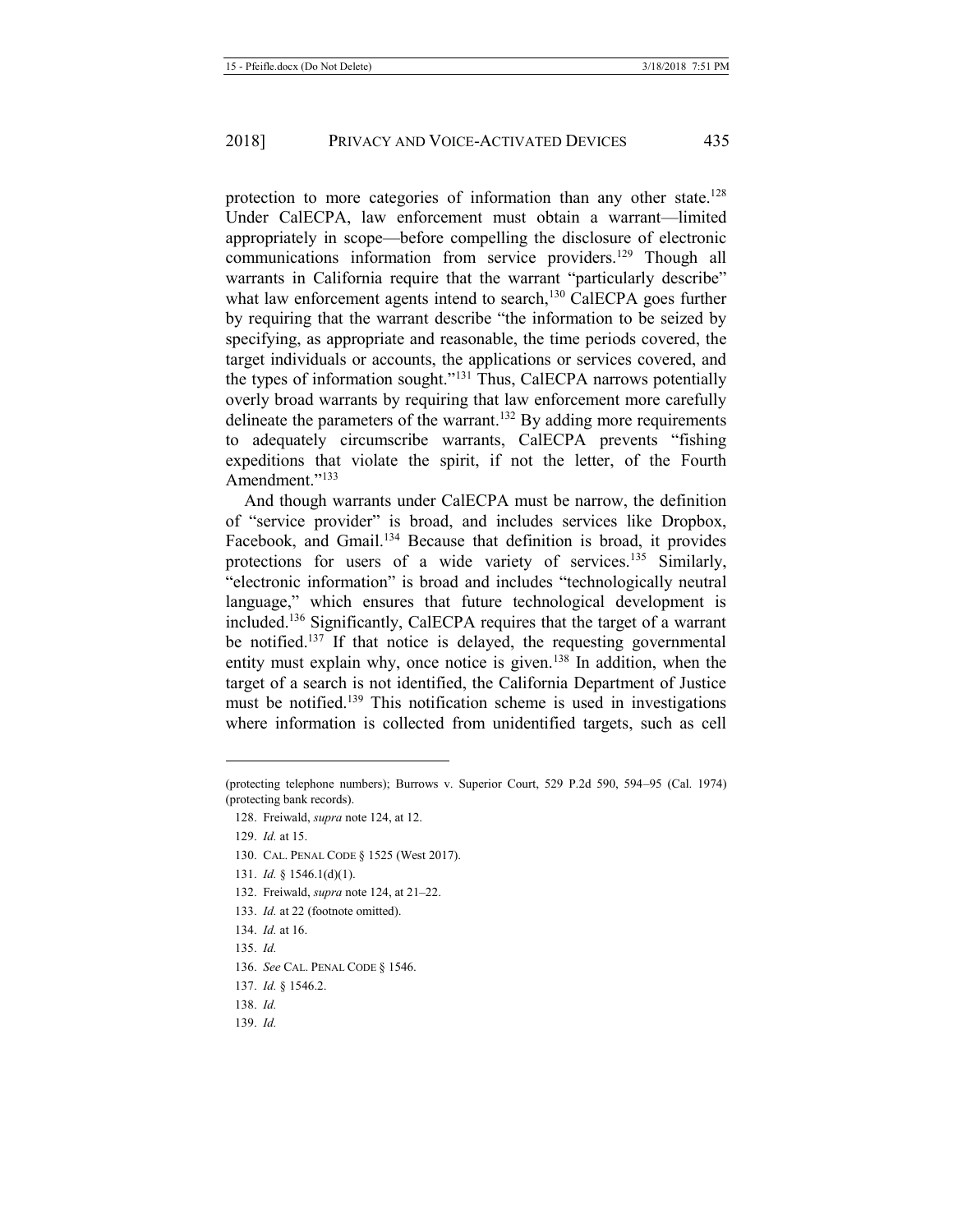tower dumps, where the government compels cell phone providers to turn over all the data from several cell towers that served a crime scene during the window in which the crime occurred.<sup>140</sup> In short, "[c]ompared to ECPA, CalECPA requires warrants for more investigations, its warrants impose more restrictive requirements; it provides more notice to targets, and it furnishes more significant remedies."<sup>141</sup>

Experts note a few remaining problems with CalECPA, however. First, when and how information becomes an electronic communication is unclear in edge cases, such as if the communication is sent without human involvement.<sup>142</sup> And because the definition of "service provider" depends on whether service providers give their subscribers the ability to send or receive electronic communications,<sup>143</sup> the exact scope of the term remains murky as long as the definition of "electronic<br>communication" remains unclear.<sup>144</sup> Additionally. "subscriber communication" remains unclear.<sup>144</sup> Additionally, "subscriber information" is not subject to warrant requirements, $145$  but an "IP address" is subject to warrant requirements because it is an electronic communication.146 Sometimes an IP address acts more as an identifier for subscribers, such as when IP addresses are fixed and attached to devices, not communications.<sup>147</sup> Thus, though experts suggest fixed IP addresses would require a warrant, courts have yet to clarify the issue.<sup>148</sup>

Separately from CalECPA, California also has a law on connected televisions.149 Passed in response to consumers' worries about their televisions "eavesdropping" on them,<sup>150</sup> the law prevents recordings used to improve the voice recognition feature from being used for advertising purposes, and requires that "a person or entity shall not compel a manufacturer or other entity providing the operation of a voice recognition feature to build specific features for the purpose of allowing an investigative or law enforcement officer to monitor communications

1

<sup>140.</sup> Freiwald, *supra* not[e 124,](#page-14-0) at 28; *see also In re* Application for Cell Tower Records Under 18 U.S.C. § 2703(d), 90 F. Supp. 3d 673, 674 (S.D. Tex. 2015) (describing cell tower dumps).

<sup>141.</sup> Freiwald, *supra* not[e 124,](#page-14-0) at 30.

<sup>142.</sup> *Id.* at 38.

<sup>143.</sup> CAL. PENAL CODE § 1546(j).

<sup>144.</sup> Freiwald, *supra* not[e 124,](#page-14-0) at 38–39.

<sup>145.</sup> CAL. PENAL CODE § 1546.1(f).

<sup>146.</sup> *Id.* § 1546(j).

<sup>147.</sup> Freiwald, *supra* not[e 124,](#page-14-0) at 39.

<sup>148</sup>*. Id.* 

<sup>149.</sup> CAL. BUS. & PROF. CODE § 22948.21 (West 2016).

<sup>150.</sup> Lazarus, *supra* not[e 117.](#page-14-1)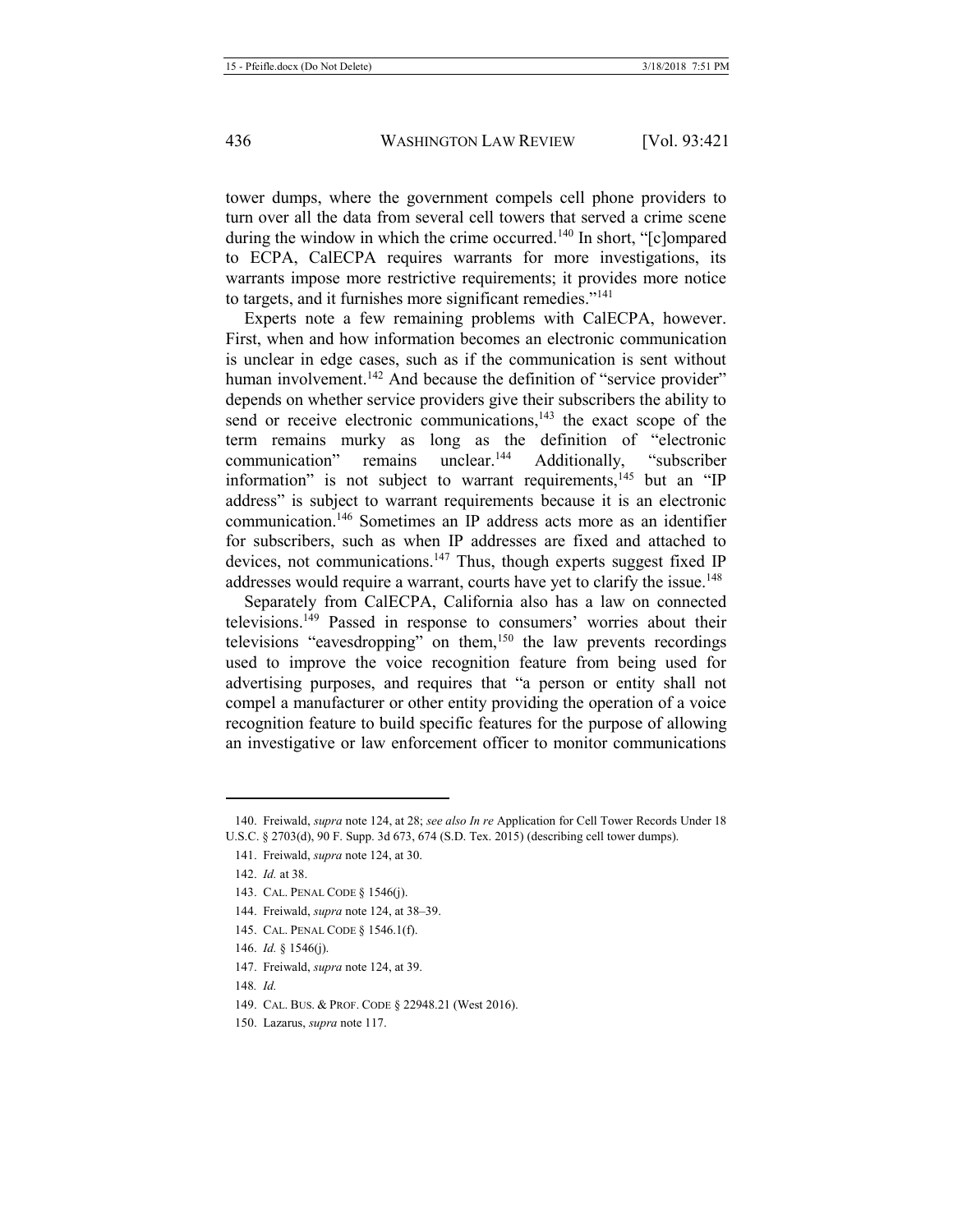through that feature."<sup>151</sup> In short, this law addressed worries about inhome recording devices eavesdropping on consumers and protections for technology companies who hope to avoid being compelled to engineer their products in a way that is useful for law enforcement, instead of consumers.152

<span id="page-17-1"></span><span id="page-17-0"></span>Other states have moved towards enhanced protections as well. In March 2018, Washington passed a bill to "protect<sup>[]</sup> an open internet."<sup>153</sup> Legislatures in twenty-six states have introduced bills requiring internet service providers to ensure various net neutrality principles.<sup>154</sup> These laws are a response to Congress lifting the Federal Communications Commission's (FCC) ban on selling users' data without consent.<sup>155</sup> The bills are focused on what companies can and cannot do with users' information, and not whether the government needs a warrant to access a user's information.<sup>156</sup> But they show the increased support for and focus on what happens to users' digital information.<sup>157</sup> In sum, there is momentum in many states for more privacy protections for users of online service providers.

#### *4. Experts Propose Solutions at Every Level: Federal, State, and Entity*

To keep pace with quickly changing technology, experts, scholars, and privacy advocates have proposed a number of solutions to protect users' privacy. Some scholars propose keeping the third-party doctrine for searches of electronic communications, but advocate that the law should distinguish between content and non-content.<sup>158</sup> Content refers to the information contained in a communication, while non-content is

<u>.</u>

157. *See id.* 

<sup>151.</sup> CAL. BUS. & PROF. CODE § 22948.20.

<sup>152.</sup> *Id.* 

<sup>153.</sup> S.H.B. 2282, 65th Leg., Reg. Sess. (Wash. 2018). Governor Jay Inslee signed the bill on March 5, 2018. *Bill Information*, WASH. GOVERNOR, https://www.governor.wa.gov/officegovernor/official-actions/bill-action [https://perma.cc/GR2G-5EL3].

<sup>154.</sup> *Net Neutrality Legislation in States*, NAT'L CONF. ST. LEGIS. (Feb. 23, 2018), http://www.ncsl.org/ncsl-in-dc/publications-and-resources/net-neutrality-legislation-in-states.aspx [https://perma.cc/S3U5-86U9].

<sup>155.</sup> Act of Apr. 3, 2017, Pub. L. No. 115-22, 131 Stat. 88 (codifying a joint resolution disapproving of the Federal Communications Commission rule "Protecting the Privacy of Customers of Broadband and Other Telecommunications Services"); *see Net Neutrality Legislation in States*, *supra* not[e 154.](#page-17-0)

<sup>156.</sup> *See Net Neutrality Legislation in States*, *supra* not[e 154.](#page-17-0)

<sup>158.</sup> Orin S. Kerr, *Applying the Fourth Amendment to the Internet: A General Approach*, 62 STAN. L. REV. 1005, 1007–08 (2010).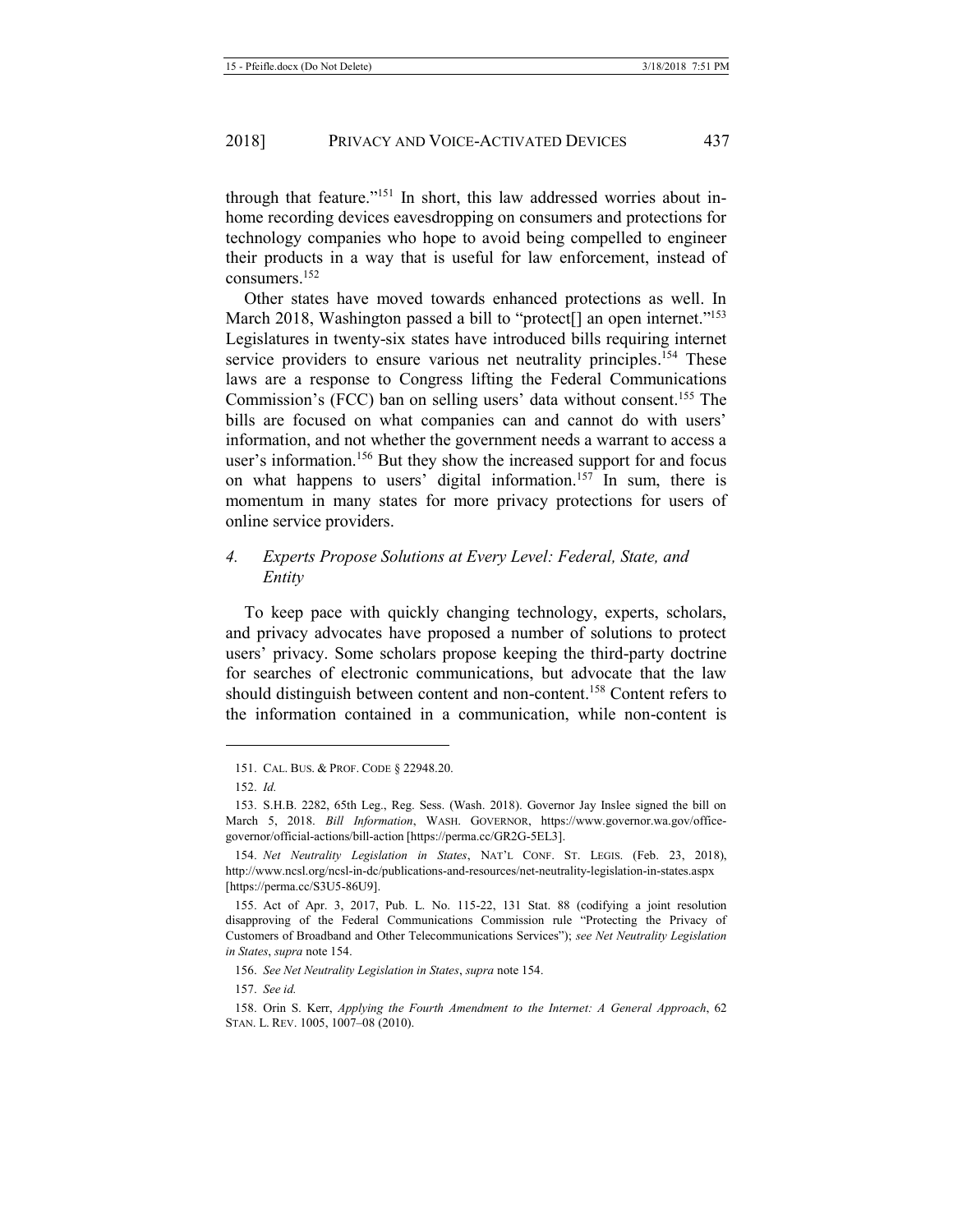information relating to those communications.159 For example, the body of an email is content, while the size of the email, the date and time, and the recipient are non-content.160 Scholars propose that, once that distinction is made, courts should proceed "by applying the warrant requirement with person-based particularity restrictions."<sup>161</sup> These proposed restrictions would require that warrants be directed to a person, not a certain account, as people may have multiple accounts or share them with others.162 This approach would also exclude information found to be incidental to the specific person and crime.<sup>163</sup>

<span id="page-18-1"></span>However, other scholars contend that all digital information should be classified as content due to the vast quantities of data generated by modern life.<sup>164</sup> They also worry that "re-entrenching the content/noncontent distinction will not address the longer-term concern: how to protect the privacy interests at stake."<sup>165</sup> Electronic communications blur the line between content and non-content, so scholars assert that continuing to hang substantive rights on rapidly eroding distinctions only narrows privacy rights.<sup>166</sup> Because so much of modern life depends on entrusting third parties with information, some experts no longer think that it makes sense to rely on the third-party doctrine and would abandon it. $167$ 

<span id="page-18-2"></span><span id="page-18-0"></span>Another scholar proposes keeping the third-party doctrine, but returning it to the pre-*Smith*, "reasonable expectation of privacy" analysis168 as espoused in *Katz v. United States*. <sup>169</sup> This proposal cites Justice Sotomayor's concurrence in *Jones* to signify that the time has come for the Supreme Court to revisit the doctrine, and uses the concept of "smart homes," or homes connected to the internet via devices like the Echo, to examine the doctrine.170 Given that in-home devices cross

<u>.</u>

167. *Id.*

<sup>159.</sup> *Id.* at 1008.

<sup>160.</sup> *Id.* at 1030.

<sup>161.</sup> *Id.* at 1048.

<sup>162.</sup> *Id.* at 1047.

<sup>163.</sup> *Id.* at 1047–48 ("[C]ourts should not admit evidence of crimes found in a search pursuant to an Internet warrant unless the evidence under consideration falls within the scope of the warrant.").

<sup>164.</sup> Laura K. Donohue, *The Fourth Amendment in a Digital World*, 71 N.Y.U. ANN. SURV. AM. L. 553, 663 (2016).

<sup>165.</sup> *Id.* at 663.

<sup>166.</sup> *Id.* at 678.

<sup>168.</sup> Note, *If These Walls Could Talk: The Smart Home and the Fourth Amendment Limits of the Third Party Doctrine*, 130 HARV. L. REV. 1924, 1942–45 (2017).

<sup>169.</sup> 389 U.S. 347 (1967).

<sup>170</sup>*.* Note, *supra* not[e 168,](#page-18-0) at 1932–33.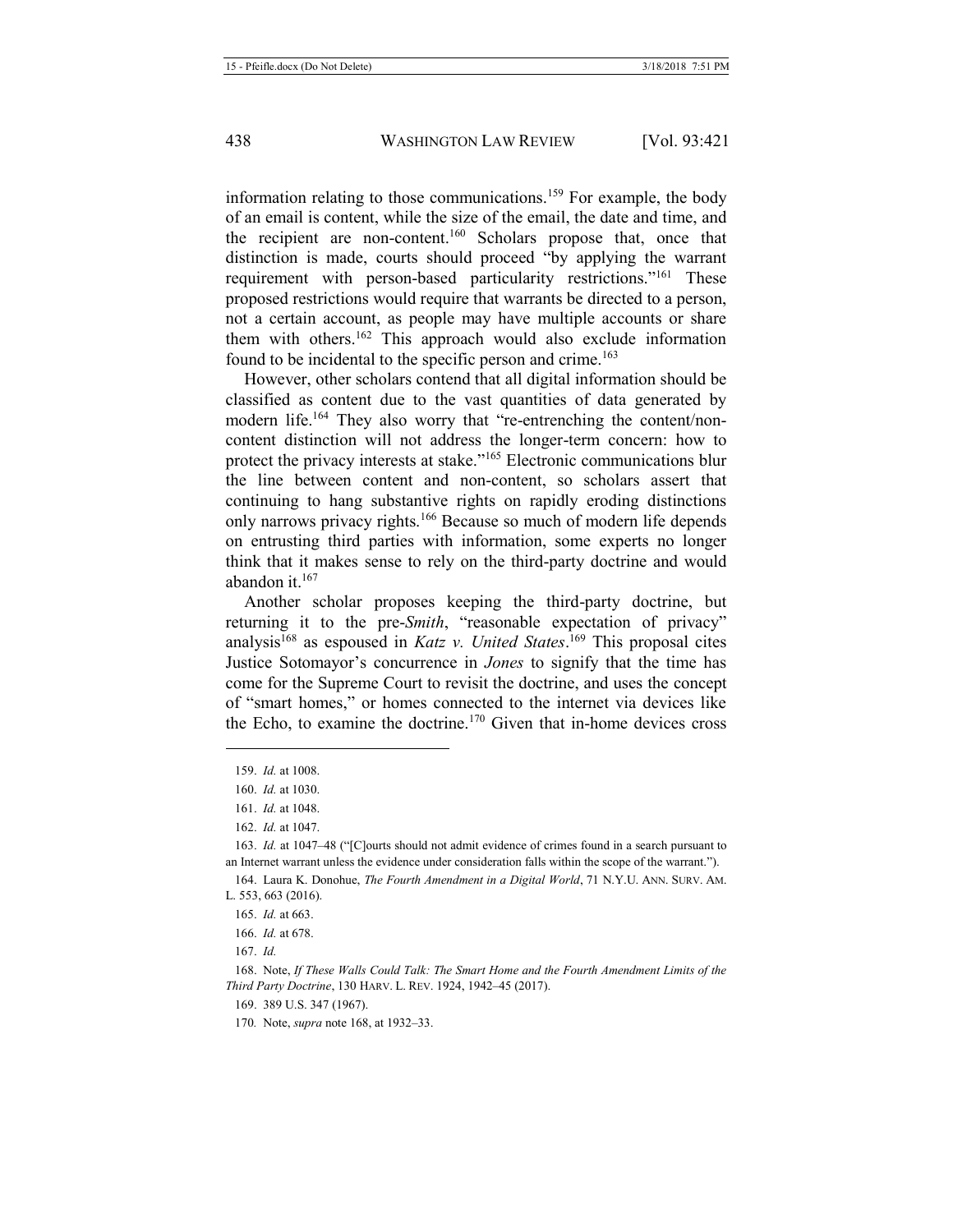into the sanctity of the home, the proposal recommends that "the Court, when examining cases that implicate the third-party doctrine, can—and should—apply the *Katz* test in each instance."<sup>171</sup> In other words, this scholar proposes that the Court should hold that the proper inquiry is a "reasonable expectation of privacy" even when information is disclosed to a third-party.<sup>172</sup>

<span id="page-19-1"></span><span id="page-19-0"></span>But other privacy advocates call for the focus to be on expanding existing state laws instead of waiting for the courts to abolish the thirdparty doctrine or to modify it.173 California—with CalECPA—is a model in this area.<sup>174</sup> Experts predict that state legislatures will look to eavesdropping statutes as a basis for expanding privacy protections.175 However, current eavesdropping statutes turn on consent, but most devices owners are considered to have consented to the device's listening.<sup>176</sup> Experts suspect, though, that many users do not completely understand the scope of the recordings. $177$  In short, experts fear that users do not understand that they have already consented to being recorded, and that their consent means the recording could be used in court.<sup>178</sup>

In sum, courts and legislatures have begun recognizing the privacy implications of electronic communications devices, though at differing rates. Federal lawmakers and the Supreme Court have generally been slower to anticipate change than state lawmakers. For example, the Supreme Court has yet to revisit the third-party doctrine,  $179$  though at least one justice has suggested that it is time to do so.180 Experts also note the necessity of revisiting the third-party doctrine, given that sharing vast amounts of information with third parties is a virtual necessity of modern life.<sup>181</sup> But other experts propose retaining the thirdparty doctrine, and returning the doctrine to its "reasonable expectation

<sup>171.</sup> *Id.* at 1945.

<sup>172.</sup> *Id.*

<sup>173.</sup> Lazarus, *supra* not[e 117.](#page-14-1)

<sup>174.</sup> CAL. PENAL CODE § 1546 (West 2017).

<sup>175.</sup> Alison DeNisco Rayome, *Amazon Echo Murder Case Raises IoT Privacy Questions for Enterprise Users*, TECHREPUBLIC (Jan. 11, 2017, 9:34AM), http://www.techrepublic.com/article/am azon-echo-murder-case-raises-iot-privacy-questions-for-enterprise-users [https://perma.cc/WWW6- EXEX].

<sup>176.</sup> *Id.* 

<sup>177</sup>*. Id.*

<sup>178.</sup> *Id.* ("It's likely that we will soon see state legislation looking more carefully at eavesdropping statutes.").

<sup>179.</sup> *See* Note, *supra* not[e 168.](#page-18-0) 

<sup>180.</sup> *See* United States v. Jones, 565 U.S. 400, 417 (2012) (Sotomayor, J., concurring).

<sup>181.</sup> *See* Donohue, *supra* not[e 164.](#page-18-1)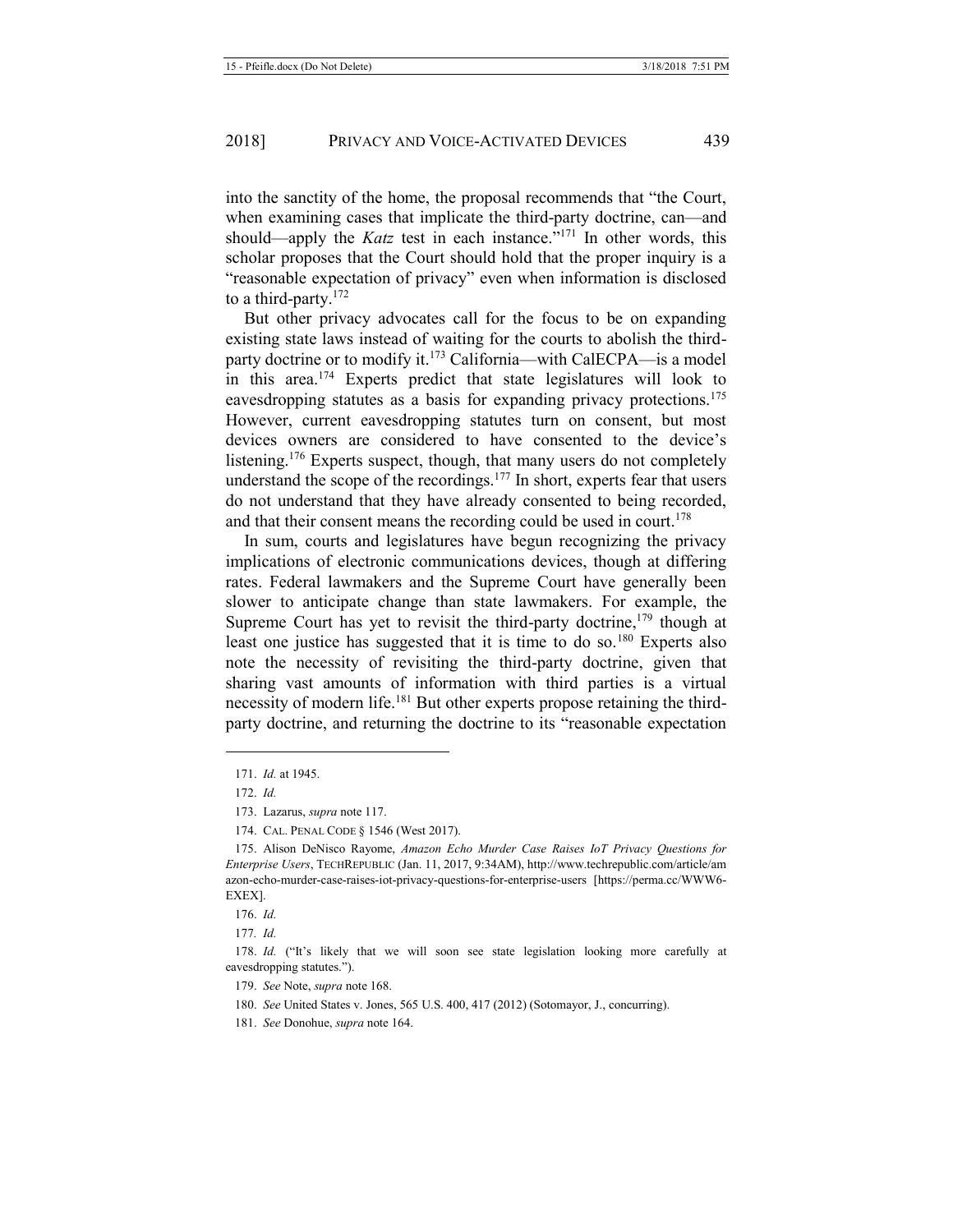of privacy" roots.<sup>182</sup> In contrast, statutes like CalECPA require a warrant before the disclosure of electronic communications and are technologically neutral, meaning the statute does not reference any specific, current technologies, but instead anticipates that technology will change.<sup>183</sup> In short, new technologies have thus far inspired a variety of proposals and responses.

#### *B. Alexa, Amazon's Voice-Activated Digital Assistant, Is a Powerful Tool*

Devices like the Echo have sparked significant interest from consumers and law enforcement alike, though many misunderstand the technology. This section will discuss Alexa, Amazon's voice-activated digital assistant, describe what kinds of devices use it, and explain how the software operates. Then the section will explain Amazon's privacy policy and how data from Alexa-enabled devices are used. Finally, the section will discuss requests by law enforcement for users' data.

## *1. Alexa Records Users, Transmits and Stores Those Recordings, and Uses Them to Learn*

Alexa is Amazon's voice-activated digital assistant.184 Alexa Voice Service can power any computing device connected to the internet that has a microphone and speaker.<sup>185</sup> As the engine behind Amazon devices like the Amazon Echo, Echo Dot, and Tap, Alexa enables these wireless speakers to perform many tasks.<sup>186</sup> These devices perform similar functions—responding to spoken requests—but vary by size and portability.187

1

<sup>182.</sup> *See* Note, *supra* not[e 168,](#page-18-0) at 1945.

<sup>183.</sup> *See* CAL. PENAL CODE § 1546 (West 2017).

<sup>184.</sup> *Amazon Alexa*, AMAZON DEVELOPER, https://developer.amazon.com/alexa [https://perma.cc/ 7BSA-3ANM].

<sup>185.</sup> *Alexa Voice Service*, AMAZON DEVELOPER, https://developer.amazon.com/alexa-voiceservice [https://perma.cc/RB5T-RHAR].

<sup>186.</sup> Grant Clauser, *What is Alexa? What is the Amazon Echo, and Should You Get One?*, WIRECUTTER (Jan. 6, 2017), http://thewirecutter.com/reviews/what-is-alexa-what-is-the-amazonecho-and-should-you-get-one/ [https://perma.cc/48F7-4MWZ]; *Echo Dot*, AMAZON, https://www. amazon.com/All-New-Amazon-Echo-Dot-Add-Alexa-To-Any-Room/dp/B01DFKC2SO [https://perma.cc/Y2XD-9RY3].

<sup>187.</sup> *Echo and Alexa Devices*, AMAZON, https://www.amazon.com/gp/help/customer/display. html?nodeId=202009700 [https://perma.cc/6S7Q-VTUX].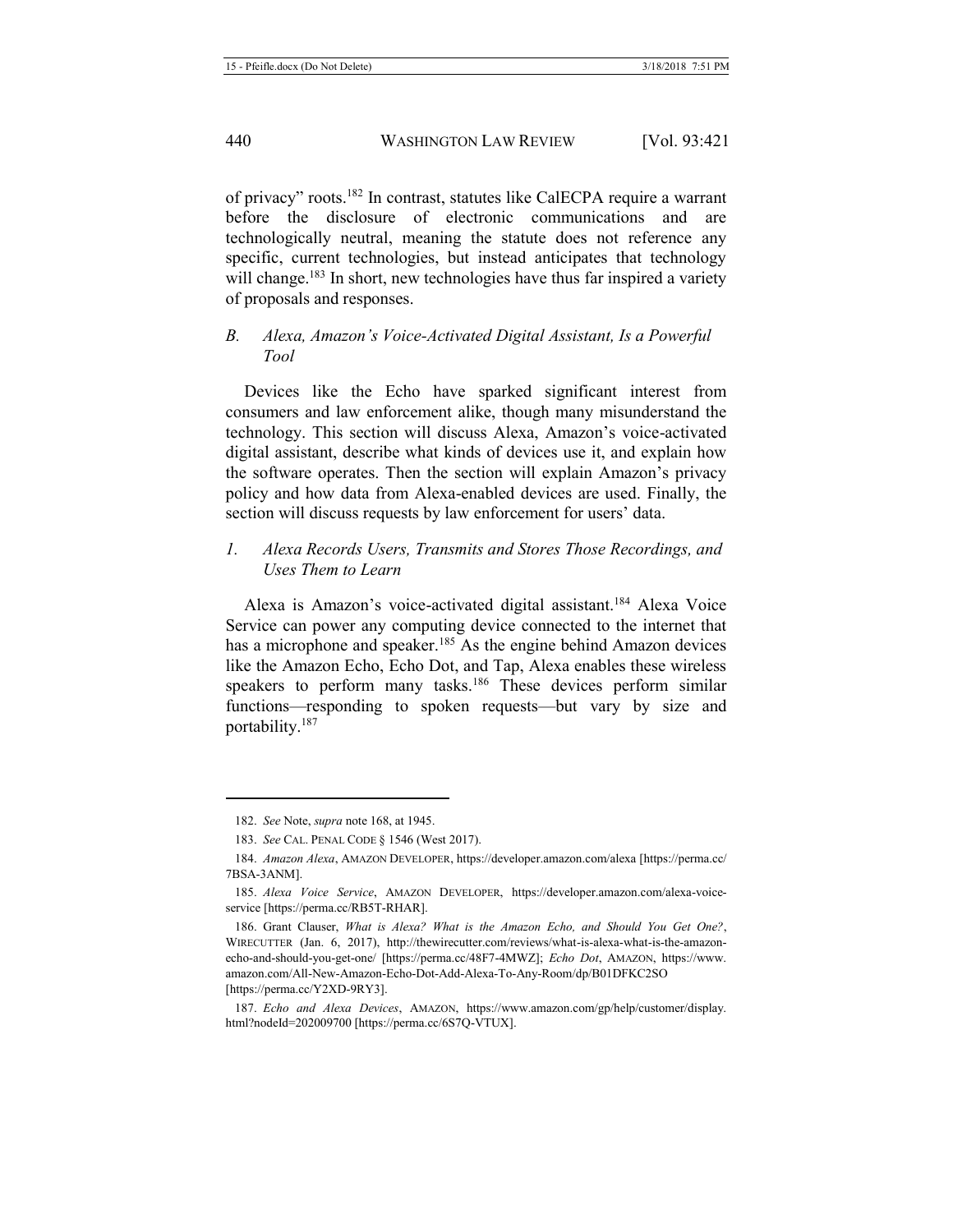<span id="page-21-1"></span>Amazon calls Alexa's voice-driven capabilities "skills."<sup>188</sup> Alexa can check the weather, report headlines, create shopping lists, order products from Amazon, search the internet, turn lights on and off, and even tell jokes.189 Developers can build these voice-controlled skills like they build phone applications.190 As a result, more and more skills are added to Alexa's repertoire.<sup>191</sup> For example, the number of skills grew from 1,000 to 7,000 in seven months.<sup>192</sup>

<span id="page-21-0"></span>Like Alexa's skills, the number of in-home digital assistants like the Echo is growing as well. In 2016, Amazon reported sales nine times greater than 2015.<sup>193</sup> Many companies are introducing dozens of voiceenabled devices, from refrigerators to televisions to cars.<sup>194</sup> By 2020, the market for digital assistants is estimated to grow to \$3.6 billion.<sup>195</sup>

<span id="page-21-2"></span>To use voice-enabled devices like the Echo or Echo Dot, users can use a wake word.196 By default, Alexa's wake word is "Alexa." Amazon engineers chose this word because it was unique, and users are unlikely to say it in natural conversation and inadvertently trigger Alexa to take action.<sup>197</sup> When the device detects the wake word, it begins to record and transmit that recording, including a fraction of a second of audio before the wake word.198 To cut down on false positives, the device will transmit the recording to a cloud-based verification system, which

-

193. Alexa Devices Top Amazon Best-Seller List this Holiday – Millions of Alexa Devices Sold *Worldwide*, BUS. WIRE (Dec. 27, 2016, 9:00 AM), http://www.businesswire.com/news/home/ 20161227005118/en/ [https://perma.cc/6GJ5-LBC3]. Amazon does not report actual sales numbers.

<sup>188.</sup> *Alexa and Alexa Device FAQs*, AMAZON, https://www.amazon.com/gp/help/customer/ display.html?nodeId=201602230 [https://perma.cc/LFW8-QLPT].

<sup>189.</sup> Martin & Priest, *supra* not[e 7.](#page-2-1)

<sup>190.</sup> *See Alexa Skills Kit*, AMAZON DEVELOPER, https://developer.amazon.com/alexa-skillskit#Ready%20to%20start%3F [https://perma.cc/H8CC-5LKY].

<sup>191.</sup> *Id.* 

<sup>192.</sup> David Pierce, *Alexa Just Conquered CES. The World Is Next*, WIRED (Jan. 6, 2017, 6:15 AM), https://www.wired.com/2017/01/ces-alexa-in-everything/ [https://perma.cc/M9JR-7V6D].

<sup>194.</sup> Pierce, *supra* not[e 192.](#page-21-0)

<sup>195.</sup> *Intelligent Virtual Assistant Market Overview*, ALLIED MKT. RESEARCH (Jan. 2016), https://www.alliedmarketresearch.com/intelligent-virtual-assistant-market [https://perma.cc/RDF2- 9LFH].

<sup>196.</sup> *Talk to Your Alexa Device*, AMAZON, https://www.amazon.com/gp/help/customer/display. html?nodeId=202013720 [https://perma.cc/9XQZ-V2RP].

<sup>197.</sup> *See, e.g.*, Julie Bort, *Amazon Engineers Had One Good Reason and One Geeky Reason for Choosing the Name Alexa*, BUS. INSIDER (July 12, 2016, 7:05 PM), http://www.business insider.com/why-amazon-called-it-alexa-2016-7 [https://perma.cc/2UHD-LHVD] (explaining how the name "Alexa" was chosen). The name "Alexa" also comes from the Library of Alexandria—the source of all knowledge. *Id.* 

<sup>198.</sup> *Alexa and Alexa Device FAQs*, *supra* not[e 188.](#page-21-1)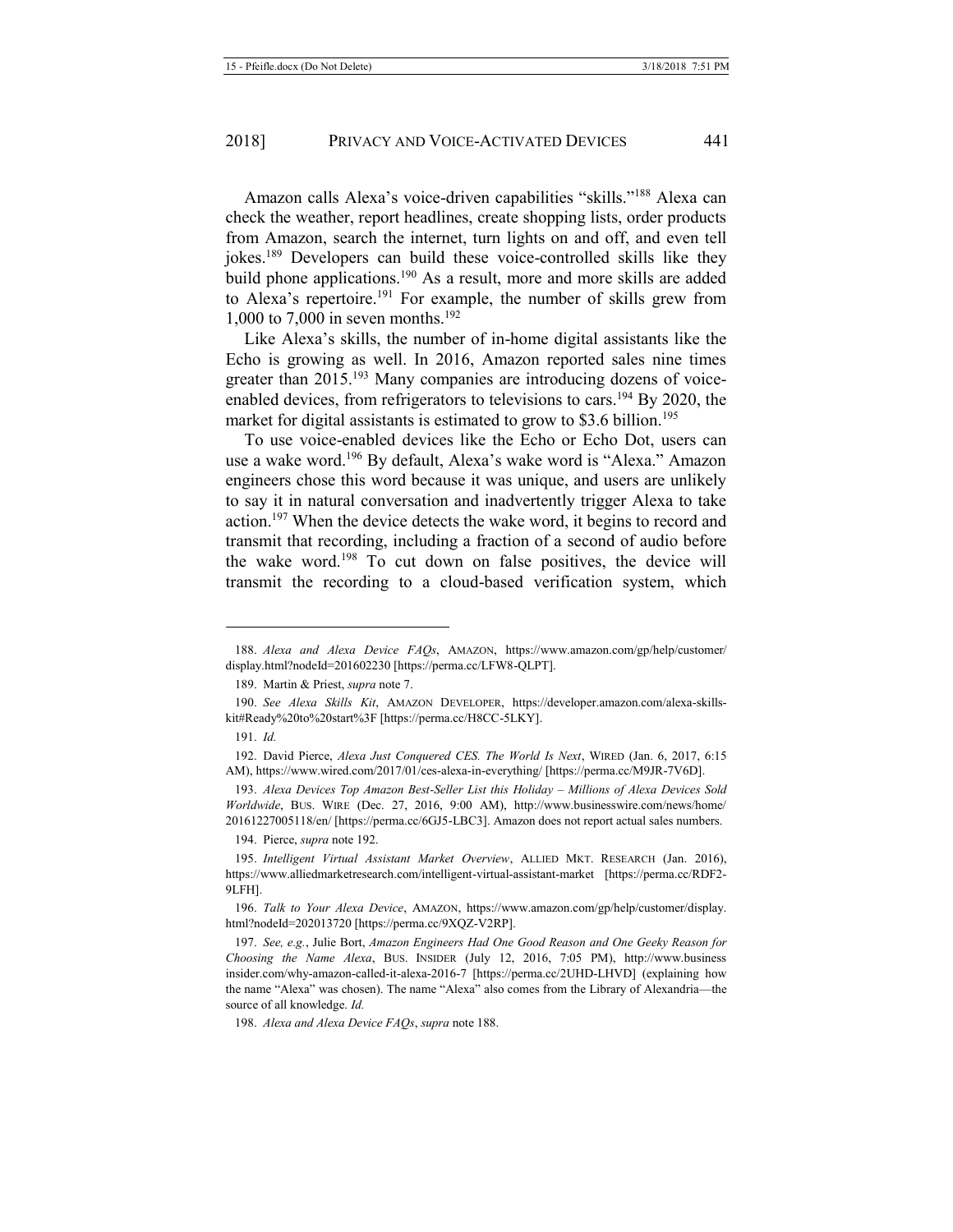double-checks to be sure that the wake word was uttered.<sup>199</sup> Alexa can then respond to the request.200 During activation, audio is streaming to the cloud.201 Storing data in the cloud allows uninterrupted access to the data, greater storage capacity, and lower cost, as there is no need for storage hardware.<sup>202</sup> Data sent from an Alexa device to the cloud is encrypted.203

Cloud storage also allows Amazon to associate recordings with the user's Amazon account,<sup>204</sup> which helps to improve Alexa.<sup>205</sup> Alexa can learn a user's voice patterns to better understand the user's requests.<sup>206</sup> Gradually, the devices learn the user's preferences and voice patterns.<sup>207</sup> Because Alexa is cloud-based, and not bound by a single device's hardware constraints, complex computing—such as Automatic Speech Recognition and Natural Language Understanding—can be done.<sup>208</sup> Amazon also aggregates the anonymized recordings to help improve Alexa's understanding of different speech patterns.<sup>209</sup> Users can delete their recordings from their account, but Amazon cautions that deleting recordings will impair Alexa's performance.<sup>210</sup>

<sup>199.</sup> Ted Karczewski, *Cloud-Based Wake Word Verification Improves "Alexa" Wake Word Accuracy on Your AVS Products*, AMAZON DEVELOPER (May 15, 2017), https://developer.amazon. com/blogs/alexa/post/b136b3e7-0ba8-4589-aaf9-2a037fc4e9c9/cloud-based-wake-word-verification -improves-alexa-wake-word-accuracy-on-your-avs-products [https://perma.cc/LK2M-9AEL].

<sup>200.</sup> *Talk to Your Alexa Device*, *supra* not[e 196.](#page-21-2)

<sup>201</sup>*. Alexa and Alexa Device FAQs*, *supra* not[e 188.](#page-21-1) The cloud refers to software and services (like storage) that run on the internet, and not on personal hardware, like a laptop or phone. Bonnie Cha, *Too Embarrassed to Ask: What Is 'The Cloud' and How Does It Work?*, RECODE (Apr. 30, 2015, 4:00 AM), http://www.recode.net/2015/4/30/11562024/too-embarrassed-to-ask-what-is-thecloud-and-how-does-it-work [https://perma.cc/5NXR-DWG3].

<sup>202.</sup> *What is Cloud Storage?*, AMAZON WEB SERVS., https://aws.amazon.com/what-is-cloudstorage/ [https://perma.cc/74TN-AE8A].

<sup>203.</sup> Tim Moynihan, *Alexa and Google Home Record What You Say. But What Happens to That Data?*, WIRED (Dec. 5, 2016, 9:00 AM), https://www.wired.com/2016/12/alexa-and-google-recordyour-voice/[https://perma.cc/VVT2-R85Q].

<sup>204</sup>*. Alexa and Alexa Device FAQs*, *supra* not[e 188.](#page-21-1)

<sup>205</sup>*. Id.*

<sup>206.</sup> *Id.*

<sup>207</sup>*. Echo Dot*, AMAZON, https://www.amazon.com/All-New-Amazon-Echo-Dot-Add-Alexa-To-Any-Room/dp/B01DFKC2SO [https://perma.cc/T4S8-A4AA].

<sup>208.</sup> *Alexa Voice Service*, AMAZON DEVELOPER, https://developer.amazon.com/alexa-voiceservice/what-is-avs [https://perma.cc/6F9V-Z6F7].

<sup>209.</sup> Jing Cao & Dina Bass, *Why Google, Microsoft, and Amazon Love the Sound of Your Voice*, BLOOMBERG TECH. (Dec. 13, 2016), https://www.bloomberg.com/news/articles/2016-12-13/why-go ogle-microsoft-and-amazon-love-the-sound-of-your-voice [https://perma.cc/5DW7-ATQ8] ("Every hour, Amazon uploads Alexa queries to a vast digital warehouse.").

<sup>210.</sup> *Id.*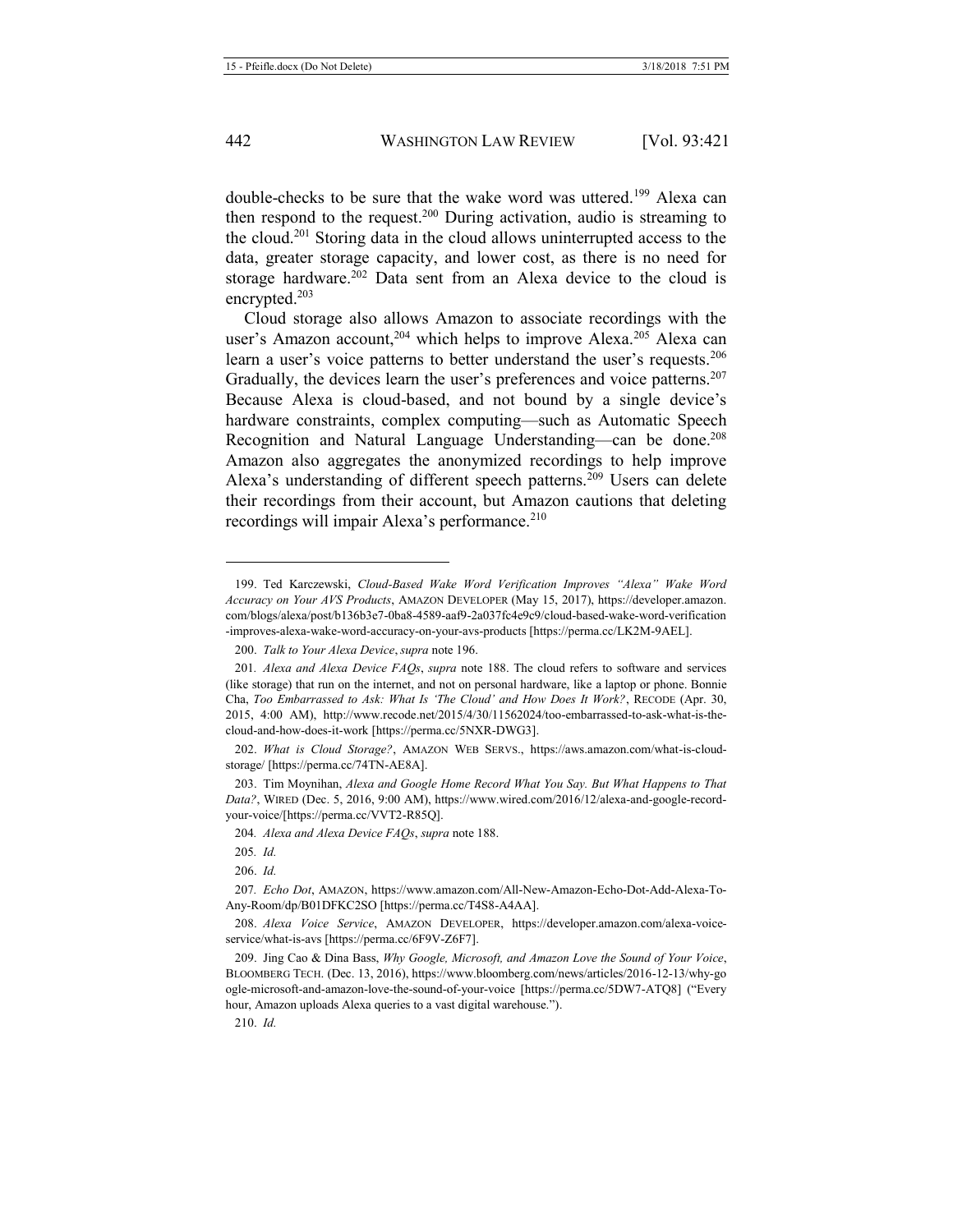#### *2. Police Sought Information from an Echo Device in an Investigation, and Amazon Pushed Back*

In what is believed to be the first case of its kind, police investigating a murder in Bentonville, Arkansas sought a warrant for records from an Echo in late December 2015.<sup>211</sup> On November 22, 2015, James Andrew Bates called the police to report that Victor Parris Collins was dead in his hot tub in Bentonville, Arkansas.<sup>212</sup> Bates, Collins, and a few other friends had gathered at Bates's home to watch a football game.<sup>213</sup> After the game, Collins and the others used the hot tub, while Bates went to bed.<sup>214</sup> In the morning, Bates discovered Collins in the hot tub.<sup>215</sup> During the execution of a search warrant, officers found an Echo in Bates's kitchen, $216$  as well as other "smart home" devices that control the temperature and an alarm system.<sup>217</sup> Because the Echo may have been activated around the time of Collins's death, they sought to retrieve the records uploaded from Bates's Echo.<sup>218</sup>

Police served Amazon on December 4, 2015.<sup>219</sup> Amazon did not provide the requested data.220 Police served Amazon with a second warrant, but Amazon still did not provide the information, specifically the recordings transmitted from the Echo to its servers.<sup>221</sup> It moved to quash the search warrant, arguing that a heightened burden for compelled production applied in this case.<sup>222</sup> Amazon also argued that the recordings may contain expressive content protected by the First Amendment.<sup>223</sup> Seeking to protect users' privacy rights from government intrusion, Amazon argued its customers' data was expressive content, and was thus protected by the First Amendment: "[t]he fear of government tracking and censoring one's reading, listening, and viewing choices chills the exercise of First Amendment

- 220. *Id.*
- 221. *Id.*

<span id="page-23-0"></span><sup>211.</sup> Search Warrant Return, *supra* not[e 12,](#page-2-0) at 9.

<sup>212.</sup> Sitek & Thomas, *supra* not[e 13.](#page-2-2)

<sup>213.</sup> *Id.* 

<sup>214.</sup> *Id.* 

<sup>215.</sup> *Id.* 

<sup>216.</sup> Search Warrant Return, *supra* not[e 12,](#page-2-0) at 8.

<sup>217.</sup> *Id.* at 9.

<sup>218.</sup> *Id.*

<sup>219.</sup> *Id.*

<sup>222.</sup> Motion to Quash Search Warrant at 1, *Bates*, No. CR-16-370-2 (Ark. Feb. 17, 2017).

<sup>223.</sup> Memorandum of Law in Support of Motion to Quash Search Warrant at 2, *Bates*, No. CR-16-370-2 (Ark. Feb. 17, 2017).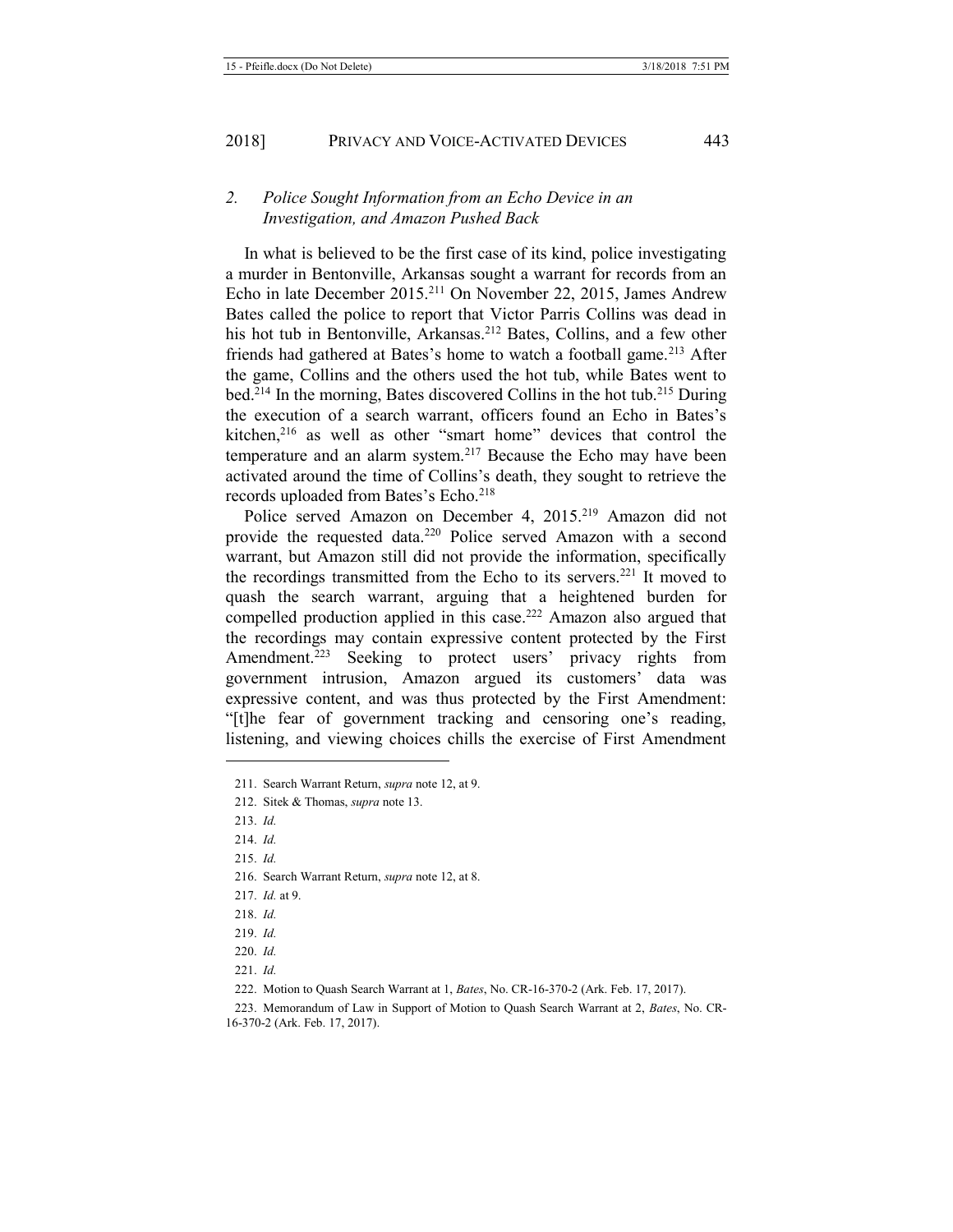rights."<sup>224</sup> Amazon asserted that both recordings of a user's speech and a transcript of Alexa's response are protected First Amendment speech.<sup>225</sup> This protection stems from First Amendment protection of "not only an individual's right to speak, but also his or her 'right to receive information and ideas."<sup>226</sup>

Amazon first argued that recordings of users' requests for information are expressive information.227 It cited cases where an individual's records of bookstore purchases were protected,<sup>228</sup> and noted that Echo users play music, stream podcasts, and play audio books through their devices.<sup>229</sup> Because the recordings reveal more information than bookstore records do, Amazon argued that they are subject to heightened First Amendment protections.<sup>230</sup> Amazon then argued that Alexa's responses are also protected. Alexa's responses could include expressive material, like podcasts or audiobooks.<sup>231</sup> In addition, the responses also include Amazon's protected speech.<sup>232</sup> Speech produced by search engines is protected, $233$  and like the content produced by those search engines, Alexa decides what information to include and the order in which it displays responses.<sup>234</sup>

Amazon noted that its users' purchases are expressive content, subject to First Amendment protections.<sup>235</sup> Thus, like purchase history, Amazon argued that recordings from an Alexa-enabled device are also protected: "[u]sers convey, and the Alexa Voice Services returns, expressive content through their Alexa-enabled devices."<sup>236</sup>

<sup>224.</sup> *Id.* at 2 (quoting Amazon.com LLC v. Lay, 758 F. Supp. 2d 1154, 1168 (W.D. Wash. 2010)).

<sup>225.</sup> *Id.* at 9.

<sup>226.</sup> *Id.* at 10 (quoting Stanley v. Georgia, 394 U.S. 557, 564 (1969)).

<sup>227.</sup> *Id.* at 11.

<sup>228.</sup> *Id.* at 10–11 (quoting United States v. Rumely, 345 U.S. 41, 57–58 (1953) (Douglas, J., concurring)) (citing Tattered Cover, Inc. v. City of Thornton, 44 P.3d 1044, 1056–59 (Colo. 2002) (en banc)).

<sup>229.</sup> *Id.* 

<sup>230.</sup> *Id.* 

<sup>231.</sup> *Id.* at 11.

<sup>232.</sup> *Id.* 

<sup>233.</sup> *E.g.*, Search King, Inc. v. Google Tech., Inc., No. Civ-02-1457-M, 2003 WL 21464568, at \*4 (W.D. Okla. May 27, 2003) (holding that search engine speech is protected).

<sup>234.</sup> Memorandum of Law in Support of Motion to Quash Search Warrant, *supra* note [223,](#page-23-0) at 11–12, (citing *Search King, Inc.*, 2003 WL 21464568, at \*4).

<sup>235.</sup> *Id.* 

<sup>236.</sup> *Id.* at 5.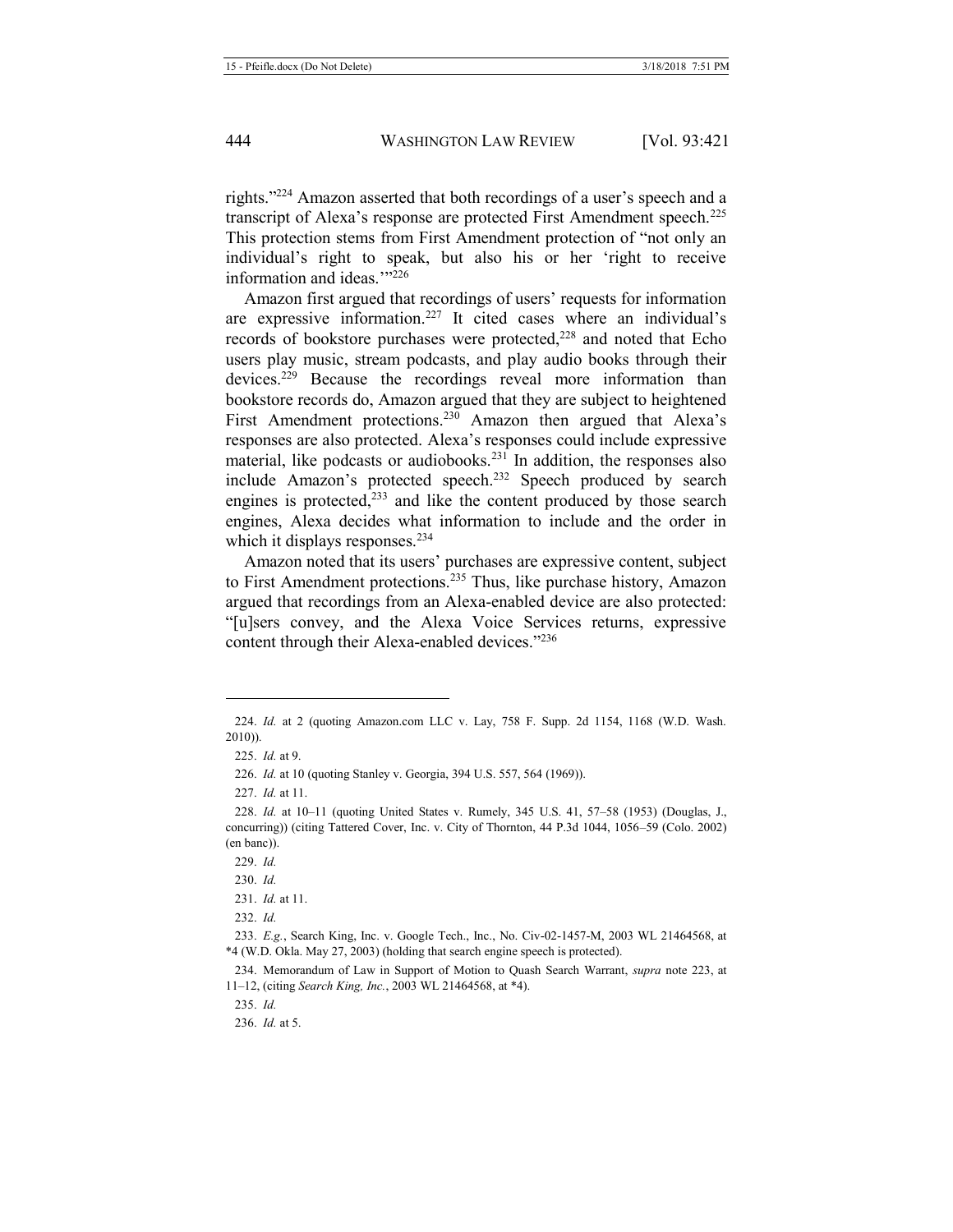Because both the user's recording and Alexa's response are protected First Amendment speech, Amazon concluded that a heighted level of scrutiny applies when the government seeks data from Echo-enabled devices.<sup>237</sup> So, according to Amazon, the government must show a compelling interest and a sufficient nexus between the information sought and the underlying investigation.<sup>238</sup> Moreover, Amazon noted that past courts have applied this heighted standard when the government requested Amazon customer information.<sup>239</sup> When the government requested customer information, it "chill[ed] the exercise of First Amendment rights ... [and] 'would frost keyboards across America."<sup>240</sup> Finally, Amazon asked for an in camera review if the government's request met this heightened level of scrutiny to "ensure that First Amendment concerns are properly protected with respect to the specific materials requested."<sup>241</sup>

But whether users' recordings and Alexa's responses are protected First Amendment speech with a heightened level of scrutiny is still an unsettled question: Amazon's motion was dismissed as moot<sup>242</sup> because on March 3, 2017, Amazon agreed to give the government the requested  $data.^{243}$ 

<sup>237.</sup> *Id.* at 12.

<sup>238.</sup> *Id.* (citing *In re* Grand Jury Subpoenas Duces Tecum, 78 F.3d 1307, 1312 (8th Cir. 1996) (applying heightened standard to grand jury subpoena for records of campaign contributions); *In re* Faltico, 561 F.2d 109, 111 (8th Cir. 1977) (per curiam) (applying heightened standard to grand jury subpoena for membership of trade association); *In re* Grand Jury Investigation of Possible Violations of 18 U.S.C. § 1461, 706 F. Supp. 2d 11, 13, 16–21 (D.D.C. 2009) (applying heightened standard to grand jury subpoena seeking to compel company to produce records of customer purchases of movies); Tattered Cover, Inc. v. City of Thornton, 44 P.3d 1044 (Colo. 2002) (applying heightened standard to search warrant for criminal suspect's book purchase records); *In re* Grand Jury Subpoena to Kramerbooks & Afterwords, 26 Media L. Rep. 1599, 1601 (D.D.C. 1998) (applying heightened standard to grand jury subpoena for Monica Lewinsky's book-purchase records)).

<sup>239.</sup> *Id.* at 12–13 (citing *In re* Grand Jury Subpoena to Amazon.com Dated August 7, 2006, 246 F.R.D. 570, 572–74 (W.D. Wis. 2007) (buyers' personal identities and titles of books purchased through Amazon); Amazon.com LLC v. Lay, 758 F. Supp. 2d 1154, 1168 (W.D. Wash. 2010) (all Amazon purchases, including expressive materials)).

<sup>240.</sup> *Id.* at 14 (quoting In re *Grand Jury Subpoena to Amazon.com Dated August 7, 2006*, 246 F.R.D. at 573).

<sup>241.</sup> *Id.* at 15.

<sup>242.</sup> Stipulation and Consent Order, State v. Bates, No. CR-16-370-2 (Ark. Mar. 6, 2017).

<sup>243.</sup> *Id.* It is unknown why Amazon changed its position, and ultimately, Arkansas dismissed the case. Motion to Nolle Prosequi for Good Cause, *supra* not[e 19.](#page-3-1)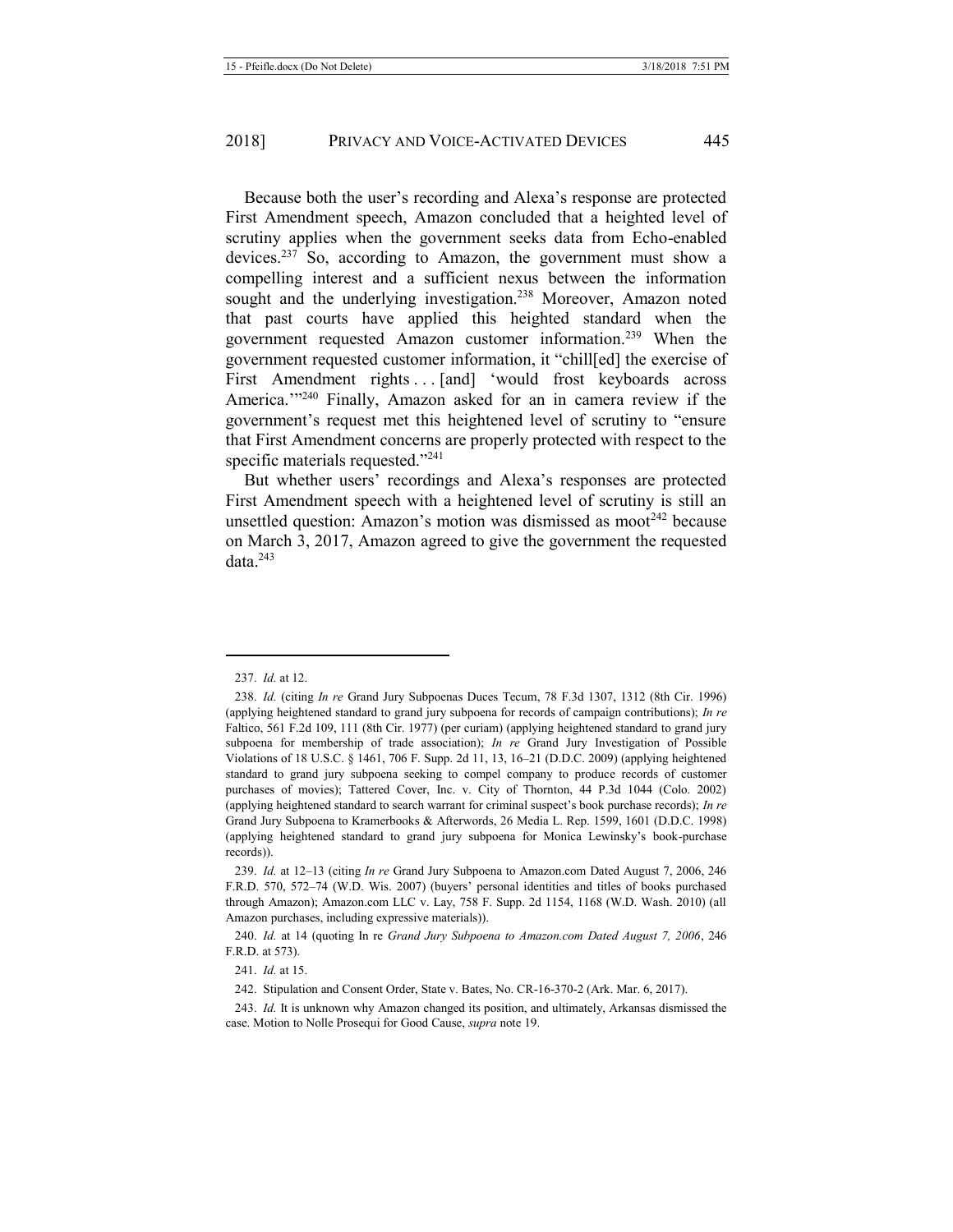#### *3. Law Enforcement Requests for Data from the Latest Technology Are Nothing New, but That Is Not the Most Pressing Concern for In-Home Listening Devices*

The showdown between Amazon and the Bentonville Police Department is just the latest in an on-going string of clashes between technology companies and law enforcement agents regarding users' information.244 The continuing disputes show there is a clear need for guidance from lawmakers.245

<span id="page-26-0"></span>The FBI in particular is an early adopter of technology. For example, in 2003, the FBI wanted to use technology like OnStar to eavesdrop on drivers.246 OnStar can provide audio and location information when the in-car cellular connection is switched on. $247$  Moreover, some cars equipped with satellite radio, like SiriusXM, can provide continuous location information to law enforcement.<sup>248</sup>

As users share more data with more companies, requests for private data from those devices are becoming more common—and more concerning. In January 2017, law enforcement officers used data from an Ohio man's pacemaker to charge him with arson.<sup>249</sup> The Ohio man claimed that he awoke to the smell of smoke, rushed to gather his possessions, then leapt out the window. But the pacemaker data contradicted his story and showed that he did not exert himself when he

<sup>244.</sup> *See infra* note[s 246](#page-26-0)–56.

<sup>245.</sup> *See* United States v. Jones, 565 U.S. 400, 417, (2012) (Sotomayor, J., concurring) ("More fundamentally, it may be necessary to reconsider the premise that an individual has no reasonable expectation of privacy in information voluntarily disclosed to third parties."); Stephen E. Henderson, *After* United States v. Jones, *After the Fourth Amendment Third Party Doctrine*, 14 N.C. J. L. & TECH. 431, 435–36 (2013) ("[W]e now live in a world of ubiquitous third party information.").

<sup>246.</sup> BERKMAN CTR. FOR INTERNET & SOC'Y AT HARV. U., DON'T PANIC. MAKING PROGRESS ON THE "GOING DARK" DEBATE 13 (2016), https://cyber.harvard.edu/pubrelease/dont-panic/ Dont Panic Making Progress on Going Dark Debate.pdf [https://perma.cc/6AG2-LBVB]; Adam Liptak, *Court Leaves the Door Open for Safety System Wiretaps*, N.Y. TIMES (Dec. 21, 2003), http://www.nytimes.com/2003/12/21/automobiles/court-leaves-the-door-open-for-safety-systemwiretaps.html [https://perma.cc/ZKY6-MR8C].

<sup>247.</sup> Liptak, *supra* not[e 246.](#page-26-0)

<sup>248.</sup> Thomas Fox-Brewster, *Cartapping: How Feds Have Spied on Connected Cars for 15 Years*, FORBES (Jan. 15, 2017), http://www.forbes.com/sites/thomasbrewster/2017/01/15/police-spying-oncar-conversations-location-siriusxm-gm-chevrolet-toyota-privacy/#165713c649b5 [https://perma.cc/9FDD-452A].

<sup>249.</sup> Cleve R. Wootson, Jr., *A Man Detailed His Escape from a Burning House. His Pacemaker Told Police a Different Story.*, WASH. POST (Feb. 8, 2017), https://www.washingtonpost.com/news/ to-your-health/wp/2017/02/08/a-man-detailed-his-escape-from-a-burning-house-his-pacemakertold-police-a-different-story [https://perma.cc/9PVL-MBBE].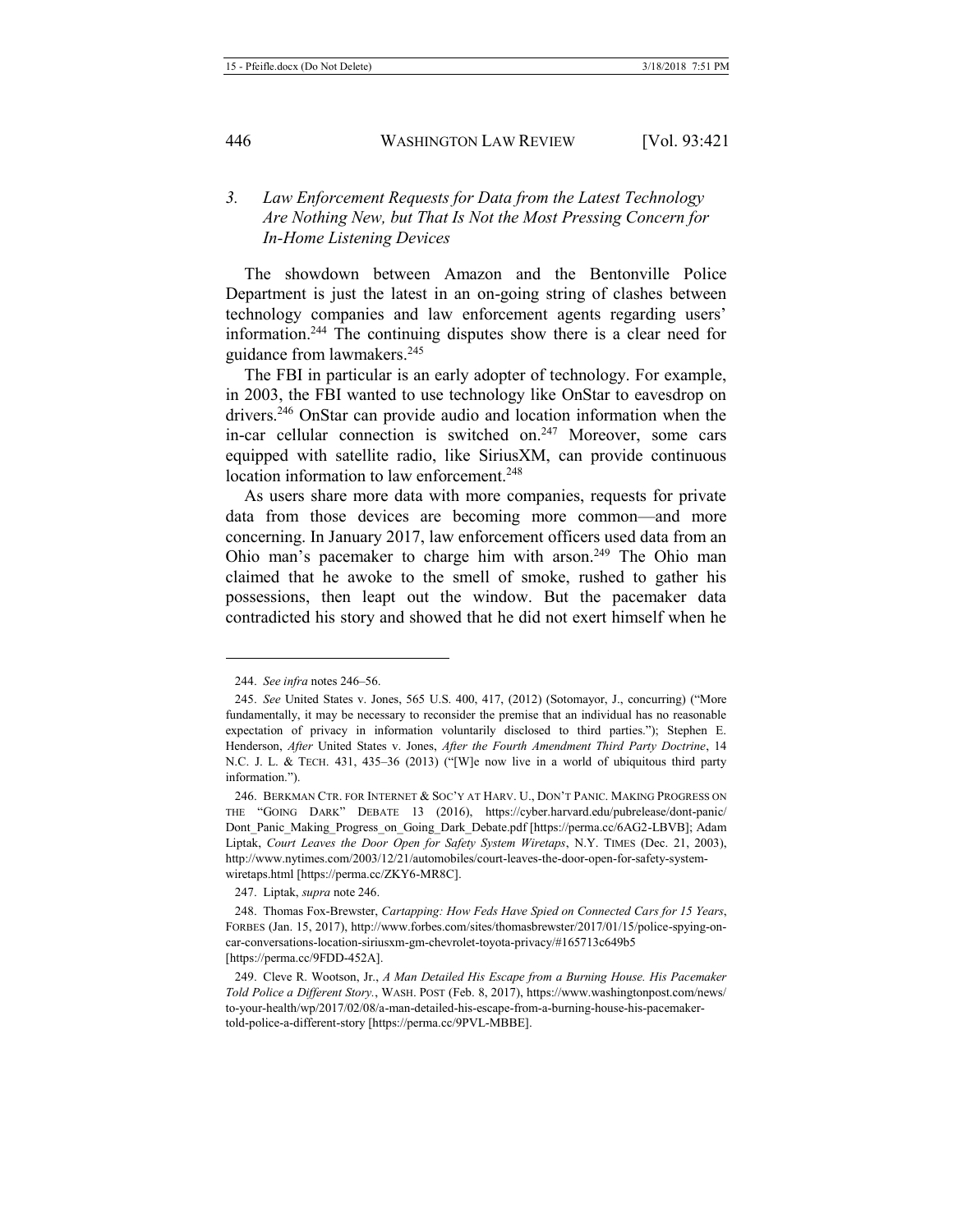claimed he did.250 The data from the pacemaker were so helpful that the officers have since made more requests for pacemaker data, leading to two homicide arrests.<sup>251</sup> Data from fitness trackers, like the Fitbit, have been used to support a personal injury claim,252 undermine a rape claim,253 and contradict a suspect's account of a murder.<sup>254</sup> The power and promise of technological advances have intrigued law enforcement for a long time. But technology companies have trouble striking the balance between using their vast amounts of data to assist law enforcement<sup>255</sup> and protecting their users' privacy.<sup>256</sup>

<span id="page-27-2"></span><span id="page-27-1"></span><span id="page-27-0"></span>Though the Bentonville case is over,  $257$  and as experts predicted, the outcome of the case did not change the status of privacy laws,  $258$  the Bentonville case continues to provoke wide-spread interest and concern regarding the privacy implications of having a listening device in the home.<sup>259</sup> And there are other ways that voice-activated devices could be used to assist law enforcement investigations.<sup>260</sup> For example, the devices could be configured to constantly record a suspect.<sup>261</sup> The

<u>.</u>

254. Jessa Schroeder, *Fitbit Fitness Tracker Cracks Connecticut Murder Case*, N.Y. DAILY NEWS (Apr. 24, 2017, 12:25 PM), http://www.nydailynews.com/news/crime/police-solve-connect icut-murder-clues-fitbit-activity-article-1.3094802 [https://perma.cc/ME7B-44CV].

255. *See Google 'Reveals User' Over Gmail Child Abuse Images*, BBC (Aug. 4, 2014), http://www.bbc.com/news/technology-28639628 [https://perma.cc/UQY6-VKS2].

256. J. Freedom du Lac & Ellen Nakashima, *Tim Cook: U.S. Government Wants 'Something We Consider Too Dangerous to Create*,*'* WASH. POST (Feb. 17, 2016), https://www.washingtonpost. com/news/post-nation/wp/2016/02/17/apple-ceo-the-u-s-government-wants-something-we-consider -too-dangerous-to-create [https://perma.cc/YK7V-5YBB].

257. Motion to Nolle Prosequi for Good Cause, *supra* not[e 19,](#page-3-1) at 1.

258. Ángel González, *Amazon Echo Search Warrant Could Spur New Prosecution Methods, Expert Says*, SEATTLE TIMES (Jan. 3, 2017, 6:00 AM), https://www.seattletimes.com /business/amazon/amazon-echo-search-warrant-could-portend-new-prosecution-methods-expert-

says/ [https://perma.cc/6E8B-9Y9M] ("Ryan Calo, a professor at the UW School of Law who specializes in privacy, robotics and cyberlaw issues, says the Bentonville Police Department's fishing expedition is 'unlikely to yield anything.'").

259. *Id.*

260. *Id.*

261. *Id.* 

<sup>250.</sup> *Id.* 

<sup>251.</sup> *Id.*

<sup>252.</sup> Kate Crawford, *When Fitbit Is the Expert Witness*, ATLANTIC (Nov. 19, 2014), https://www. theatlantic.com/technology/archive/2014/11/when-fitbit-is-the-expert-witness/382936 [https://perma .cc/J74V-ETTY].

<sup>253.</sup> Kashmir Hill, *Fitbit Data Just Undermined a Woman's Rape Claim*, SPLINTER (June 29, 2015, 2:57 PM), https://splinternews.com/fitbit-data-just-undermined-a-womans-rape-claim-1793848735 [https://perma.cc/P5DD-NUDB] ("[A] Fitbit device [the alleged victim] was wearing told a different story . . . . The device, which monitors a person's activity and sleep, showed [the victim] was awake and walking around at the time she claimed she was sleeping.").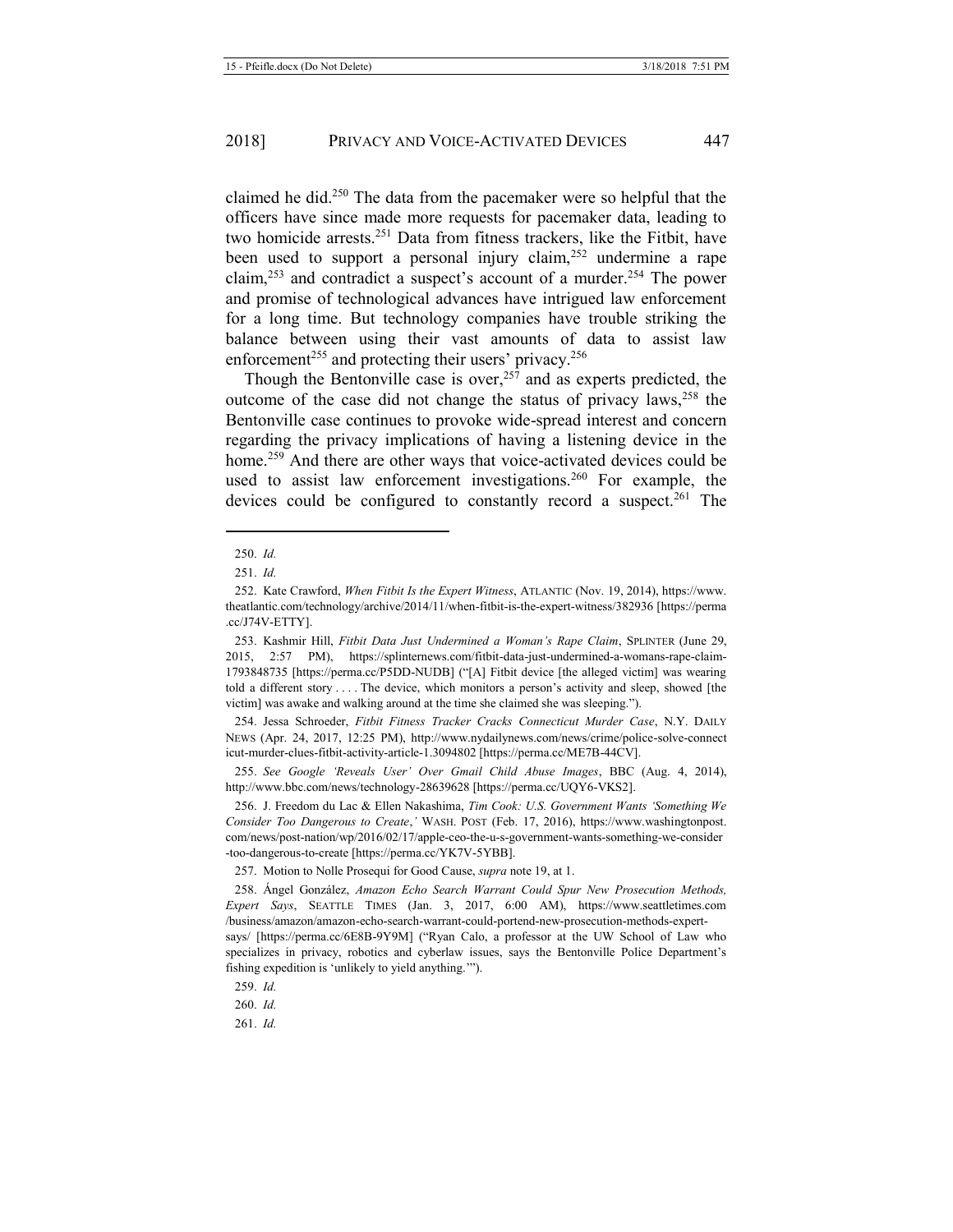devices would then serve as a bugging device—a microphone in someone's house.<sup>262</sup> A suspect's interactions with a voice-activated device could also corroborate alibis.<sup>263</sup> In addition, these devices could be configured to "listen" for keywords, much like the way Google or Microsoft scan emails or their cloud storage services for images of child abuse.264 So, a device could listen for not only its wake word, but words that are related to unlawful activity. It could also potentially be configured to listen for a kidnapped person's voice.

#### II. ADEQUATE PRIVACY PROTECTION FOR USERS OF IN-HOME, CONNECTED DEVICES REQUIRES A TWO-PRONGED APPROACH: ONE FOR COMPANIES, ONE FOR THE GOVERNMENT

Against the backdrop of repeated law enforcement and technology company clashes, devices like the Echo starkly highlight the blurring between two different prongs of privacy: the sanctity of the home<sup>265</sup> and the third-party doctrine.266 Emails and files like those at issue in Microsoft's recent challenge<sup>267</sup> already muddy the privacy waters, but voice-activated devices throw the inadequacies of existing doctrine into sharp relief. Voice-activated devices are both in the home—a place with the highest expectation of privacy—and share data with third parties the place with the least expectation of privacy.<sup>268</sup> Some experts suggest

<sup>262.</sup> *Id.*

<sup>263.</sup> *Id.*

<sup>264.</sup> *Google "Reveals User" Over Gmail Child Abuse Images*, *supra* not[e 255;](#page-27-0) *Google Terms of Service*, GOOGLE (Apr. 14, 2014), https://www.google.com/intl/en/policies/terms/archive/2013111 1-20140414/ [https://perma.cc/9P6C-5BHL] ("Our automated systems analyze your content (including emails) to provide you personally relevant product features, such as customized search results, tailored advertising, and spam and malware detection. This analysis occurs as the content is sent, received, and when it is stored.").

<sup>265.</sup> Kyllo v. United States, 533 U.S. 27, 40 (2001).

<sup>266.</sup> *See* California v. Greenwood, 486 U.S. 35, 39–42 (1988); Smith v. Maryland, 442 U.S. 735 (1979) (holding that installing a pen register at the telephone company and using it to learn the telephone numbers called from a private telephone was not a search because the numbers were revealed to a third party).

<sup>267.</sup> First Amended Complaint, Microsoft Corp. v. U.S. Dep't of Justice, 2016 WL 3381727 (W.D. Wash. June 17, 2016) (No. 2:16-cv-00538-JLR).

<sup>268.</sup> *See Kyllo*, 533 U.S. at 40; *Greenwood*, 486 U.S. at 39–42; *Smith*, 442 U.S. 735; *Talk to Your Alexa Device*, *supra* not[e 196.](#page-21-2)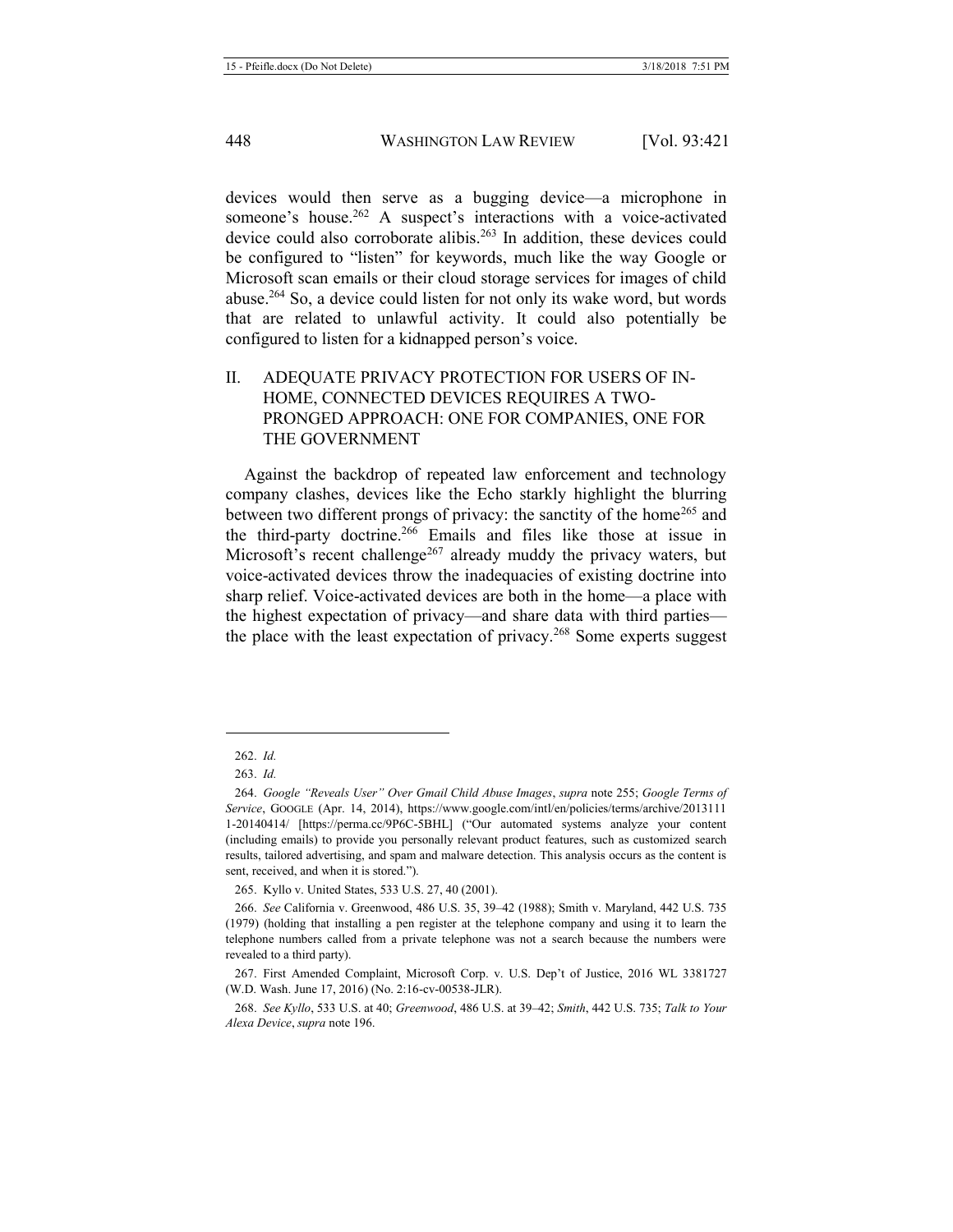that bringing devices that transmit data to third parties into the home will normalize privacy intrusions.<sup>269</sup>

<span id="page-29-1"></span>Regardless, these devices' dual nature shows the outdated nature of the third-party doctrine—especially when there is a valid warrant, as was the case in Bentonville. Focusing solely on judicial revision of the thirdparty doctrine ignores cases like Bentonville, where there is a warrant. That warrant could reach vast amounts of data—data generated from the most intimate reaches of the home and shared instantaneously, and perhaps accidentally,<sup>270</sup> with third parties.<sup>271</sup> Accordingly, more than revision of the third-party doctrine is needed. Both the law and technology companies will need to change to best protect user privacy. This Part will recommend technological solutions and legal solutions to give users certainty in their privacy protections and companies guidance.

#### *A. Neither Technical Solutions nor Legal Solutions Alone Are Enough to Ensure Privacy Protections*

<span id="page-29-0"></span>Technical solutions are needed in addition to legal solutions, because when the hurdle is technical, not legal, privacy protections for users are stronger, and the government is often less able to compel disclosure. A well-known example involves a dispute between Apple and the FBI following the 2015 San Bernardino, California shooting.<sup>276</sup> On December 2, 2015, Syed Rizwan Farook and Tashfeen Malik shot and killed fourteen people and wounded twenty-two others in an attack in San Bernardino, California.<sup>273</sup> The FBI investigated the attack as an act of terrorism because Malik had posted a pledge of allegiance to the Islamic State on his Facebook page.<sup>274</sup> Ouestions remained whether

<sup>269.</sup> Apeksha Vora, *Amazon's Alexa: Convenience, for the Price of Privacy*, GEO. L.: INST. FOR L. & POL'Y (May 23, 2017), http://www.georgetowntech.org/blogfulltext/2017/5/23/amazons-alexaconvenience-for-the-price-of-privacy [https://perma.cc/9PWY-P64L].

<sup>270.</sup> Hackett, *supra* not[e 4.](#page-1-1)

<sup>271.</sup> Jay Stanley, *The Privacy Threat from Always-On Microphones Like the Amazon Echo*, ACLU: FREE FUTURE (Jan. 13, 2017, 10:15 AM), https://www.aclu.org/blog/free-future/privacythreat-always-microphones-amazon-echo [https://perma.cc/X5H3-5YQ2].

<sup>272.</sup> Ellen Nakashima, *Apple Vows to Resist FBI Demand to Crack iPhone Linked to San Bernardino Attacks*, WASH. POST (Feb. 17, 2016), https://www.washingtonpost.com/world/nationalsecurity/us-wants-apple-to-help-unlock-iphone-used-by-san-bernardino-shooter/2016/02/16/69b903 ee-d4d9-11e5-9823-02b905009f99\_story.html [https://perma.cc/KH2Z-2TNS].

<sup>273.</sup> Mark Berman, *One Year After the San Bernardino Attack, Police Offer a Possible Motive as Questions Still Linger*, WASH. POST (Dec. 2, 2016), https://www.washingtonpost.com/news/postnation/wp/2016/12/02/one-year-after-san-bernardino-police-offer-a-possible-motive-as-questionsstill-linger/?utm\_term=.f9ce483e8b6b [https://perma.cc/6ZD3-5Y2W].

<sup>274.</sup> *Id.*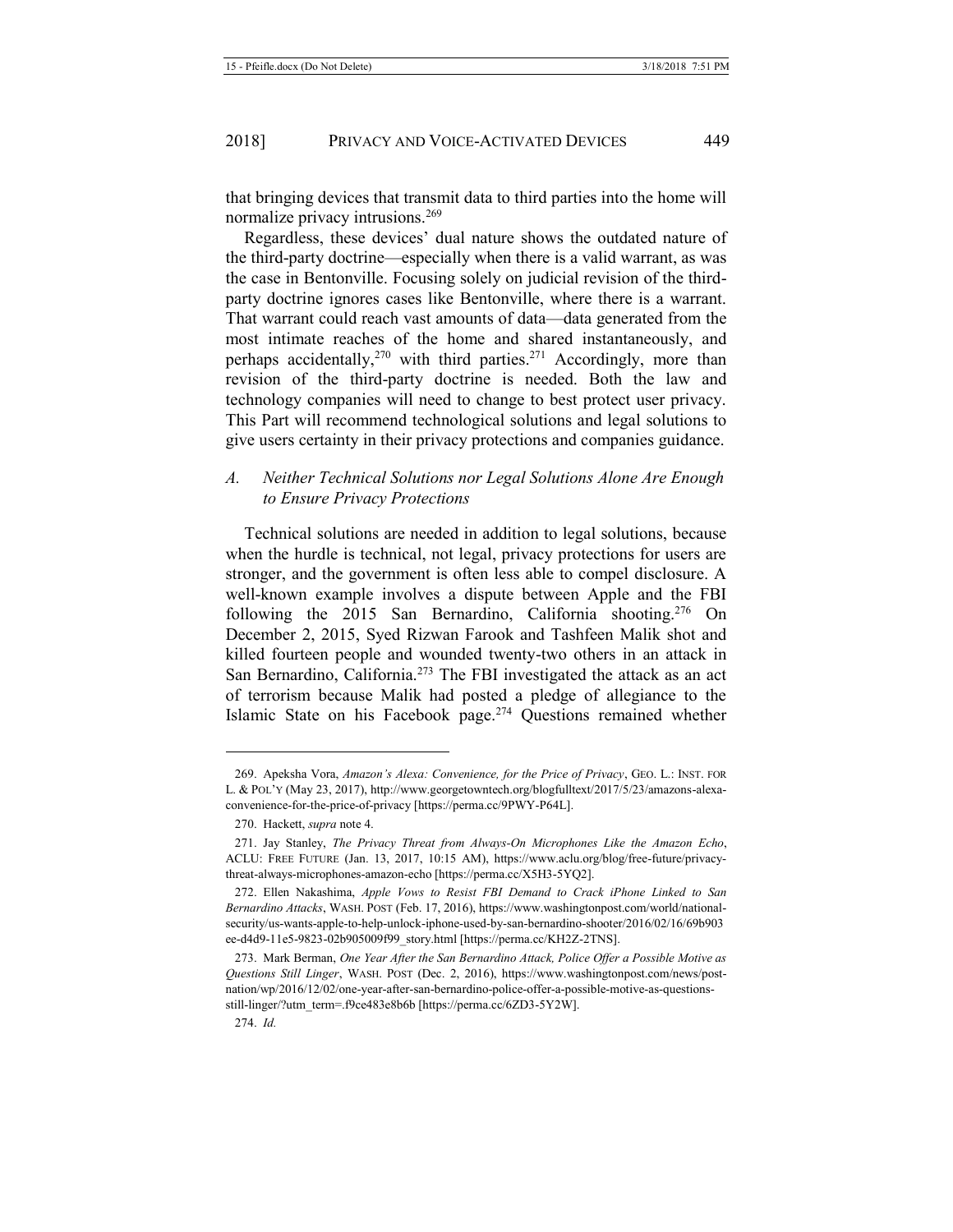anyone else was involved in or knew about the attack, leading to a dispute between the FBI and Apple over Farook's iPhone.<sup>275</sup>

The FBI asked Apple to help it gain access to the shooter's iPhone.<sup>276</sup> The FBI wanted Apple to change the iPhone's software to gain access.<sup>277</sup> This change would circumvent the phone's encryption, allowing the FBI to attempt to guess the password.<sup>278</sup> Normally, after someone tries to guess an iPhone's password ten times, the phone will automatically erase all its data.<sup>279</sup> The FBI wanted Apple to remove the limit on the number of guesses so that the FBI could use brute force to break the phone's password—guessing millions of passwords in an attempt to unlock it—without losing the data. $280$  Apple opposed this, calling the FBI's request "an unprecedented step which threatens the security of our customers."<sup>281</sup> Apple's CEO, Tim Cook, reiterated that Apple would comply with warrants and subpoenas, but that changing software would be "too dangerous."<sup>282</sup> Though the Department of Justice received an order from a magistrate judge to unlock the phone, Apple continued to resist.283 The FBI ultimately hired a hacker to access the phone, so Apple engineers were not needed to revise the software.<sup>284</sup>

<span id="page-30-0"></span>The FBI dropped the case, so the question remains open as to whether a technology company can be compelled to create access.<sup>285</sup> The question continues to come up, however; in at least two subsequent cases, the FBI has considered returning to court to force Apple to help unlock an iPhone that belonged to a suspect.<sup>286</sup> Though uncertain, the law could compel companies like Apple or Amazon to modify existing

-

277. *Id.*

278. *Id.*

279. *Id.*

<sup>275.</sup> *Id.*

<sup>276.</sup> Nakashima, *supra* not[e 272.](#page-29-0)

<sup>280.</sup> *Id.*

<sup>281.</sup> du Lac & Nakashima, *supra* not[e 256](#page-27-1) (quoting Apple CEO, Tim Cook).

<sup>282.</sup> *Id.*

<sup>283.</sup> Nakashima, *supra* not[e 272.](#page-29-0) 

<sup>284.</sup> *See* Don Reisinger, *Apple and the FBI Could Be Headed for Another Locked iPhone Battle*, FORTUNE (Apr. 20, 2016, 10:49 AM), http://fortune.com/2016/10/07/apple-iphone-dahir-adan/ [https://perma.cc/7BT3-NR5S].

<sup>285.</sup> *Id.* (seeking to unlock the iPhone owned by Dahir Adan, the attacker who stabbed ten people in a Minnesota mall in September 2016); Matt Drange, *Apple Fires Back in New York iPhone Case, Urges Judge to Deny Feds' Appeal For Help*, FORTUNE (Apr. 15, 2016, 06:09 PM), https://www.forbes.com/sites/mattdrange/2016/04/15/apple-fires-back-in-new-york-iphone-caseurges-judge-to-deny-feds-appeal-for-help/#7a493bcd62f9 [https://perma.cc/ZE73-8CD2] (seeking to unlock a phone involved in a New York City drug ring).

<sup>286.</sup> Reisinger, *supra* not[e 284.](#page-30-0)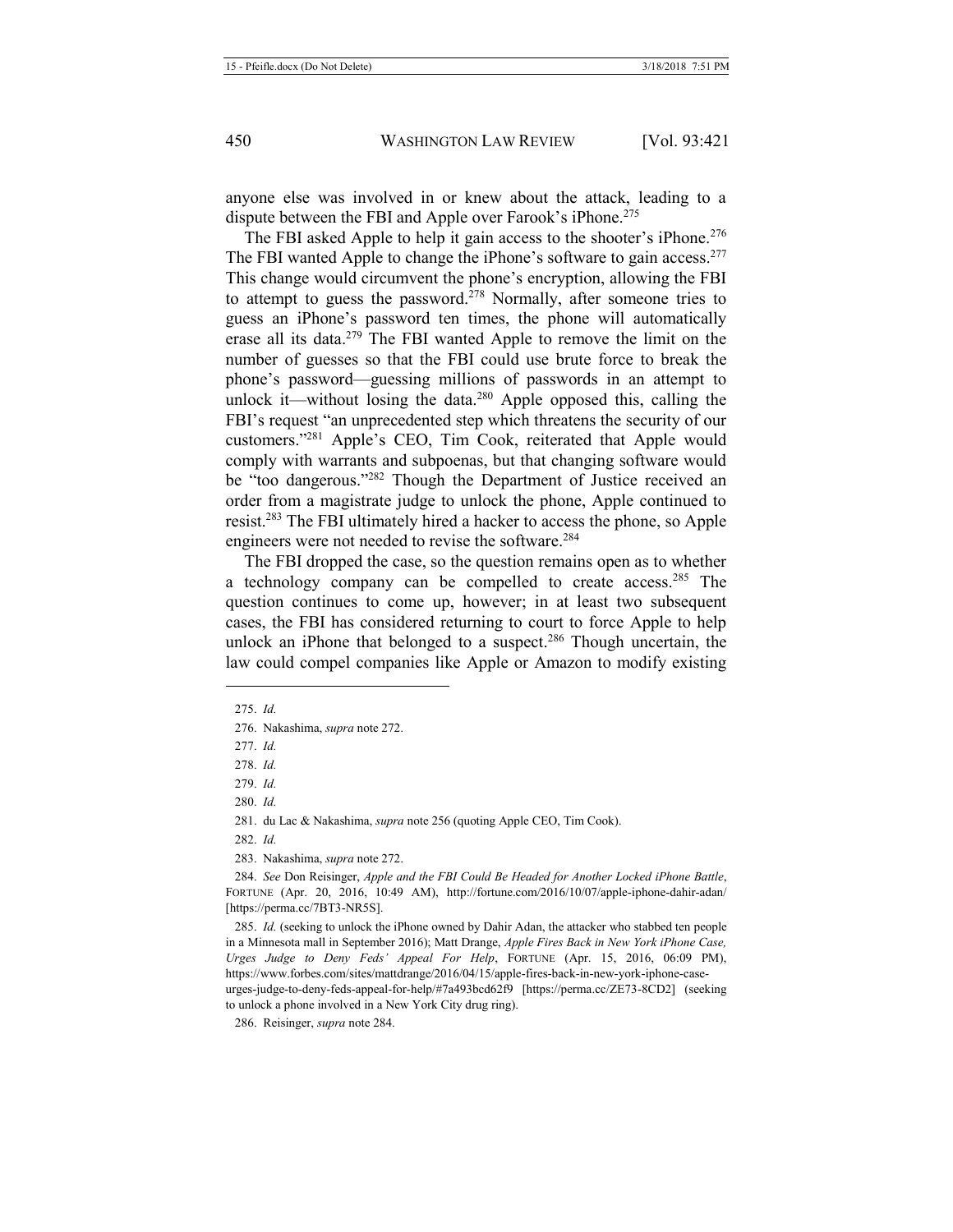software, but so far, technical solutions have allowed companies to resist changing their products in response to law enforcement requests. Thus, technical solutions that provide users with a backdrop of protection, coupled with legal protections that recognize the pervasiveness and importance of electronic communications, would give users confidence to bring tools like Alexa into their home.

#### *B. Companies Should "Bake In" Privacy Protections from the Very Conception of Consumer Technologies*

Companies could avoid the on-going friction with law enforcement and protect users' privacy by ensuring their devices are technologically incapable of giving law enforcement too much insight into users' data. Because the law can be slow to change, privacy advocates recommend that tech companies advocate on their users' behalf, even if the law frustrates companies' good intentions.<sup>287</sup> Moreover, as the passage of CalECPA shows, many companies want to support strong privacy measures.288 Therefore, the private sector is likely an effective tool to drive change because it is ready and willing to protect users' privacy.

<span id="page-31-1"></span><span id="page-31-0"></span>Some experts see the failure to protect privacy not just as a legal failing, but as technology companies' failure.<sup>289</sup> Investigators are inventive; they have used, and will use, new technologies for recording and tracking,290 so experts note Amazon's failure to "bake in" privacy to the same extent as other devices.<sup>291</sup> Though Apple has been criticized for privacy issues as well,<sup>292</sup> it occasionally takes a different approach from Amazon. As just one example of a different approach to privacy in

290. *See supra* notes [246](#page-26-0)–54 (discussing the use of cartapping, Fitbits, and pacemakers by law enforcement).

291. Stanley, *supra* not[e 271.](#page-29-1) 

<sup>287.</sup> Andrew Crocker, *When the Law Stands in the Way of Tech Companies Standing Up for Their Users*, ELEC. FRONTIER FOUND. (Jan. 23, 2017), https://www.eff.org/deeplinks/ 2017/01/when-law-stands-way-tech-companies-standing-their-users [https://perma.cc/R9EZ-KKJ8]; *supra* notes [97](#page-11-1)–[105](#page-12-0) (describing Microsoft's case challenging the ECPA).

<sup>288.</sup> Shahid Buttar, *California Leads the Way in Digital Privacy*, ELEC. FRONTIER FOUND. (Oct. 21, 2015), https://www.eff.org/deeplinks/2015/10/california-leads-way-digital-privacy [https:// perma.cc/CHR6-FY3U] ("Companies from Apple, Facebook and Google to Twitter, Adobe and Mozilla all backed the new law.").

<sup>289.</sup> Daniel R. Stoller, *Amazon Echo Murder Case Is No Apple-FBI Encryption Battle*, BLOOMBERG BNA (Jan. 17, 2017), https://www.bna.com/amazon-echo-murder-n73014449867 [https://perma.cc/TLX2-NUMT].

<sup>292.</sup> *E.g.*, Dave Gershgorn, *Five Privacy and Security Concerns About Apple's New FaceID Facial Recognition*, QUARTZ (Sept. 12, 2017), https://qz.com/1075874/five-privacy-and-securityconcerns-about-apples-new-faceid-facial-recognition/ [https://perma.cc/8MPH-88VU] (describing concerns regarding some Apple technology).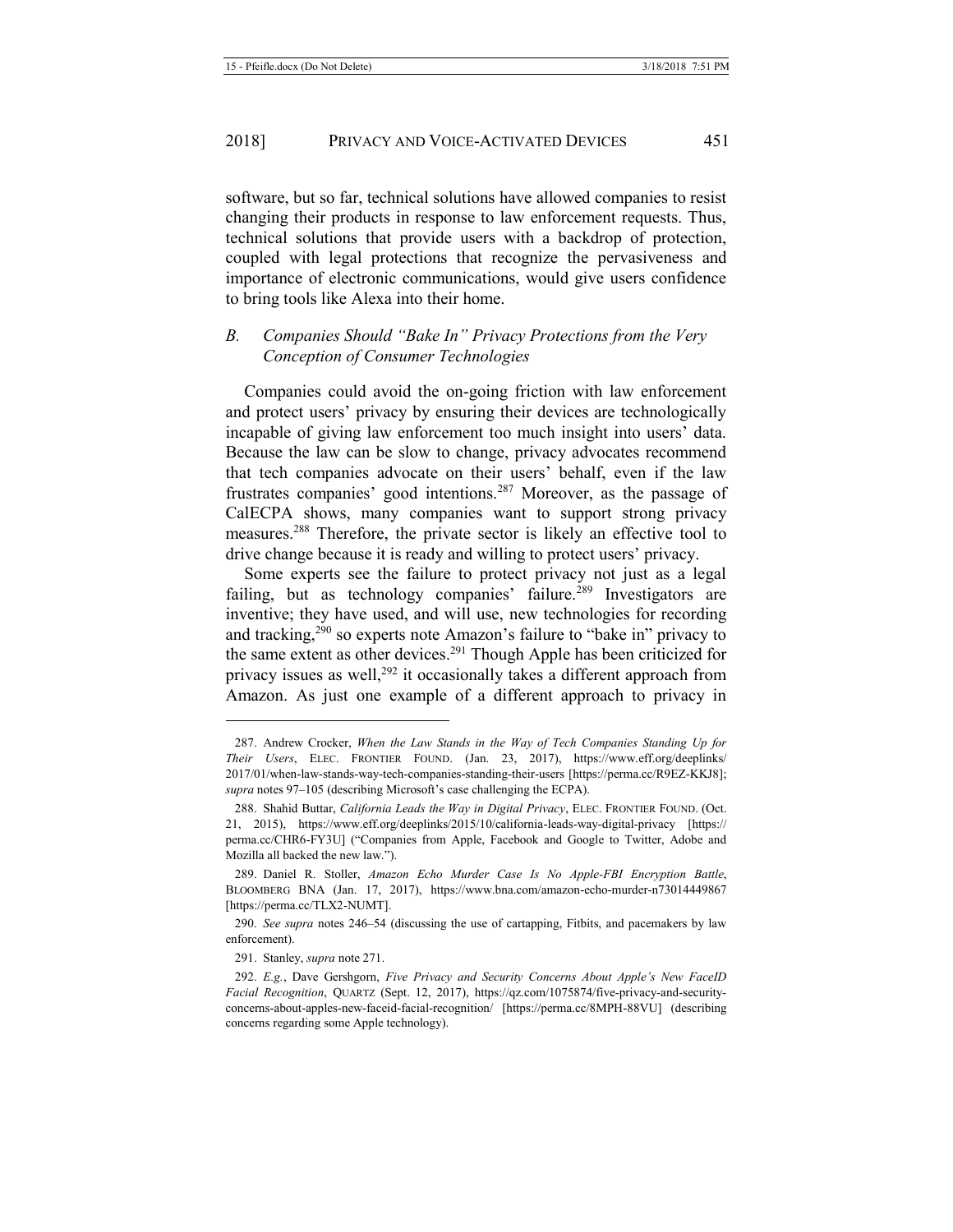action, Siri—Apple's voice assistant—both anonymizes and encrypts voice data.293 Amazon's Alexa does not anonymize data.<sup>294</sup>

<span id="page-32-0"></span>Experts point to both Amazon's storage of conversations and the linking of those conversations to customers as privacy concerns that Amazon should have thought through before releasing Alexa to the public.295 A second concern noted by experts is technology companies' lack of transparency. Companies should tell users about the requirements for, and disclosure of, their data.296 But other privacy advocates note that this lack of transparency is not companies' fault; $297$  federal law often prevents technology companies from disclosing to users when their data is requested.298 As discussed in section I.B.2, Microsoft has challenged this provision of the law because it wants to disclose to users when law enforcement requests this data.<sup>299</sup> So, lack of notice to users remains an issue, not only from the technology company but from the government as well.300 In short, experts have faulted companies for not imagining the ways that users' privacy could be impacted by their new products.

Similarly, experts have criticized Amazon for failing to think through the implications of the Echo and other Alexa-enabled devices from the very beginning of the devices' creation.<sup>301</sup> Amazon could have avoided its recent fight with the Bentonville Police Department from the outset by making technological changes to its product, like anonymizing data.302 In contrast to the Apple cases, the Bentonville case presents a legal question, not a technical one.<sup>303</sup> The Bentonville Police Department did not need Amazon's help unlocking data stored inside a specific Echo (the data were on its servers the entire time), but the FBI did need

<sup>293.</sup> *See* Stoller, *supra* not[e 289.](#page-31-0)

<sup>294.</sup> *Id.*

<sup>295.</sup> Stanley, *supra* not[e 271.](#page-29-1)

<sup>296.</sup> *Id.*

<sup>297.</sup> *See, e.g.*, Alex Abdo, *Why We're Supporting Microsoft's Challenge to Secret Surveillance*, ACLU: FREE FUTURE (May 26, 2016 10:45 AM), https://www.aclu.org/blog/free-future/why-weresupporting-microsofts-challenge-secret-surveillance [https://perma.cc/L5YL-EYAV] (describing the government's limits on notice to users); Crocker, *supra* note [287](#page-31-1) (describing "gag orders" which limit notice to users).

<sup>298.</sup> 18 U.S.C. § 2705(b) (2012).

<sup>299.</sup> First Amended Complaint, Microsoft Corp. v. U.S. Dep't of Justice, 2016 WL 3381727 (W.D. Wash. June 17, 2016) (No. 2:16-cv-00538-JLR).

<sup>300.</sup> *See* Abdo, *supra* not[e 297.](#page-32-0)

<sup>301.</sup> *See* Stanley, *supra* not[e 271.](#page-29-1)

<sup>302.</sup> *See* Stoller, *supra* not[e 289.](#page-31-0)

<sup>303.</sup> *Id.*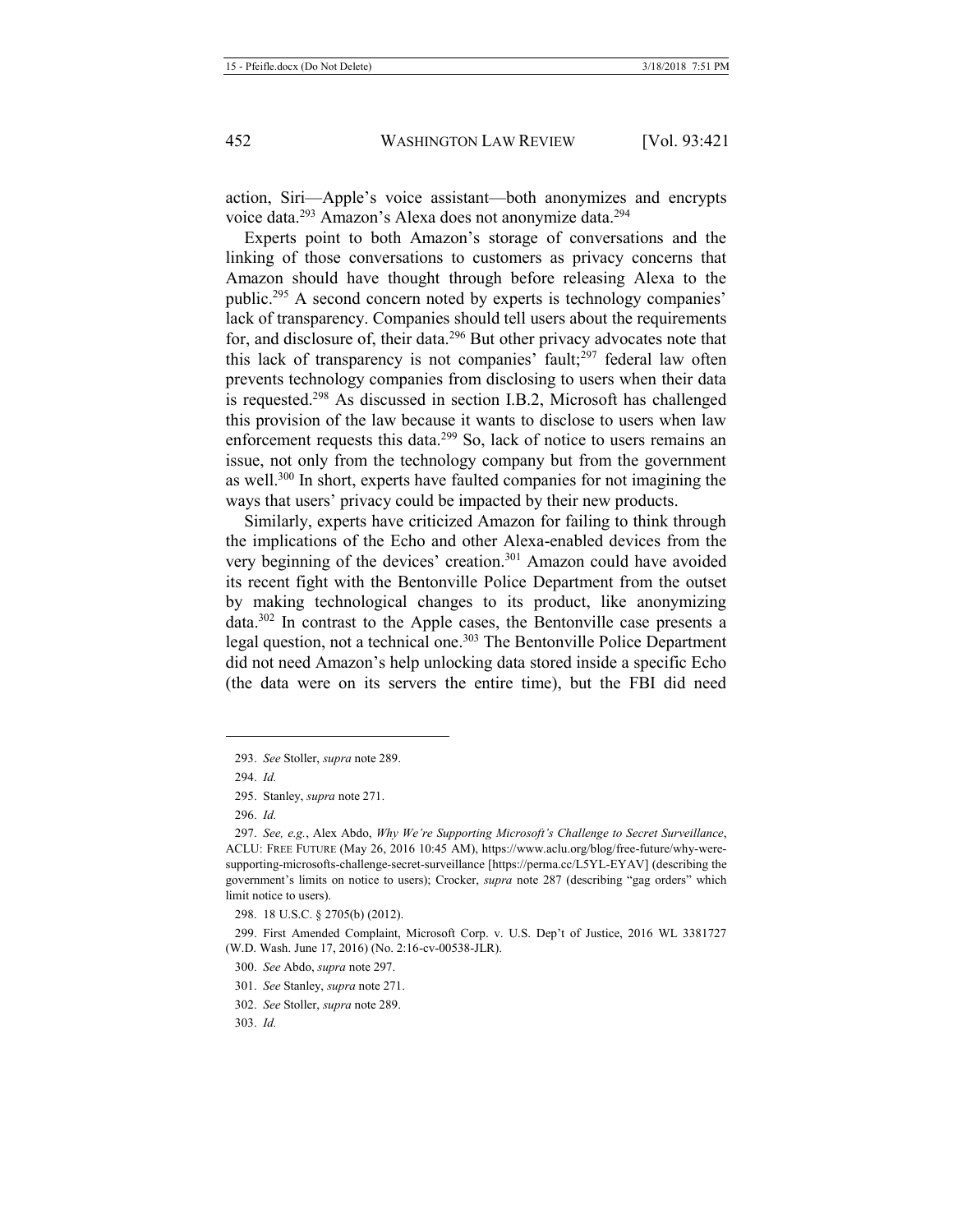Apple's help to unlock an iPhone.<sup>304</sup> In other words, the barrier to Apple's compliance was both legal and technical, while the barrier to Amazon's compliance was solely legal. Thus, at least some of the privacy concerns can be alleviated by technical changes to the Echo device.

Technical changes would help to ensure stronger privacy protections for users. In addition, technical changes would give users more control over and transparency regarding what is done with their data. These changes could include the following: (1) shortening data retention periods; (2) providing notice to consumers when law enforcement requests their data; (3) establishing obvious cues that devices are recording; (4) engineering protections against turning in-home recording devices into bugs; (5) storing as much data as possible on the device, not in the cloud; and (6) enshrining the company's commitment to never scanning for offensive keywords and concepts, or terms related to illegal activity, in its terms of service.

First, technology companies should shorten the period they retain recordings. Shortening retention would decrease the amount of data available to law enforcement.<sup>305</sup> For example, Amazon retains recordings until users delete them.<sup>306</sup> In contrast, Apple retains data from its voice assistant for up to two years, and most of that time the data is anonymized.307 Amazon could do something similar and retain recordings of Alexa requests for a limited time.<sup>308</sup> If Amazon wanted to use the recordings to improve Alexa's performance, it could also anonymize the data after six months, or a similar period of time.<sup>309</sup>

<span id="page-33-0"></span>Second, companies, whenever possible, could give users clear notice regarding what is happening with their recordings. Users could be clearly notified about what happens to their data and recordings when they buy the device, in the way that California mandates for smart

<u>.</u>

308. *Our Approach to Privacy*, *supra* not[e 307.](#page-33-0)

<sup>304.</sup> *Id.*

<sup>305.</sup> Donohue, *supra* not[e 164,](#page-18-1) at 663.

<sup>306</sup>*. See* Stanley, *supra* not[e 271.](#page-29-1)

<sup>307.</sup> Robert McMillan, *Apple Finally Reveals How Long Siri Keeps Your Data*, WIRED (Apr. 19, 2013, 6:30 AM), https://www.wired.com/2013/04/siri-two-years/ [https://perma.cc/P6YM-73F4] ("Once the voice recording is six months old, Apple 'disassociates' your user number from the clip, deleting the number from the voice file. But it keeps these disassociated files for up to 18 more months for testing and product improvement purposes."); *Our Approach to Privacy*, APPLE, https:// www.apple.com/privacy/approach-to-privacy/ [https://perma.cc/DBR9-CC53].

<sup>309.</sup> *E.g.*, McMillan, *supra* note [307](#page-33-0) (describing how Apple anonymizes data after a period of time, then deletes the data).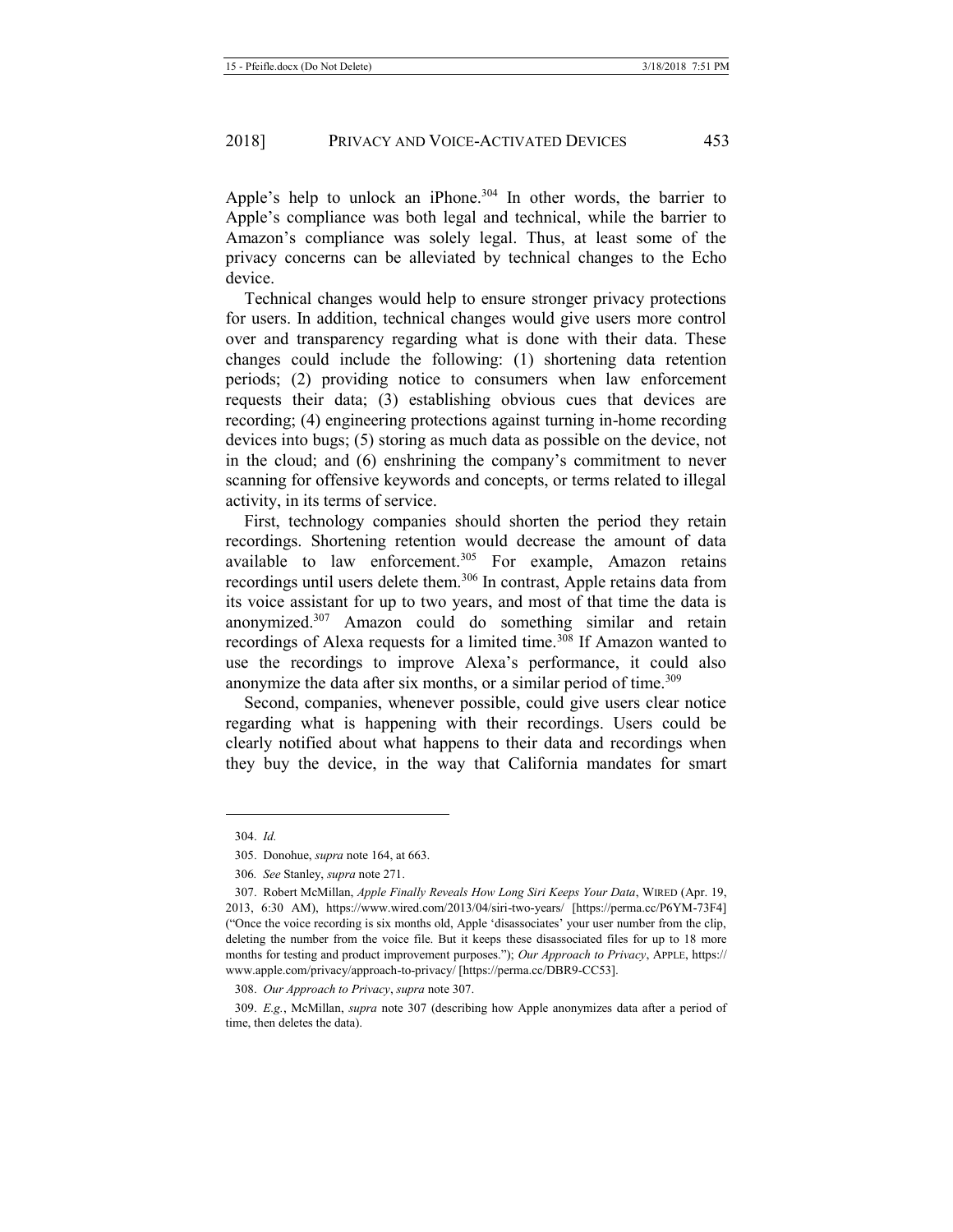TVs.310 Users could again be notified when they first use the device and when law enforcement requests users' data.<sup>311</sup> As Microsoft's recent litigation regarding secrecy orders demonstrates, the ability to notify users is not assured.312 But in cases where technology companies are not under a secrecy order, they could notify users of requests for their data to maintain transparency.

Third, devices could have obvious visual indicators regarding collection and transmission of data. Similar to giving users notice, indicators that the device is activated gives users more control over their privacy. The device's hardware could clearly indicate when the device is recording.313 For example the Echo device lights up when it is recording.314 Then, a separate cue, such as a different colored light, would show that the device is transmitting that recording.<sup>315</sup> And when a user wants the device to stop recording, there could be a way on the hardware to do that—not just a software switch. $316$  The goal of including hardware indicators and switches is to give users certainty and control over the device's recordings, in the way that a user might put a sticker over a laptop's camera,<sup>317</sup> unplug a smart TV, or mute an Echo.<sup>318</sup>

Fourth, companies should make remote conversion of devices technically impossible—or as close to that as possible.<sup>319</sup> For example, experts worry that the Echo could be "switched on" to become a remoteaccessed recording device without the user's consent.<sup>320</sup> Just as iPhones do not come enabled with software to circumvent their encryption, $321$ other devices should be similarly protected. Thus, Amazon might restrict the use of their Alexa technology to devices that can not be "backdoored" or turned into truly always-on devices. Accordingly, both the

<sup>310.</sup> CAL. BUS. & PROF. CODE § 22948.20 (West 2016).

<sup>311.</sup> Stanley, *supra* not[e 271.](#page-29-1) 

<sup>312.</sup> First Amended Complaint, Microsoft Corp. v. U.S. Dep't of Justice, 2016 WL 3381727 (W.D. Wash. June 17, 2016) (No. 2:16-cv-00538-JLR); Smith, *supra* not[e 101.](#page-12-1)

<sup>313.</sup> Stanley, *supra* not[e 271.](#page-29-1) 

<sup>314.</sup> *See, e.g.*, *About the Light Ring*, AMAZON, https://www.amazon.com/gp/help/customer/ display.html?nodeId=201601790 [https://perma.cc/JT8U-Q8T3] (describing the light that appears when Alexa is "listening").

<sup>315.</sup> Stanley, *supra* not[e 271.](#page-29-1) 

<sup>316.</sup> *Id.*

<sup>317.</sup> *Id.*

<sup>318.</sup> *Hardware Basics: Echo (1st Generation)*, AMAZON, https://www.amazon.com/gp/help/ customer/display.html?nodeId=201549580 [https://perma.cc/WY56-5VF3].

<sup>319.</sup> *See* Stanley, *supra* not[e 271.](#page-29-1)

<sup>320.</sup> González, *supra* not[e 258.](#page-27-2)

<sup>321.</sup> *See* Nakashima, *supra* not[e 272.](#page-29-0)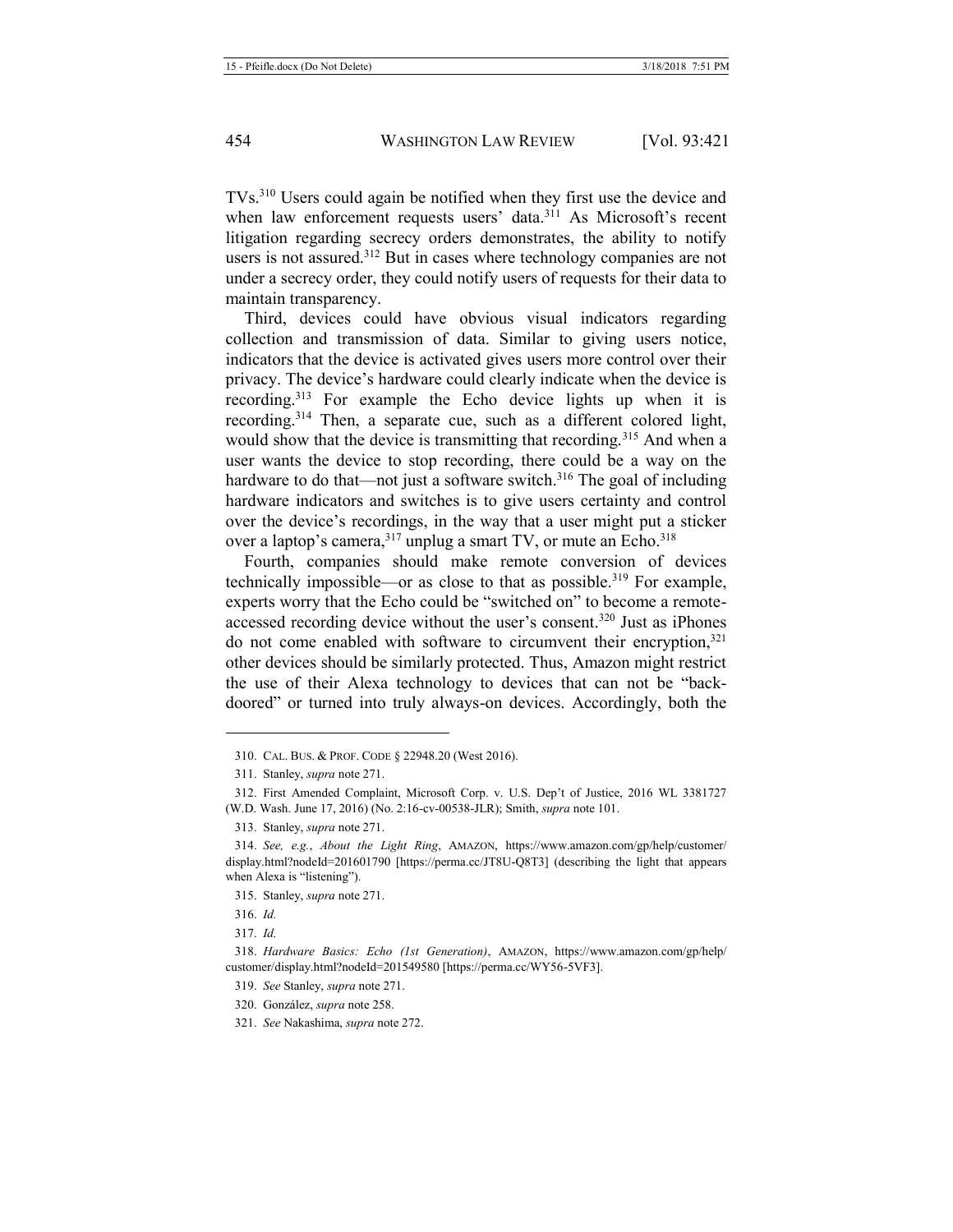device itself should be secure and the transmissions should be secured with strong encryption.

<span id="page-35-0"></span>Fifth, as much processing as possible should be done on the device itself—not in the cloud.322 As long as the third-party doctrine is still in place, sending data to companies who store it on the cloud erodes users' privacy.323 Additionally, tech companies should encrypt data on the device as well.<sup>324</sup> For example, Apple avoided creating software for the FBI to access locally stored information.<sup>325</sup> If that information was stored on the cloud, then it would have been accessible under the thirdparty doctrine. Because the law has struggled to keep pace with technology's changes, companies have a heightened responsibility to protect users' privacy themselves.

Lastly, companies should modify the terms of service to protect users' privacy. By committing to never perform constant monitoring for keywords—whether offensive or related to illegal activity—in the terms of service, companies would give users more certainty regarding their information and more clarity about what happens to that information.<sup>326</sup>

In sum, while no company is a completely perfect example of privacy protections, the steps each company has taken so far demonstrates that privacy and business goals are not at odds.

#### *C. CalECPA Is a Step in the Right Direction, and Other States Should Follow Suit*

Given the disputes between law enforcement and technology companies, lawmakers should provide citizens, living in an increasingly digital world, with more clarity regarding their legal privacy protections. State legislators have started responding to concerns about privacy for electronic communications more quickly and comprehensively than

<sup>322.</sup> Stanley, *supra* note [271;](#page-29-1) STACEY GRAY, ALWAYS ON: PRIVACY IMPLICATIONS OF MICROPHONE-ENABLED DEVICES (2016), https://fpf.org/wp-content/uploads/2016/04/FPF\_Always \_On\_WP.pdf [https://perma.cc/9UZV-MB7K].

<sup>323.</sup> GRAY, *supra* not[e 322.](#page-35-0)

<sup>324.</sup> Aaron Allsbrook, *Five Easy Ways to Build Security Into the Internet of Things*, FORBES TECH. COUNCIL (Nov. 23, 2016, 9:00 AM), https://www.forbes.com/sites/forbestechcouncil/2016 /11/23/five-easy-ways-to-build-security-into-the-internet-of-things/#25b89f1e6aff [https://perma.cc/ 4CFX-QBCD].

<sup>325.</sup> Nakashima, *supra* not[e 272.](#page-29-0)

<sup>326.</sup> There is of course value in law enforcement being able to listen in on conversations, especially when the target and duration of the listening are appropriately described in a warrant. This suggestion deals with long-term, undifferentiated monitoring that is not limited in duration or to a specific target.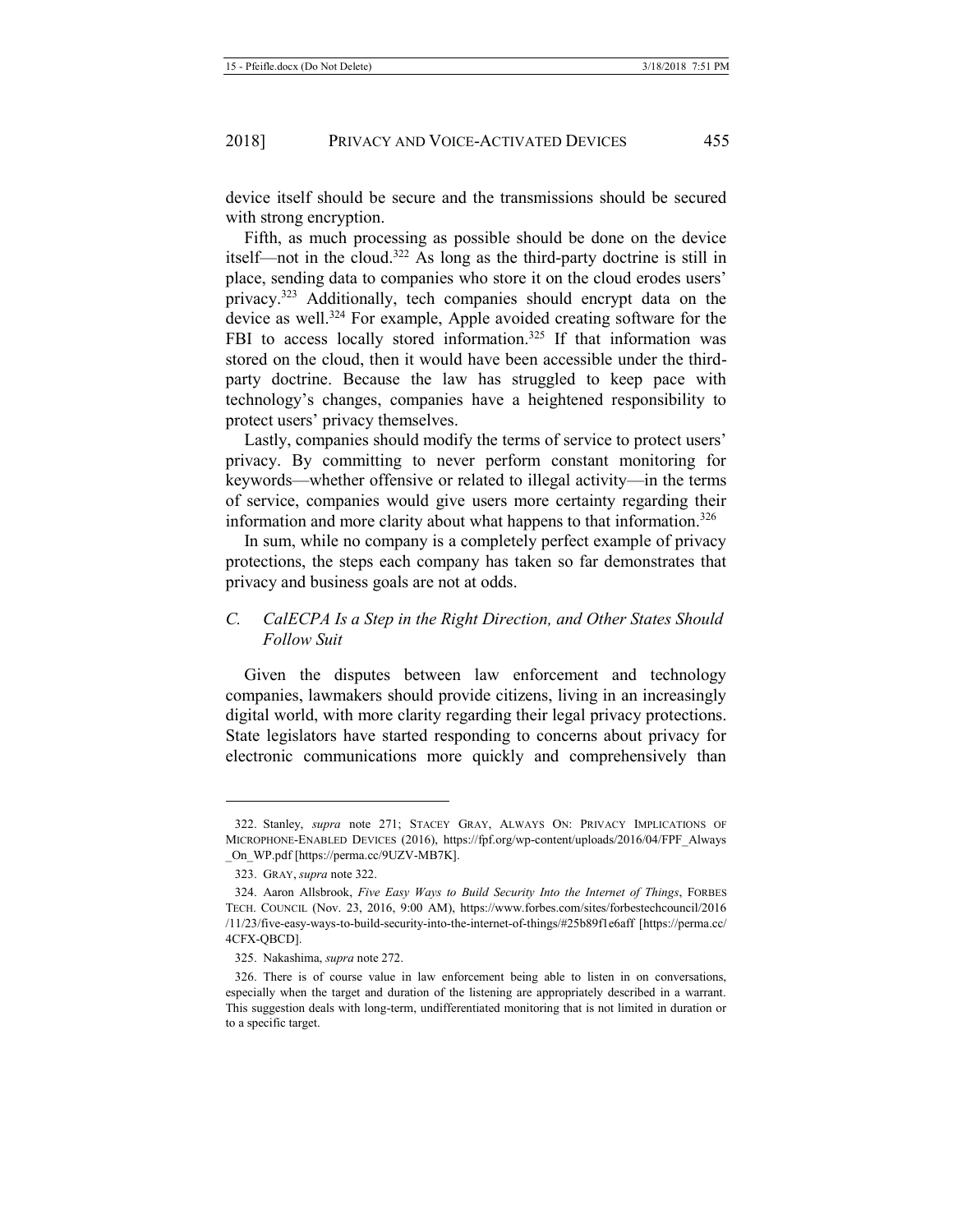federal lawmakers.327 For example, California enacted its law on smart TVs before CalECPA.328 But state legislatures are reacting to headlines: California passed the law on smart TVs in response to headlines regarding eavesdropping TVs,<sup>329</sup> while other states moved to protect users' private information from being sold after Congress repealed FCC's ban on selling users' data without consent.<sup>330</sup> But instead of reacting to the news cycle, states should look forward.

Experts have celebrated California and CalECPA as the pinnacle of this forward-looking response. Other state legislatures should follow suit, and adopt flexible, forward-looking, CalECPA-like schemes. CalECPA stops overly broad warrants, thereby preventing "fishing expeditions that violate the spirit, if not the letter, of the Fourth Amendment."<sup>331</sup> Importantly, CalECPA also uses "technologically neutral language,"<sup>332</sup> which ensures that users who adopt any new technologies are protected.<sup>333</sup> In short, the momentum generated by attention-grabbing headlines can be used by state legislatures to enact CalECPA-like statutes. The public's support for privacy protection exists,<sup>334</sup> and states should use that support to draft forward-looking statutes that anticipate new technologies.

Experts suggest that eavesdropping statutes could serve as a framework for new privacy protections.<sup>335</sup> As discussed above, a problem with current eavesdropping statutes is that they turn on consent.336 When a person consents to a recording, they no longer have a privacy interest in that recording, and it can be shared widely.337 But most devices owners are considered to have consented to the device's

<sup>327.</sup> *See, e.g.*, Conor Dougherty, *Push for Internet Privacy Rules Moves to State Houses*, N.Y. TIMES (Mar. 26, 2017), https://www.nytimes.com/2017/03/26/technology/internet-privacy-statelegislation-illinois.html [https://perma.cc/YMM8-VBCT] (noting that many state legislatures have introduced privacy legislation).

<sup>328.</sup> *See supra* section I.A.3.

<sup>329.</sup> Lazarus, *supra* note [117](#page-14-1) ("[W]e should look next to a ban on data from all in-home smart appliances being used for advertising purposes.").

<sup>330.</sup> *See supra* note[s 153](#page-17-1)–57.

<sup>331.</sup> Freiwald, *supra* not[e 124,](#page-14-0) at 21.

<sup>332.</sup> *Id.* at 17.

<sup>333.</sup> *See* CAL. PENAL CODE § 1546 (West 2017).

<sup>334.</sup> Joseph O'Sullivan, *Washington State Lawmakers Move to Secure Internet Privacy After Changes to Federal Law*, SEATTLE TIMES (Apr. 5, 2017, 7:52 PM), http://www.seattletimes.com/ seattle-news/politics/state-lawmakers-move-to-secure-internet-privacy-after-changes-to-federal-law/ [https://perma.cc/2K49-QJYG].

<sup>335.</sup> DeNisco, *supra* not[e 175.](#page-19-0)

<sup>336.</sup> *See supra* section I.B.3.

<sup>337.</sup> *See supra* note[s 173](#page-19-1)–78.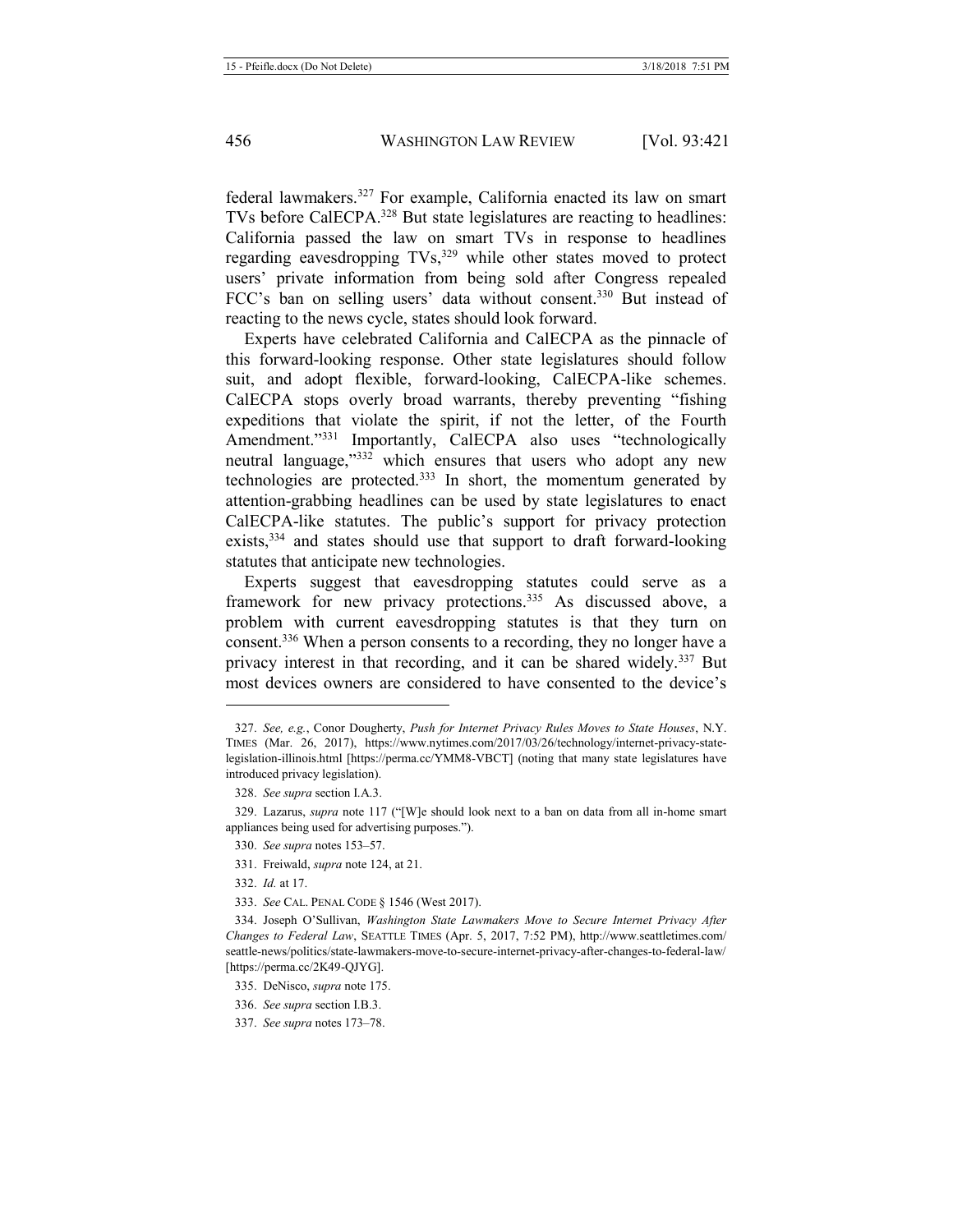listening, meaning that they have little protection for their privacy interests in the recordings.338 Experts fear that many users do not understand that using the device means they consent to the recordings.<sup>339</sup> Accordingly, legislators should step in to protect users' privacy. Under CalECPA, Amazon would be a service provider, and the recordings, electronic communications.340 Thus, the recordings would receive privacy protections, including requiring a warrant to access.<sup>341</sup> Similarly, CalECPA requires notice to users when law enforcement requests their data, giving users more transparency regarding their data.<sup>342</sup>

Though the Supreme Court may seem like the most effective venue for change to the third-party doctrine,  $343$  the Court is necessarily reactive, and not forward-looking as is required to address these problems.344 First, Supreme Court holdings tend to be narrow in the Fourth Amendment context, $345$  unlike the broad protection provided by CalECPA.346 Second, upcoming cases regarding cell-site location data are tempting vehicles for third-party doctrine reform, $347$  but those holdings will likely rest on narrower grounds.<sup>348</sup>

In sum, lawmakers should recognize that sharing digital information with third parties is a near-necessity of modern life, and new laws should ensure that this sharing does not erode users' expectations of privacy. Moreover, laws should anticipate that technology will change, and not simply react to the latest device that makes headlines. Providing background rules will benefit both companies and users: users will feel comfortable knowing their recordings are protected by heightened

-

346. CalECPA, CAL. PENAL CODE § 1546 (West 2017).

347. *See* United States v. Carpenter, 819 F.3d 880 (6th Cir. 2016), *cert. granted*, \_\_ U.S. \_\_, 137 S. Ct. 221 (2017).

348. *E.g.*, United States v. Jones, 565 U.S. 400, 412–13 (2012) (holding that placing a GPS device on a Jeep is a trespass and thus a search under the Fourth Amendment but leaving "vexing problems" of non-trespassing searches for a later time).

<sup>338.</sup> *See supra* note[s 173](#page-19-1)–78.

<sup>339.</sup> DeNisco, *supra* not[e 175.](#page-19-0)

<sup>340.</sup> *See supra* note[s 124](#page-14-0)–41.

<sup>341.</sup> *Id.*

<sup>342.</sup> *See supra* section I.A.3.

<sup>343.</sup> *See* Note, *supra* [169,](#page-18-2) at 1942.

<sup>344</sup>*. See id.* at 1943 ("It is interesting to note that *Katz*, and by extension *Smith*, came out of a needed response to shifting technology and social norms.").

<sup>345.</sup> City of Ontario v. Quon, 560 U.S. 746, 759 (2010) ("The judiciary risks error by elaborating too fully on the Fourth Amendment implications of emerging technology before its role in society has become clear. . . . Prudence counsels caution before the facts in the instant case are used to establish far-reaching . . . privacy expectations . . . .").